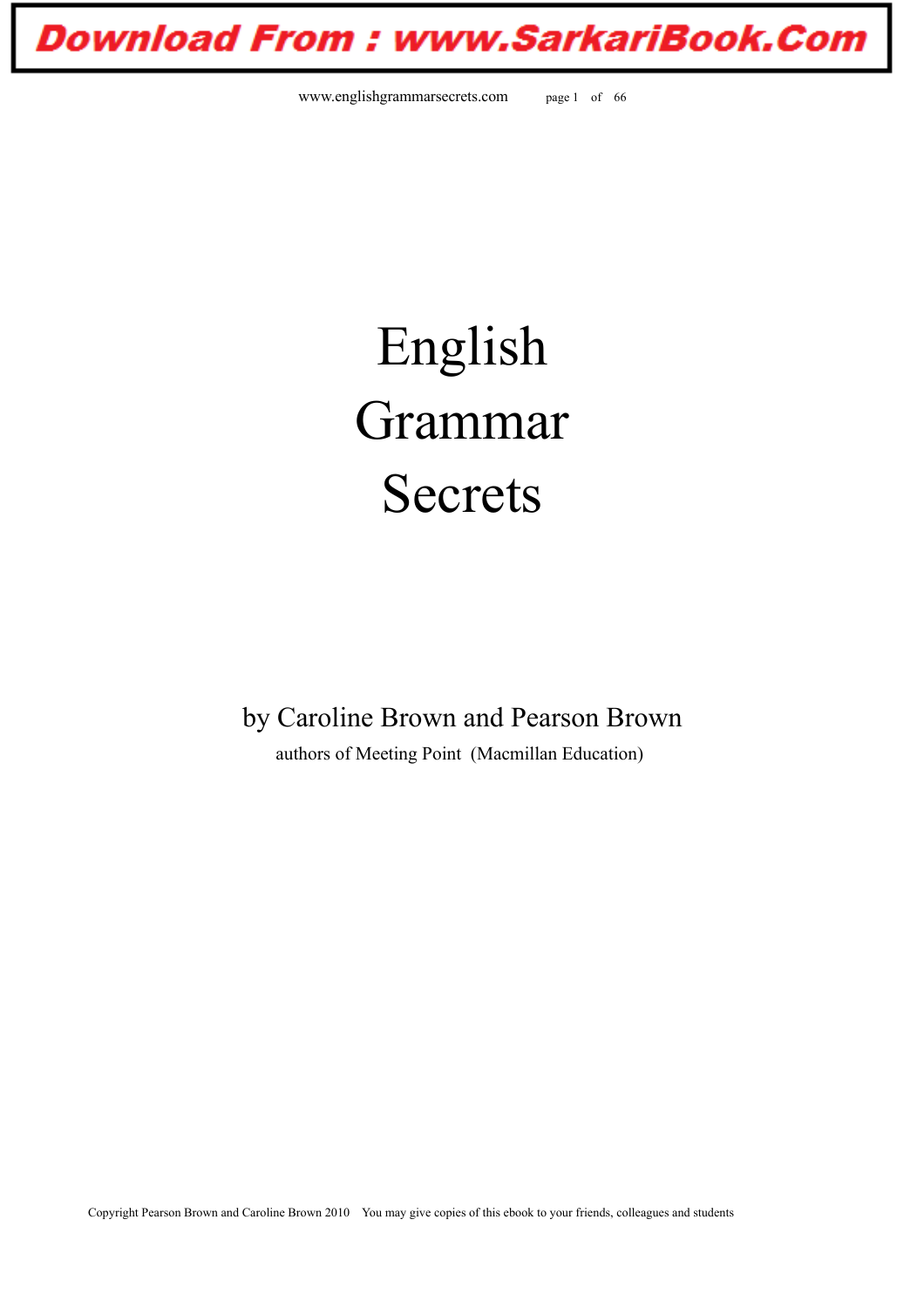www.englishgrammarsecrets.com page 2 of 66

#### **Table of Contents**

| The first conditional | 44 |
|-----------------------|----|
|                       |    |
|                       |    |
|                       |    |
|                       |    |
|                       |    |
|                       |    |
|                       |    |
|                       |    |
|                       |    |
|                       |    |
|                       |    |

Copyright Pearson Brown and Caroline Brown 2010 You may give copies of this ebook to your friends, colleagues and students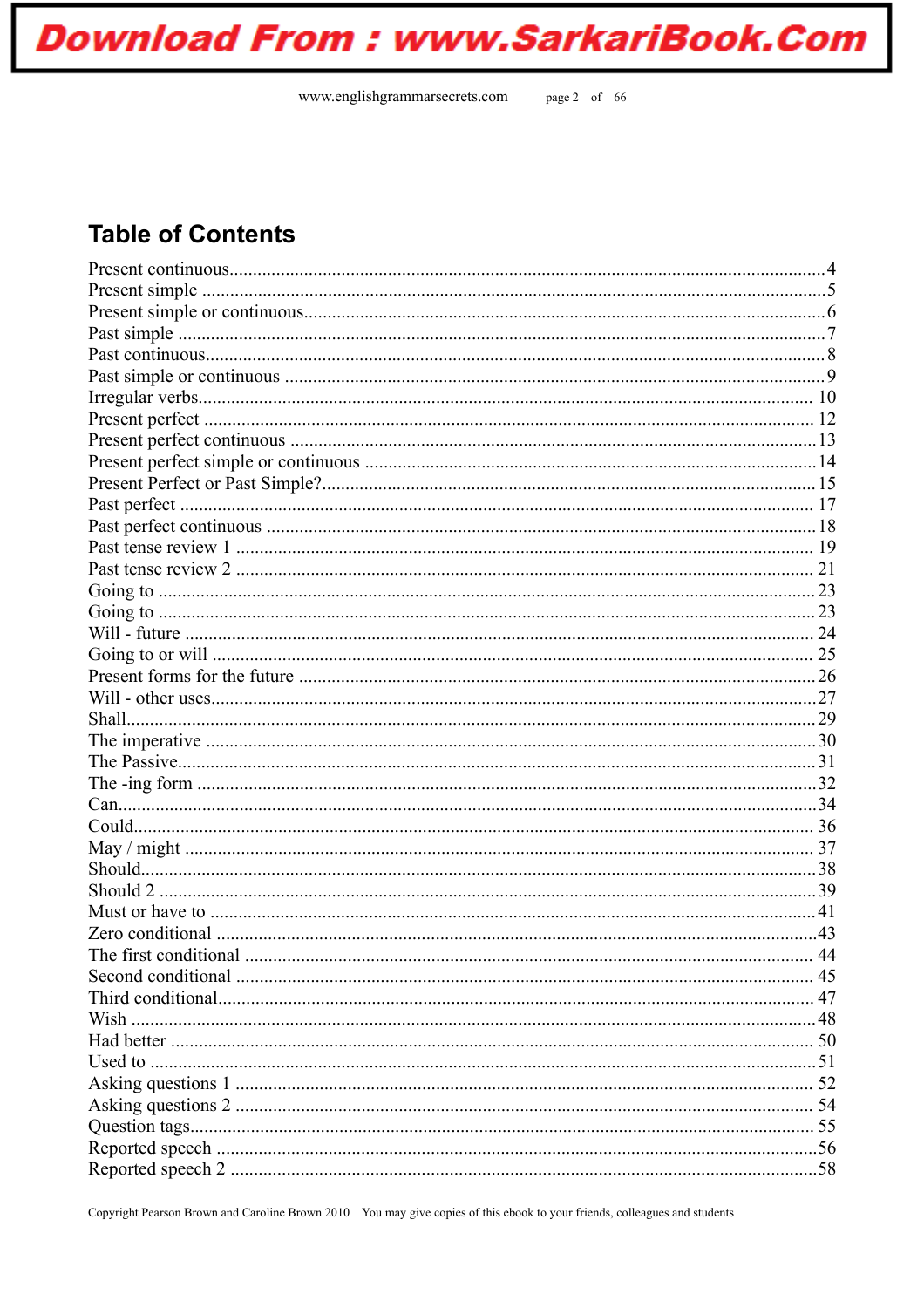www.englishgrammarsecrets.com page 3 of 66

Thank you very much for downloading English Grammar Secrets.

We hope that you will sign up to receive more lessons from us.

Just go to [www.englishgrammarsecrets.com](http://www.englishgrammarsecrets.com/) and fill in the form.

Caroline Brown Pearson Brown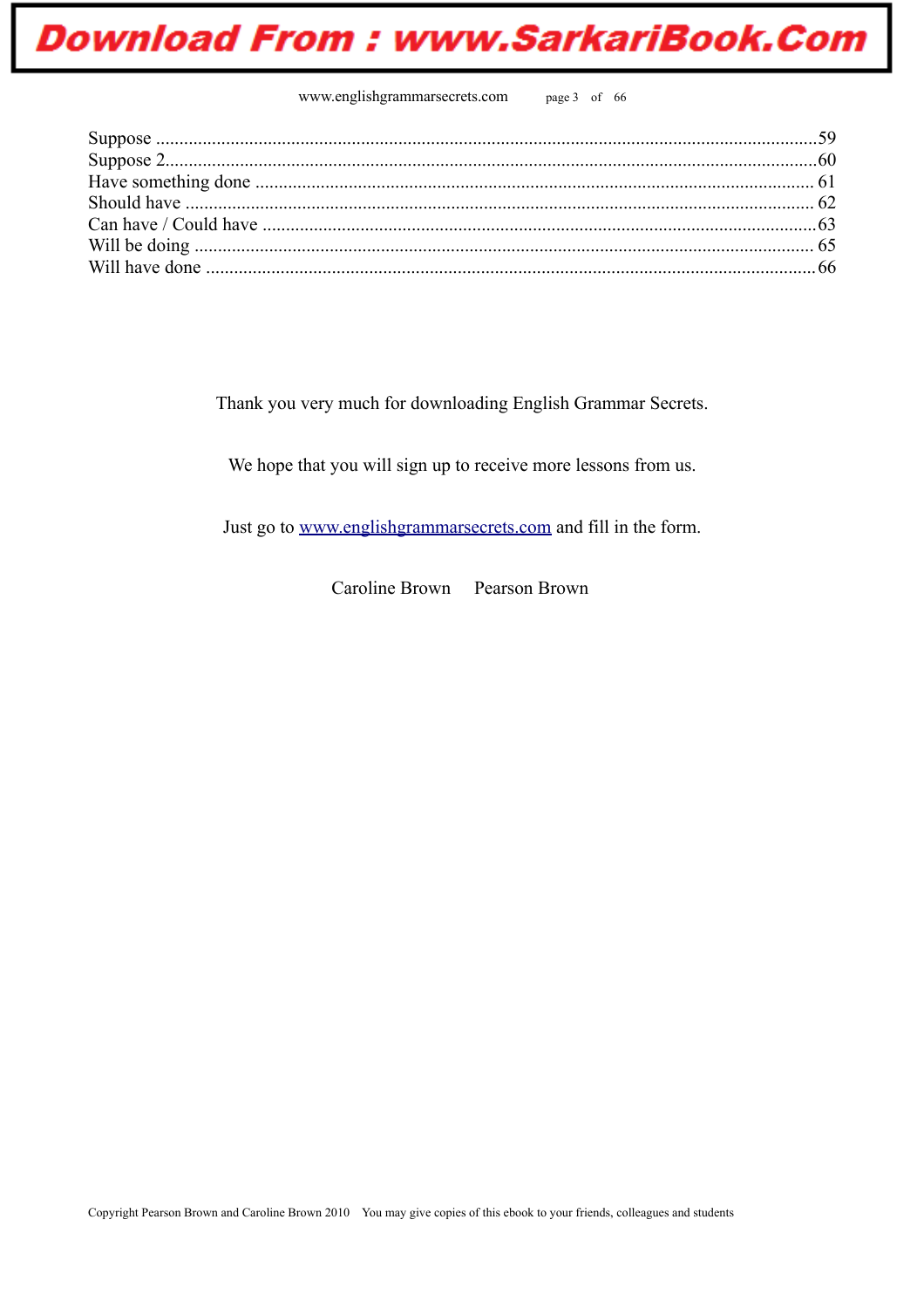www.englishgrammarsecrets.com page 4 of 66

#### Present continuous

The present continuous is used to talk about present situations which we see as shortterm or temporary. We use the present simple to talk about present situations which we see as long-term or permanent.

In these examples, the action is taking place at the time of speaking.

- It's raining.
- Who is Kate talking to on the phone?
- Look, somebody is trying to steal that man's wallet.
- I'm not looking. My eyes are closed tightly.

In these examples, the action is true at the present time but we don't think it will be true in the long term.

- I'm looking for a new apartment.
- He's thinking about leaving his job.
- They're considering making an appeal against the judgment.
- Are you getting enough sleep?

In these examples, the action is at a definite point in the future and it has already been arranged.

- I'm meeting her at 6.30.
- They aren't arriving until Tuesday.
- We are having a special dinner at a top restaurant for all the senior managers.
- Isn't he coming to the dinner?

[exercise 1](http://englishgrammarsecrets.com/presentcontinuous/exercise1.html) [exercise 2](http://englishgrammarsecrets.com/presentcontinuous/exercise2.html) [exercise 3](http://englishgrammarsecrets.com/presentcontinuous/exercise3.html) [exercise 4](http://englishgrammarsecrets.com/presentcontinuous/exercise4.html)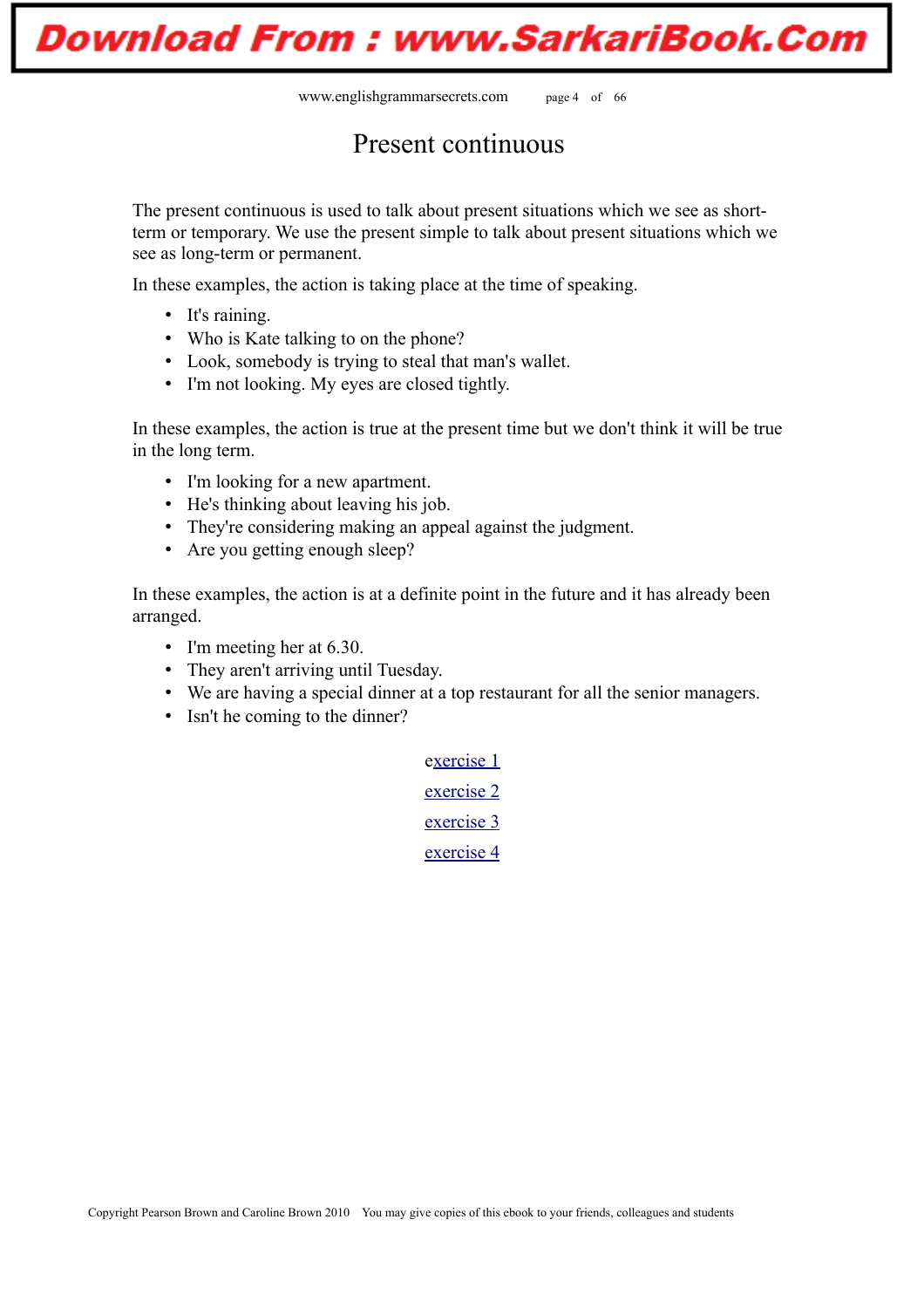www.englishgrammarsecrets.com page 5 of 66

### Present simple

We use the present simple to talk about actions we see as long term or permanent. It is a very common and very important tense.

Here, we are talking about regular actions or events.

- They drive to the office every day.
- She doesn't come here very often.
- The news usually starts at 6.00 every evening.
- Do you usually have bacon and eggs for breakfast?

Here, we are talking about facts.

- We have two children.
- Water freezes at  $0^{\circ}$  C or 32° F.
- What does this expression mean?
- The Thames flows through London.

Here, we are talking about future facts, usually found in a timetable or a chart.

- Christmas Day falls on a Monday this year.
- The plane leaves at 5.00 tomorrow morning.
- Ramadan doesn't start for another 3 weeks.
- Does the class begin at 10 or 11 this week?

Here, we are talking about our thoughts and feelings at the time of speaking. Although these feelings can be short-term, we use the present simple and not the present continuous.

- They don't ever agree with us.
- I think you are right.
- She doesn't want you to do it.
- Do you understand what I am trying to say.

[exercise 1](http://englishgrammarsecrets.com/presentsimple/exercise1.swf)

[exercise 2](http://englishgrammarsecrets.com/presentsimple/exercise2.swf)

[exercise 3](http://englishgrammarsecrets.com/presentsimple/exercise3.swf)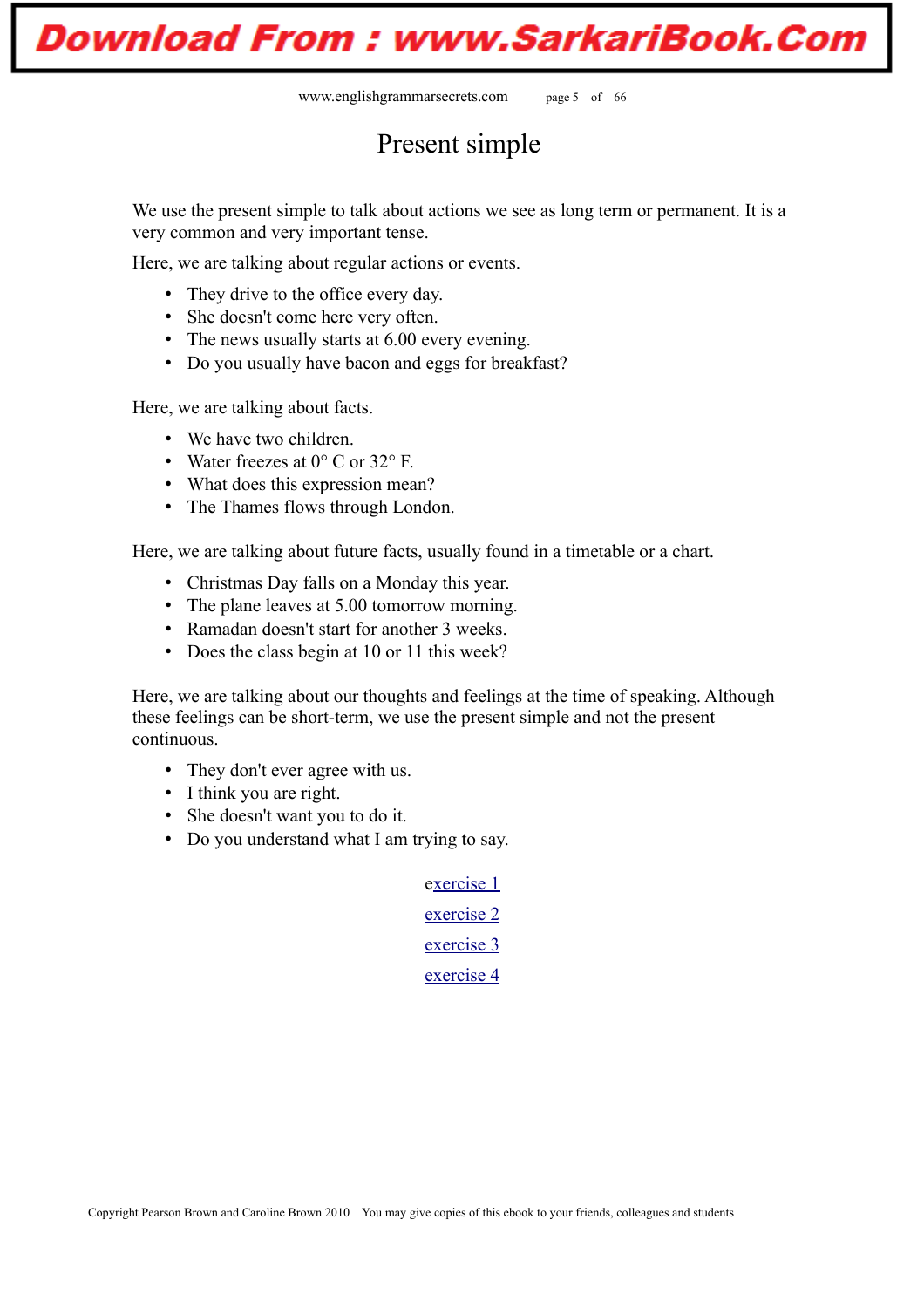www.englishgrammarsecrets.com page 6 of 66

#### Present simple or continuous

The Present Simple is used for:

- regular actions or events He plays tennis most weekends.
- facts
	- The sun rises in the east**.**
- facts known about the future We leave at 8.30 next Monday
- thoughts and feelings about the time of speaking I don't feel very well.

The Present Continuous is used for:

- the time of speaking ('now') Shh, I'm trying to hear what they are saying .
- things which are true at the moment but not always We're looking for a new flat.
- present plans for the future We're having dinner with them next week .

Look at these examples :

- I don't usually have cereals for breakfast but I'm having some this morning because there is nothing else.
- I often cycle to work but I'm taking the car this morning because it's raining very hard.
- I'm thinking about having my hair cut short but I don't think my husband will be very happy about it.
- My parents live in Washington but I'm just visiting.

Note how, in all these examples, we use the present continuous to talk about events which are temporary/limited in time and the present simple to talk about events which are habits/permanent.

> [exercise 1](http://englishgrammarsecrets.com/presentsimpleorcontinuous/exercise1.swf) [exercise 2](http://englishgrammarsecrets.com/presentsimpleorcontinuous/exercise2.swf) [exercise 3](http://englishgrammarsecrets.com/presentsimpleorcontinuous/exercise3.swf) [exercise 4](http://englishgrammarsecrets.com/presentsimpleorcontinuous/exercise4.swf)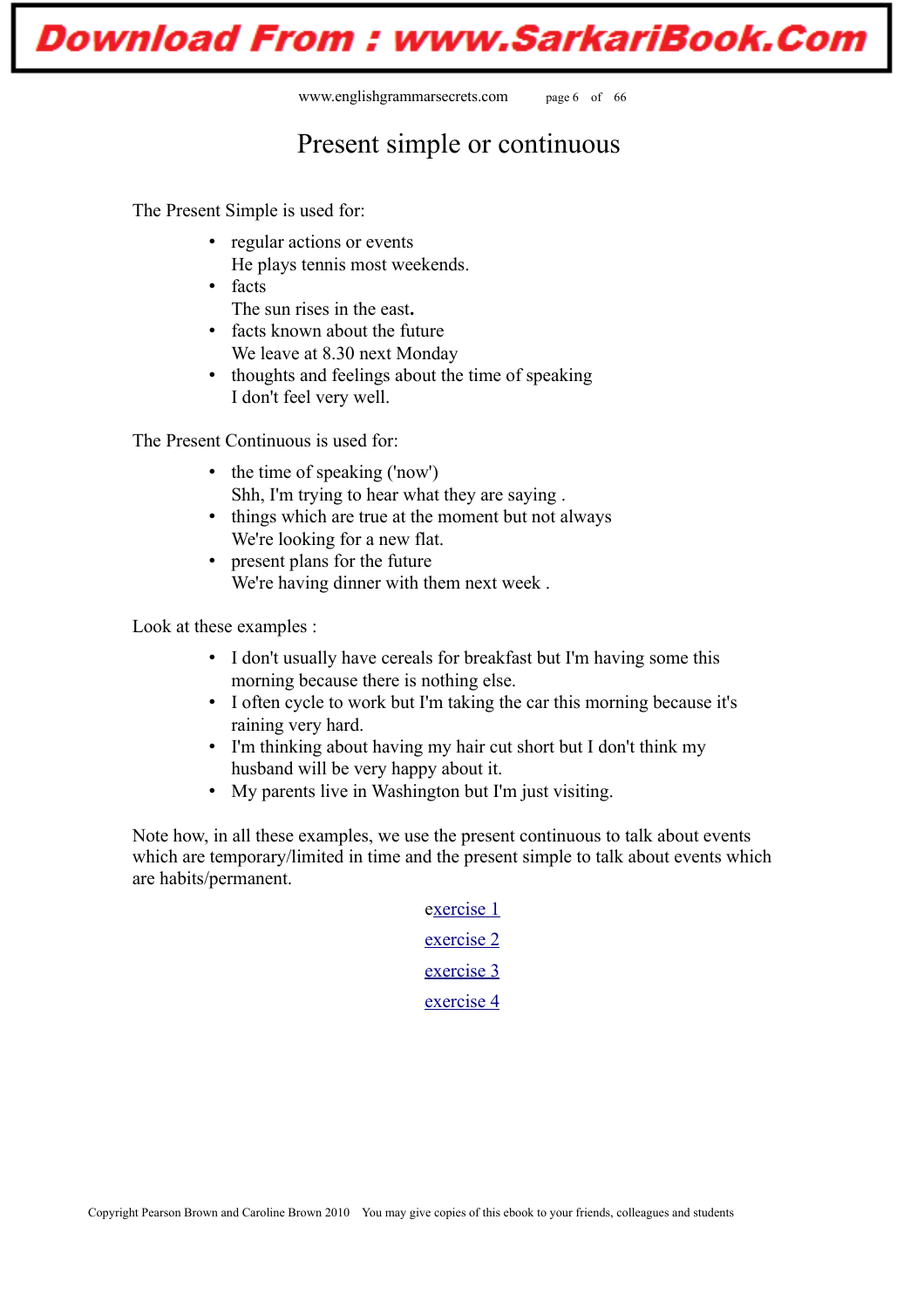www.englishgrammarsecrets.com page 7 of 66

### Past simple

We use the past simple to talk about actions and states which we see as completed in the past.

We can use it to talk about a specific point in time.

- She came back last Friday.
- I saw her in the street.
- They didn't agree to the deal.

It can also be used to talk about a period of time.

- She lived in Tokyo for seven years.
- They were in London from Monday to Thursday of last week.
- When I was living in New York, I went to all the art exhibitions I could.

You will often find the past simple used with time expressions such as these:

- Yesterday
- three weeks ago
- last year
- in 2002
- from March to June
- for a long time
- for 6 weeks
- in the 1980s
- in the last century
- in the past

- [exercise 1](http://englishgrammarsecrets.com/pastsimple/exercise1.html)
- [exercise 2](http://englishgrammarsecrets.com/pastsimple/exercise2.html)
- [exercise 3](http://englishgrammarsecrets.com/pastsimple/exercise3.html)
- [exercise 4](http://englishgrammarsecrets.com/pastsimple/exercise4.html)
- [exercise 5](http://englishgrammarsecrets.com/pastsimple/exercise5.html)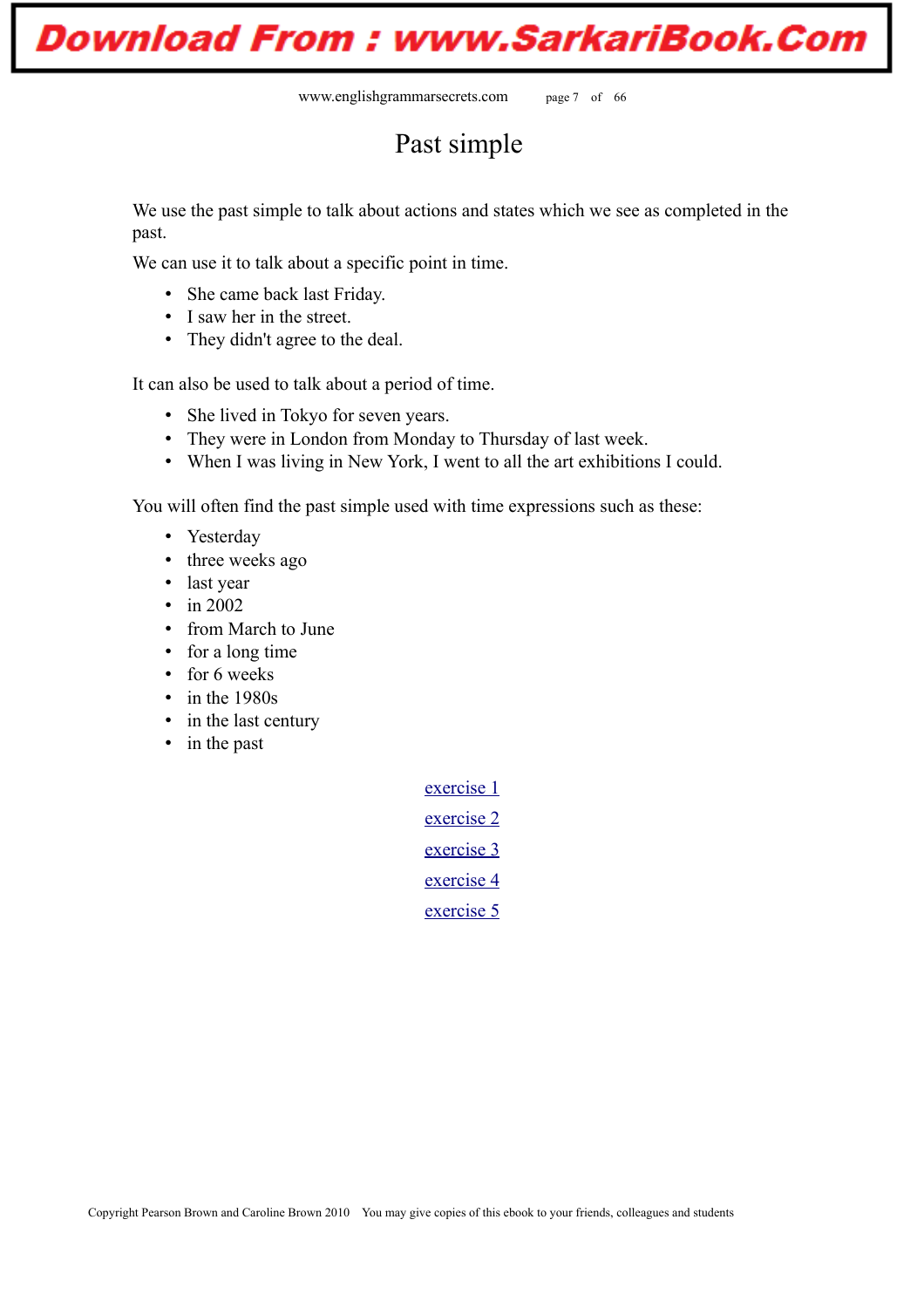www.englishgrammarsecrets.com page 8 of 66

#### Past continuous

We use the past simple to talk about actions and states which we see as completed in the past.

We can use it to talk about a specific point in time.

We use the past continuous to talk about past events which went on for a period of time.

We use it when we want to emphasize the continuing process of an activity or the period of that activity. (If we just want to talk about the past event as a simple fact, we use the past simple.)

- While I was driving home, Peter was trying desperately to contact me.
- Were you expecting any visitors?
- Sorry, were you sleeping?
- I was just making some coffee.
- I was thinking about him last night.
- In the 1990s few people were using mobile phones.

We often use it to describe a "background action" when something else happened.

- I was walking in the street when I suddenly fell over.
- She was talking to me on the phone and it suddenly went dead.
- They were still waiting for the plane when I spoke to them.
- The company was declining rapidly before he took charge.
- We were just talking about it before you arrived.
- I was making a presentation in front of 500 people when the microphone stopped working.

#### [exercise 1](http://englishgrammarsecrets.com/pastcontinuous/exercise1.html)

[exercise 2](http://englishgrammarsecrets.com/pastcontinuous/exercise2.html)

- [exercise 3](http://englishgrammarsecrets.com/pastcontinuous/exercise3.html)
- [exercise 4](http://englishgrammarsecrets.com/pastcontinuous/exercise4.html)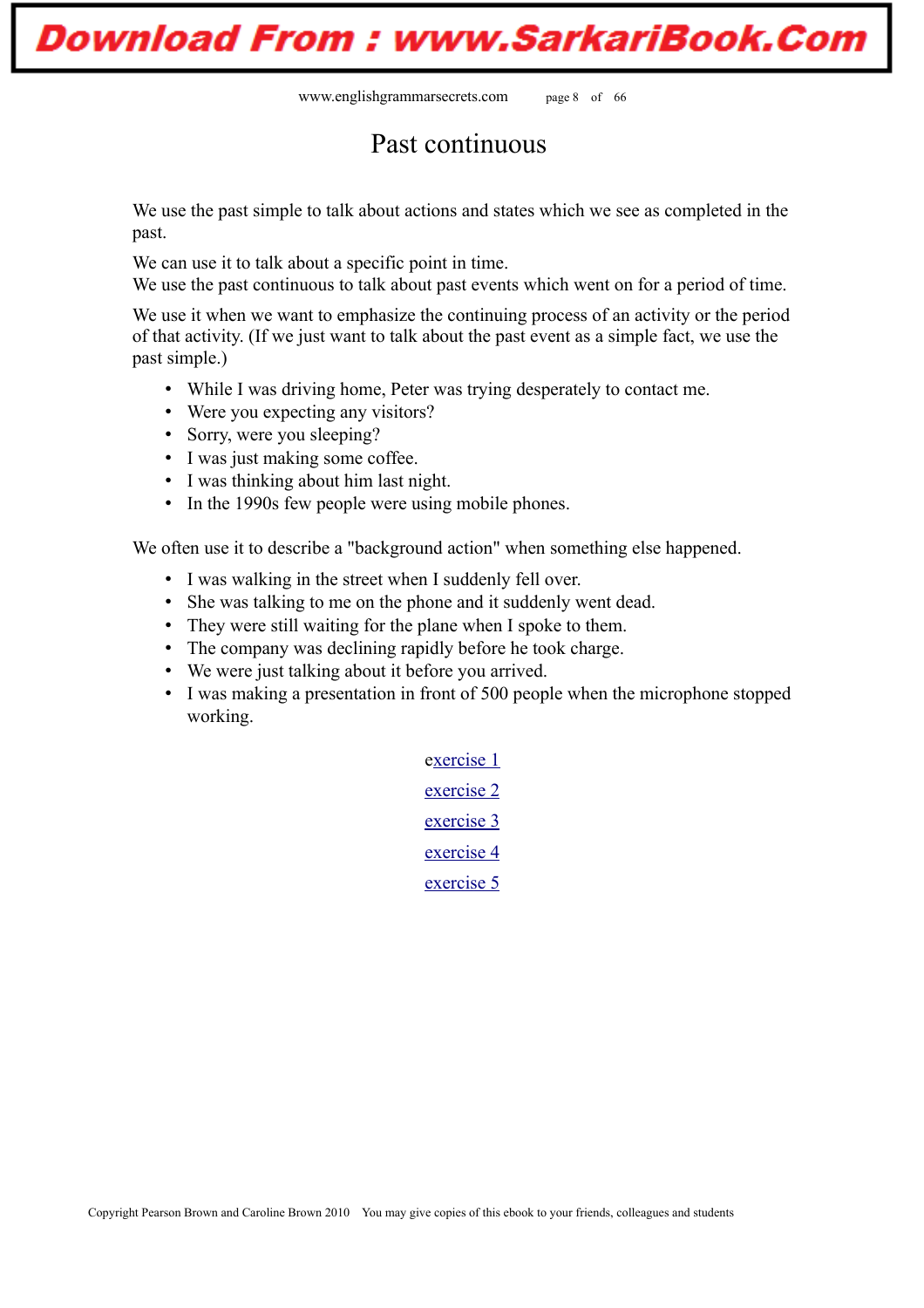www.englishgrammarsecrets.com page 9 of 66

#### Past simple or continuous

Both the past simple and the past continuous refer to completed actions in the past.

Most of the time when we are talking about such actions, we use the past simple. This is by far the most common way of talking about the past.

- I lived there for 6 years.
- I only found out a few moments ago.
- I asked her but she didn't know anything.
- The company made 100 people redundant last year.

Only use the past continuous when you want to emphasize the continuity of the action.

- Everybody was talking about it all evening.
- They were really trying hard but couldn't do it.
- I was thinking about you the other day.
- Were you expecting that to happen?

When we use these two forms in the same sentence, we use the past continuous to talk about the "background action" and the past simple to talk about the shorter completed action.

- It was raining hard when we left the building.
- I was reading the report when you rang.
- He was going out to lunch when I saw him.
- The company was doing well when I last visited it.

[exercise 1](http://englishgrammarsecrets.com/pastsimpleorcontinuous/exercise1.html) [exercise 2](http://englishgrammarsecrets.com/pastsimpleorcontinuous/exercise2.html) [exercise 3](http://englishgrammarsecrets.com/pastsimpleorcontinuous/exercise3.html)

- [exercise 4](http://englishgrammarsecrets.com/pastsimpleorcontinuous/exercise4.html)
- [exercise 5](http://englishgrammarsecrets.com/pastsimpleorcontinuous/exercise5.html)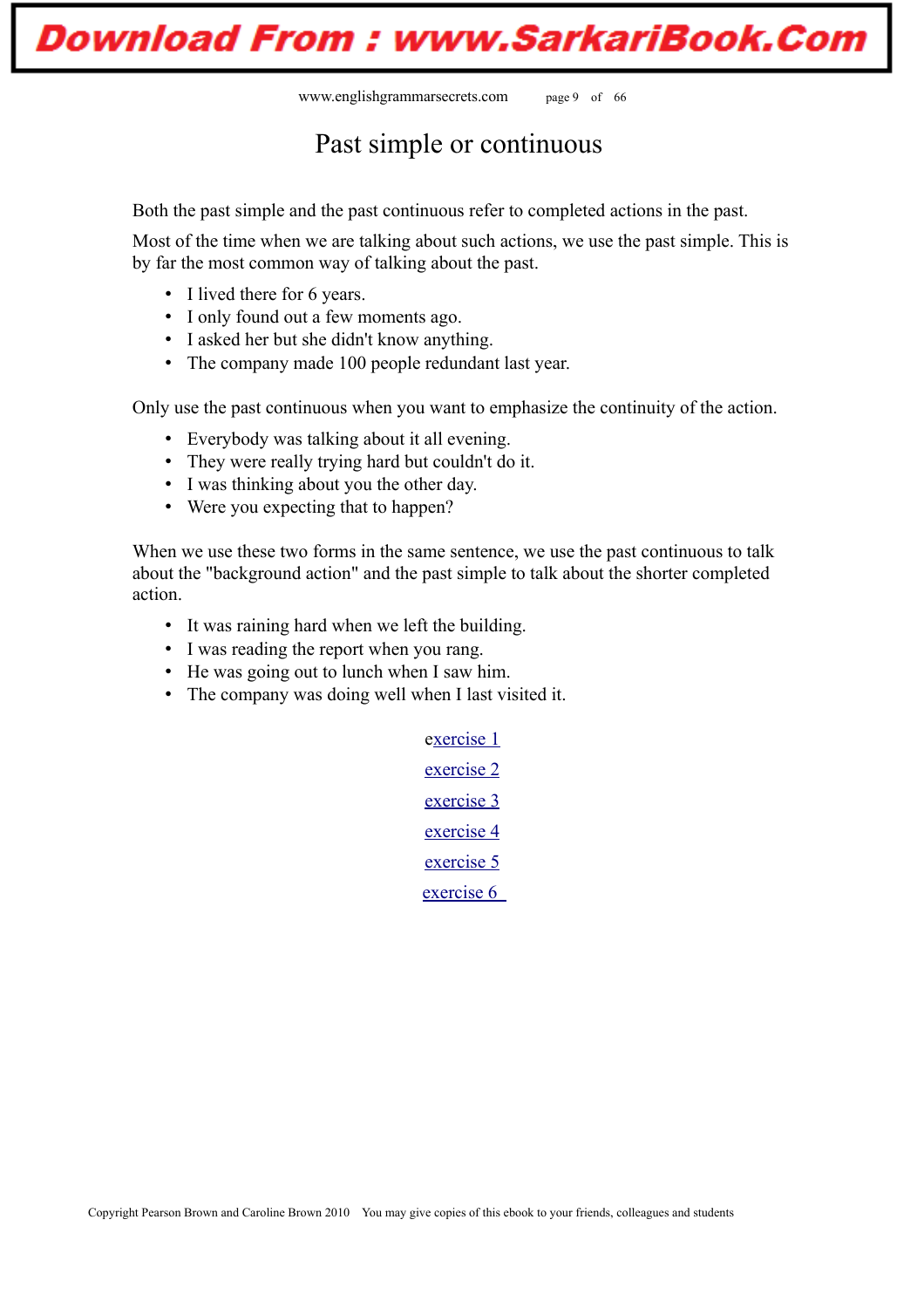www.englishgrammarsecrets.com page 10 of 66

#### Irregular verbs

All new verbs in English are regular.

- I photocopied the report.
- She faxed it to me.
- They emailed everybody about it.
- I googled my name and got more than 20 000 responses.

There are approximately 180 irregular verbs. You don't need to learn all of them because some of these are very rare but many others are very useful and you do need to know them.

What's the easiest way to learn them? Some people think you should learn a list 'by heart'. Others think you should not learn them at all – you will just gradually acquire them over time.

One useful method is to note down new irregular verbs as you meet them. It is useful to write these verbs (or any vocabulary you want to learn) in sentences and learn those rather than the individual word.

Which is easier to learn?

- stick stuck stuck
- I stuck the photo into my album.

Another technique is to classify the irregular verbs into 4 categories.

1. All forms the same

- set set set
- cost cost cost

2. Similar sound groups

- beat beat beaten
- eat ate eaten
- blow blew blown
- throw threw thrown
- drink drank drunk
- sing sang sung
- speak spoke spoken
- wake woke woken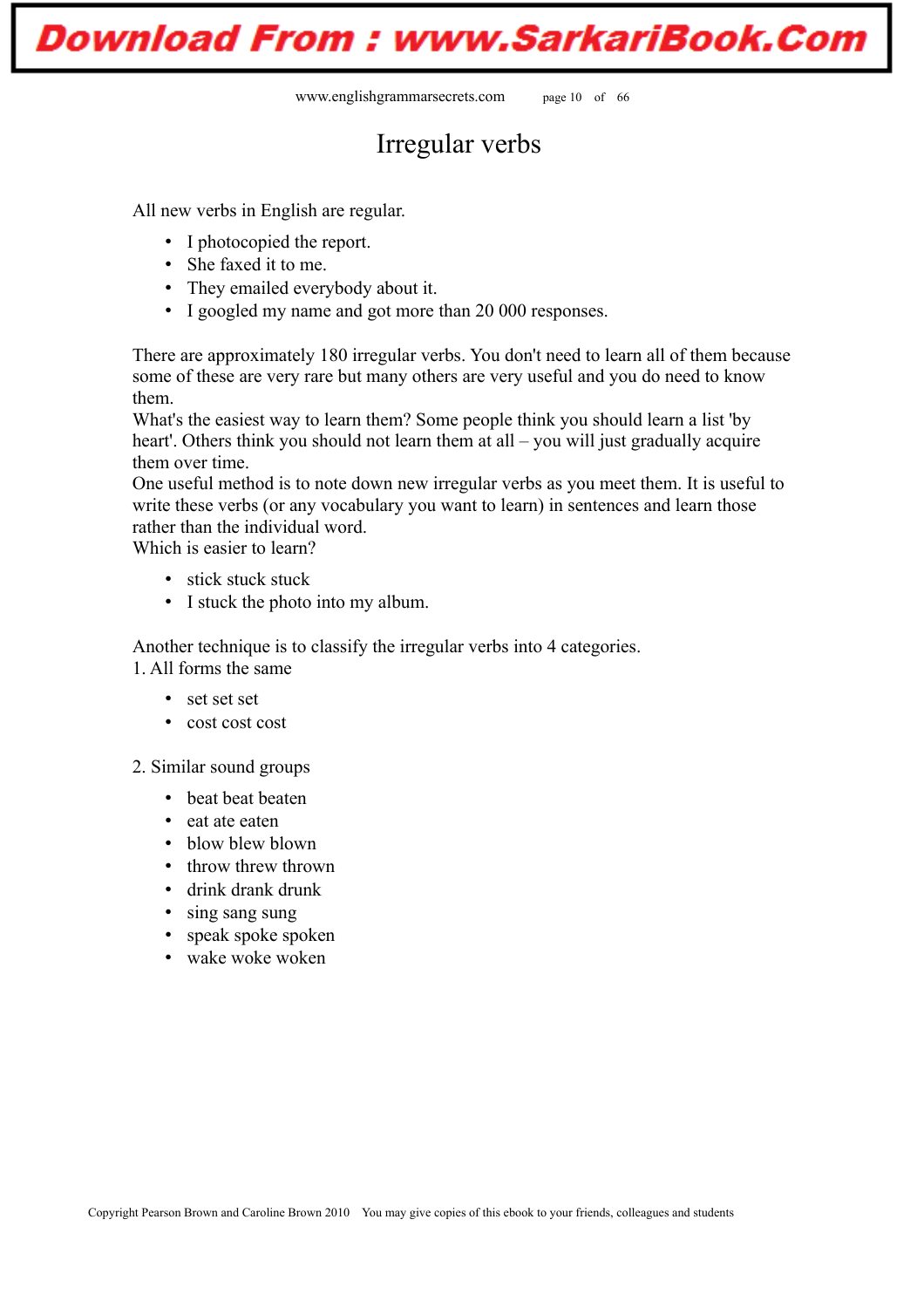www.englishgrammarsecrets.com page 11 of 66

- 3. The second and third forms are the same.
	- bend bent bent
	- sleep slept slept
	- spend spent spent
	- bring brought brought
	- buy bought bought
	- teach taught taught
	- have had had
	- pay paid paid
	- say said said

4. The "unclassifiables"

- come came come
- do did done
- go went gone
- show showed show

As you meet new irregular verbs, try to decide in which category they fall.

[exercise 1](http://englishgrammarsecrets.com/irregularverbs/exercise1.html) [exercise 2](http://englishgrammarsecrets.com/irregularverbs/exercise2.html) [exercise 3](http://englishgrammarsecrets.com/irregularverbs/exercise3.html) [exercise 4](http://englishgrammarsecrets.com/irregularverbs/exercise4.html) [exercise 5](http://englishgrammarsecrets.com/irregularverbs/exercise5.html) [exercise 6](http://englishgrammarsecrets.com/irregularverbs/exercise6.html) [exercise 7](http://englishgrammarsecrets.com/irregularverbs/exercise7.html)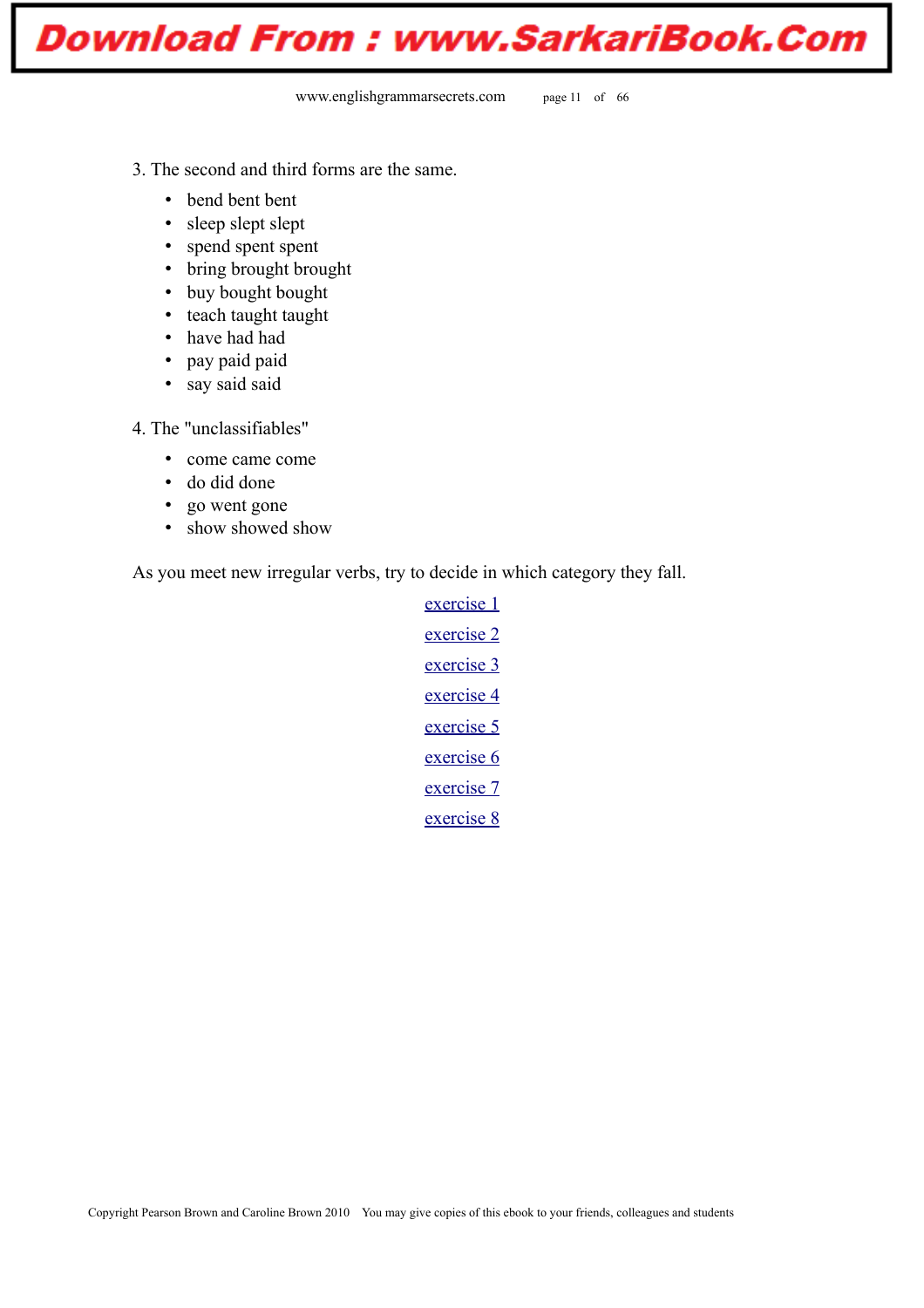www.englishgrammarsecrets.com page 12 of 66

#### Present perfect

(Please note that British and American English have different rules for the use of this tense. The explanation and exercises here refer to British English. In American English, it is often acceptable to use the past simple in some of these examples.)

We use the present perfect when we want to look back from the present to the past.

We can use it to look back on the recent past.

- I've broken my watch so I don't know what time it is.
- They have cancelled the meeting.
- She's taken my copy. I don't have one.
- The sales team has doubled its turnover.

When we look back on the recent past, we often use the words 'just' 'already' or the word 'yet' (in negatives and questions only).

- We've already talked about that.
- She hasn't arrived yet.
- I've just done it.
- They've already met.
- They don't know yet.
- Have you spoken to him yet?
- Have they got back to you yet?

It can also be used to look back on the more distant past.

- We've been to Singapore a lot over the last few years.
- She's done this type of project many times before.
- We've mentioned it to them on several occasions over the last six months.
- They've often talked about it in the past.

When we look back on the more distant past, we often use the words 'ever' (in questions) and 'never'.

- Have you ever been to Argentina?
- Has he ever talked to you about the problem?
- I've never met Jim and Sally.
- We've never considered investing in Mexico.
	- [exercise 1](http://englishgrammarsecrets.com/presentperfect/exercise1.swf) [exercise 2](http://englishgrammarsecrets.com/presentperfect/exercise2.swf) [exercise 3](http://englishgrammarsecrets.com/presentperfect/exercise3.swf) [exercise 4](http://englishgrammarsecrets.com/presentperfect/exercise4.swf) [exercise 5](http://englishgrammarsecrets.com/presentperfect/exercise5.swf) [exercise 6](http://englishgrammarsecrets.com/presentperfect/exercise6.swf)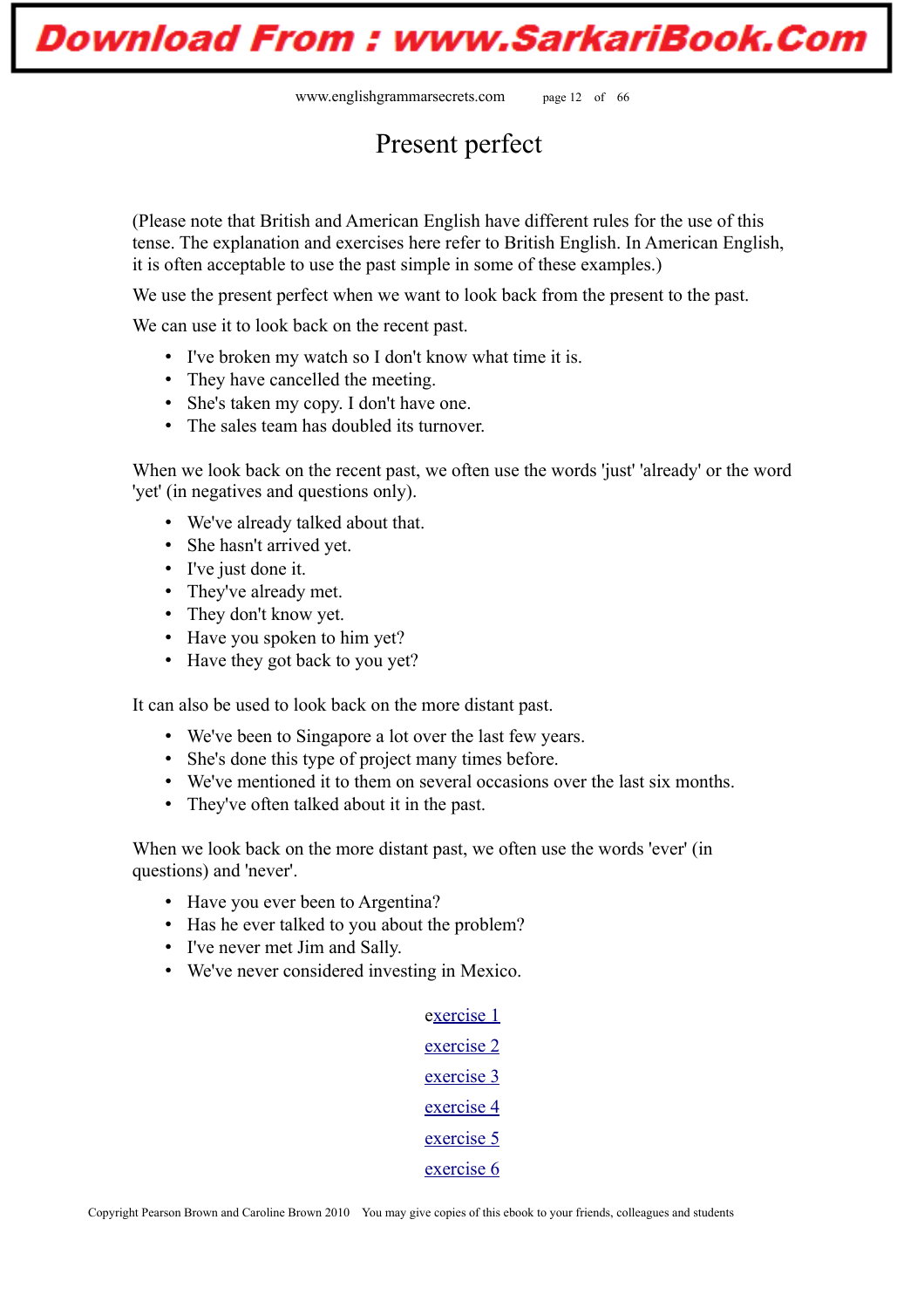www.englishgrammarsecrets.com page 13 of 66

#### Present perfect continuous

This tense is used to talk about an action or actions that started in the past and continued until recently or that continue into the future:

We can use it to refer to an action that has finished but you can still see evidence.

- Oh, the kitchen is a mess. Who has been cooking?
- You look tired. Have you been sleeping properly?
- I've got a a stiff neck. I've been working too long on computer.

It can refer to an action that has not finished.

- I've been learning Spanish for 20 years and I still don't know very much.
- I've been waiting for him for 30 minutes and he still hasn't arrived.
- He's been telling me about it for days. I wish he would stop.

It can refer to a series of actions.

- She's been writing to her regularly for a couple of years.
- He's been phoning me all week for an answer.
- The university has been sending students here for over twenty years to do work experience.

The present perfect continuous is often used with 'since', 'for', 'all week', 'for days', 'lately', 'recently', 'over the last few months'.

- I've been wanting to do that for ten years.
- You haven't been getting good results over the last few months.
- They haven't been working all week. They're on strike
- He hasn't been talking to me for weeks.
- We've been working hard on it for ages.
- I've been looking at other options recently.
- He's been working here since 2001.

[exercise 1](http://englishgrammarsecrets.com/presentperfectcontinuous/exercise1.swf)

[exercise 2](http://englishgrammarsecrets.com/presentperfectcontinuous/exercise2.swf)

[exercise 3](http://englishgrammarsecrets.com/presentperfectcontinuous/exercise3.swf)

[exercise 4](http://englishgrammarsecrets.com/presentperfectcontinuous/exercise4.swf)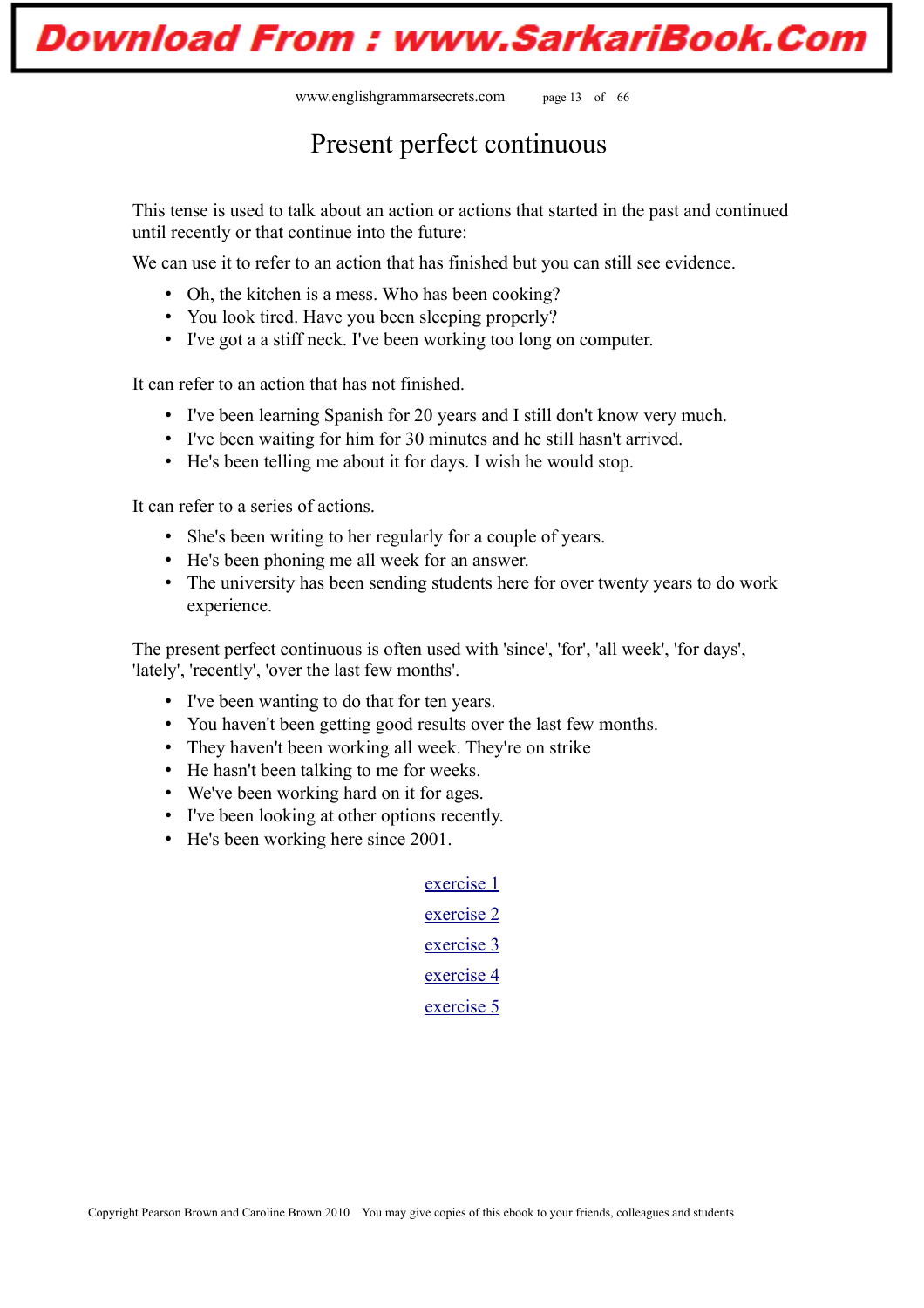www.englishgrammarsecrets.com page 14 of 66

#### Present perfect simple or continuous

Often there is very little difference between the present perfect simple and the present perfect continuous. In many cases, both are equally acceptable.

- They've been working here for a long time but Andy has worked here for even longer.
- I've lived here for 10 years and she has been living here for 12 years.

To emphasize the action, we use the continuous form.

- We've been working really hard for a couple of months.
- She's been having a hard time.

To emphasize the result of the action, we use the simple form.

- I've made fifteen phone calls this morning.
- He's written a very good report.

Look at the difference in these examples.

- I've been reading this book for two months but I've only read half of it. It's very difficult to read.
- She's been trying to convince him for 20 minutes but she hasn't managed to yet.
- They've been talking about this for month and they still haven't found a solution.

When an action is finished and you can see the results, use the continuous form.

- The phone bill is enormous. You've been calling your boyfriend in Australia, haven't you?
- You're red in the face. Have you been running?

When you use the words 'ever' or 'never', use the simple form.

- I don't know them. I've never met them.
- Have you ever heard anything so strange in your life.
	- [exercise 1](http://englishgrammarsecrets.com/presentperfectsimpleorcontinuous/exercise1.swf) [exercise 2](http://englishgrammarsecrets.com/presentperfectsimpleorcontinuous/exercise2.swf) [exercise 3](http://englishgrammarsecrets.com/presentperfectsimpleorcontinuous/exercise3.swf) [exercise 4](http://englishgrammarsecrets.com/presentperfectsimpleorcontinuous/exercise4.swf) [exercise 5](http://englishgrammarsecrets.com/presentperfectsimpleorcontinuous/exercise5.swf)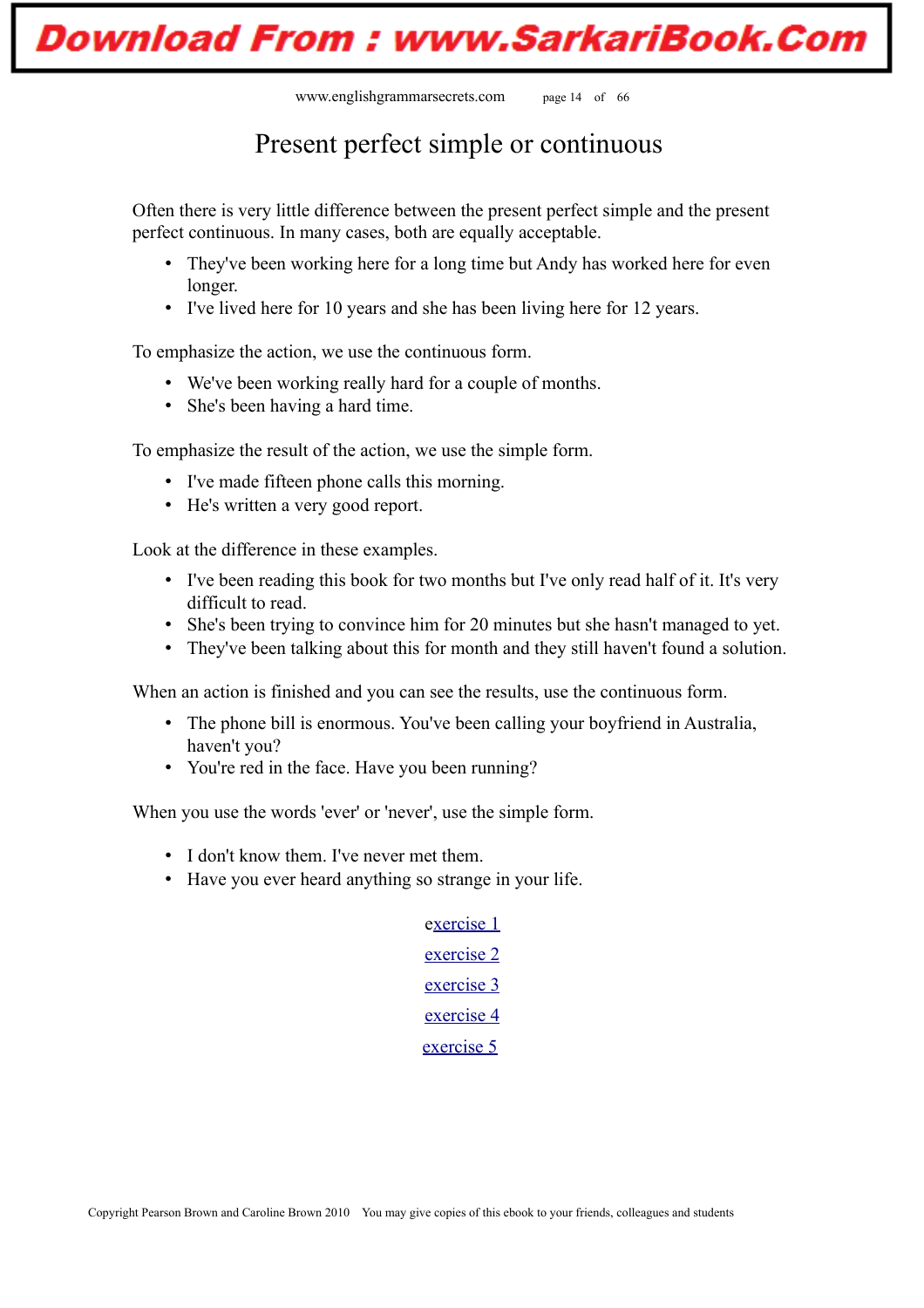www.englishgrammarsecrets.com page 15 of 66

#### Present Perfect or Past Simple?

(Remember that British and American English have different rules for the use of the present perfect. The comments and the exercises here refer to correct grammar for British English. In American English, it is often considered acceptable to use the past simple in some of these examples.)

**The past simple** is used to talk about actions in the past that have finished. It talks about 'then' and definitely excludes 'now'.

**The present perfect** simple to look back on actions in the past from the present. It always includes 'now'.

These sentences are in the past with no connection to the present.

- I first got to know him 10 years ago.
- I started work here in 1989.
- I had too much to eat at lunchtime.

Now look at these same situations seen from the present.

- I've known him for 10 years.
- I've worked here since 1987.
- My stomach hurts. I've eaten too much.

We use time expressions like 'yesterday', 'ago', 'last year', 'in 1999' with the past simple.

- We spoke to him yesterday.
- He came in a few moments ago.
- We made our last purchase from them over a year ago.
- She joined the company in 1999.

We use time expressions like are 'ever', 'never', 'since' with the present perfect.

- I've never seen so many people here before.
- Have you ever been more surprised?
- I've done a lot since we last talked about it.

Typical time expressions used with the present perfect in British English but often used with the past simple in American English are 'already', 'just', 'yet'.

- I haven't done it yet. (UK)
- I didn't do it yet. (US)
- I've just done it. (UK)
- I just did it. (US) I've already done it. (UK)
- I already did it. (US)

We can use the time phrase 'for' with both forms, but with different meanings.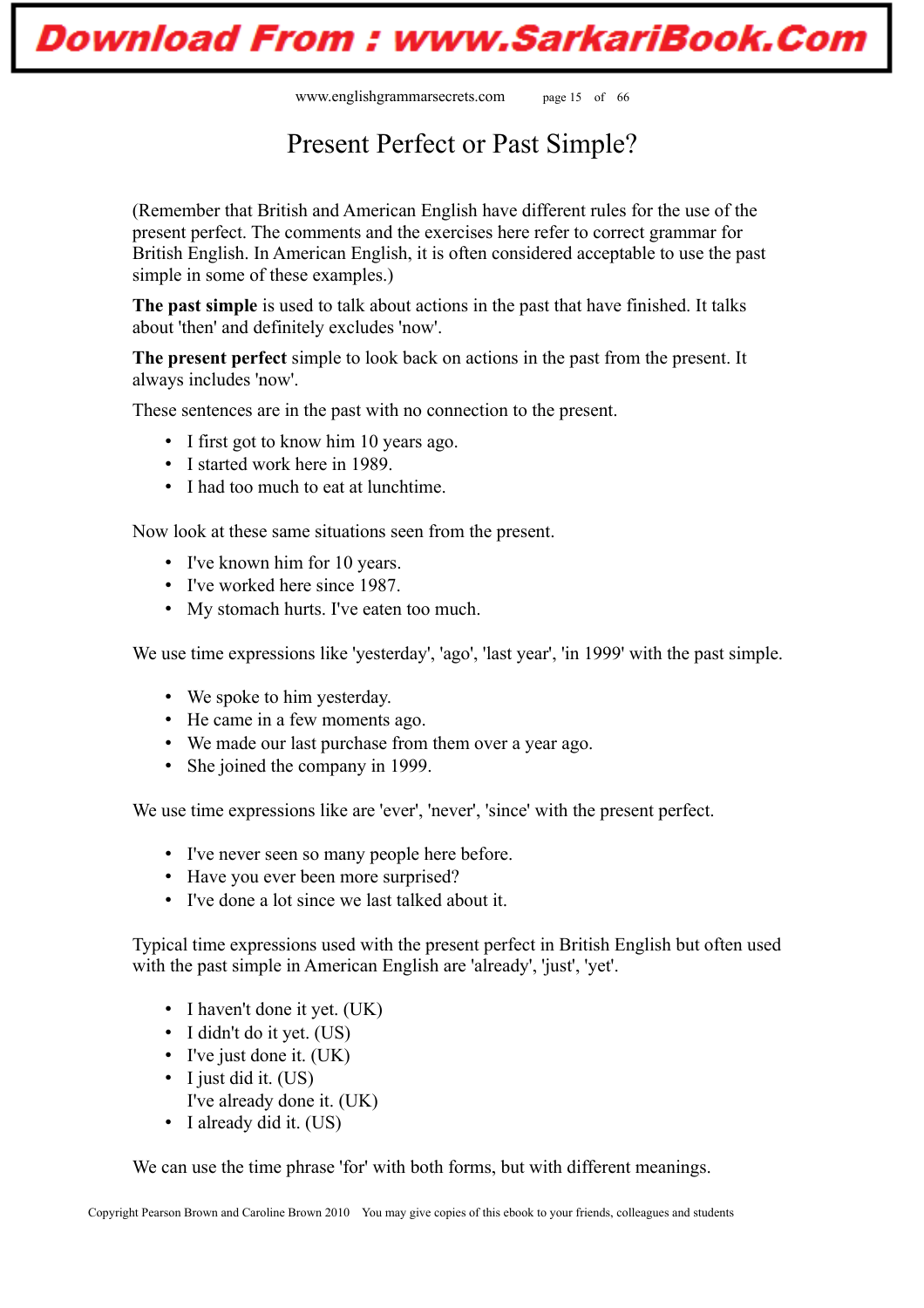www.englishgrammarsecrets.com page 16 of 66

- I lived in Paris for a couple of years before I moved here.
- I've lived in Paris for a couple of years and still love it.

[exercise 1](http://englishgrammarsecrets.com/presentperfectorpastsimple/exercise1.swf) [exercise 2](http://englishgrammarsecrets.com/presentperfectorpastsimple/exercise2.swf) [exercise 3](http://englishgrammarsecrets.com/presentperfectorpastsimple/exercise3.swf) [exercise 4](http://englishgrammarsecrets.com/presentperfectorpastsimple/exercise4.swf)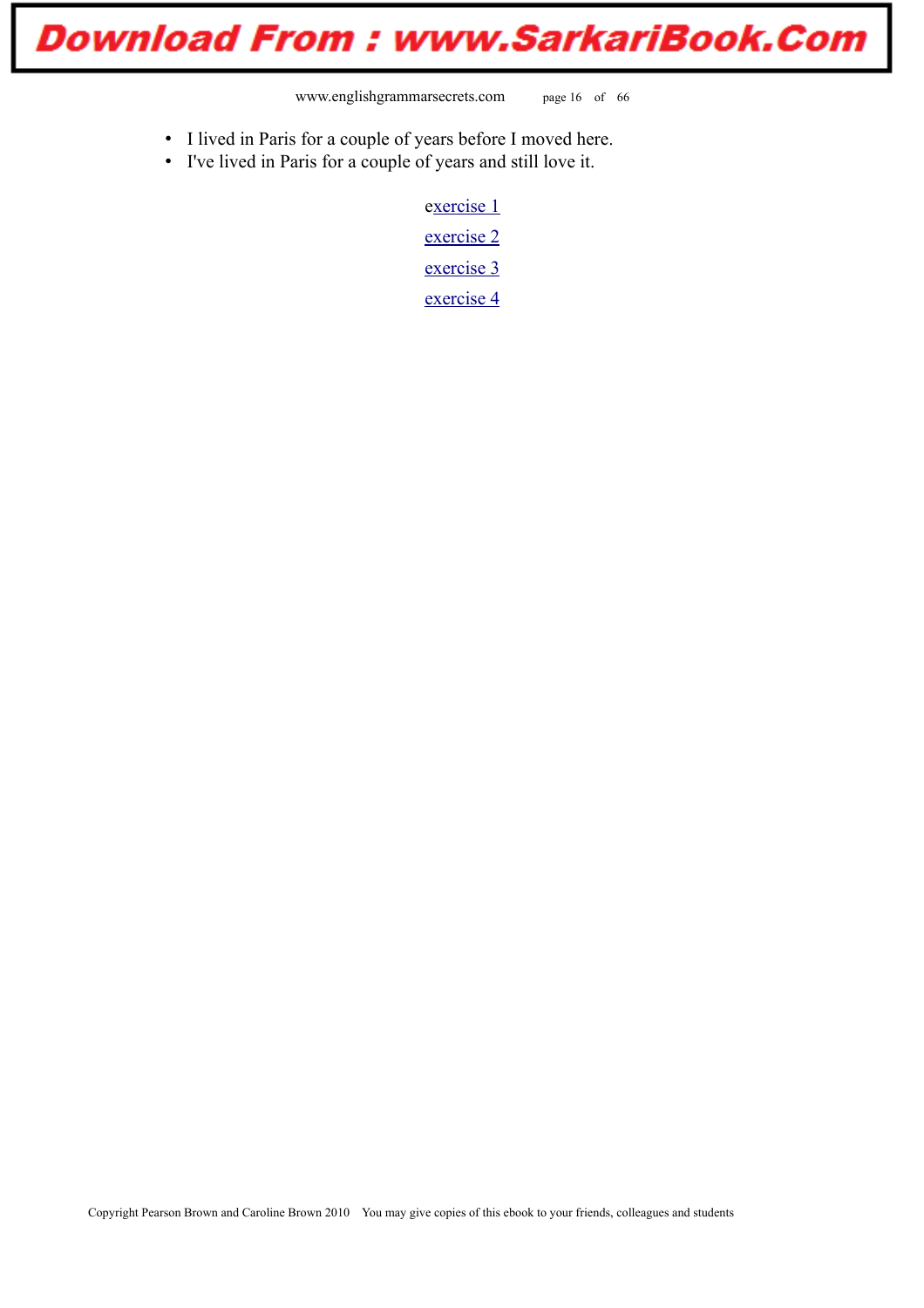www.englishgrammarsecrets.com page 17 of 66

### Past perfect

We use the past perfect simple to talk about what happened before a point in the past. It looks back from a point in the past to further in the past.

- I hadn't known the bad news when I spoke to him.
- I checked with the supplier and they still hadn't received the contract.
- She had already told him before I got a chance to give him my version.
- The company has started the year well but was badly hit by the postal strike.

The past perfect simple is often used when we report what people had said/thought/believed.

- He told me they had already paid the bill.
- He said he believed that John had moved to Italy.
- I thought we had already decided on a name for this product.

[exercise 1](http://englishgrammarsecrets.com/pastperfect/exercise1.html) [exercise 2](http://englishgrammarsecrets.com/pastperfect/exercise2.html) [exercise 3](http://englishgrammarsecrets.com/pastperfect/exercise3.html) [exercise 4](http://englishgrammarsecrets.com/pastperfect/exercise4.html) [exercise 5](http://englishgrammarsecrets.com/pastperfect/exercise5.html) [exercise 6](http://englishgrammarsecrets.com/pastperfect/exercise6.html)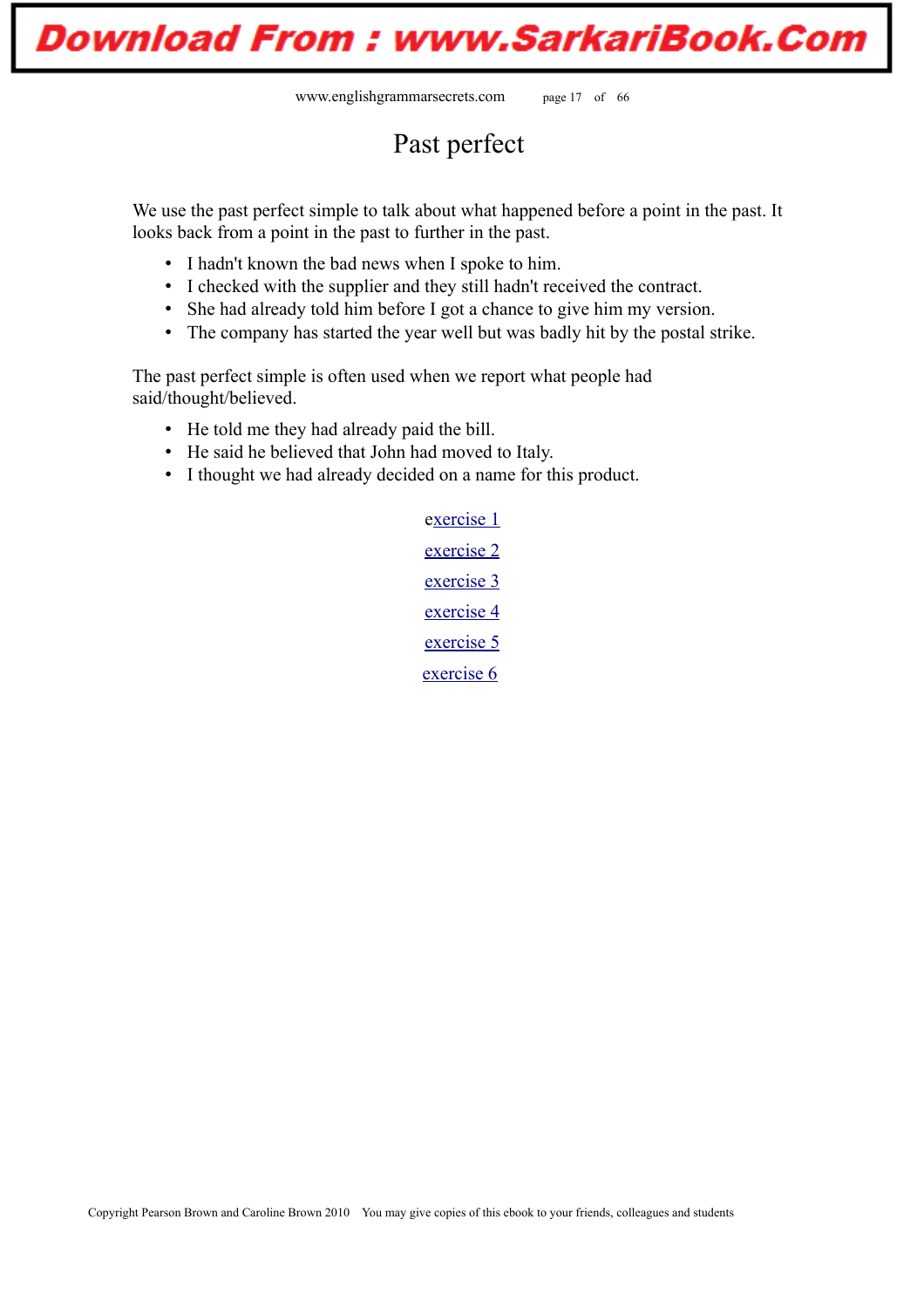www.englishgrammarsecrets.com page 18 of 66

### Past perfect continuous

We use the past perfect continuous to look back at a situation in progress.

- It was a good time to invest. Inflation had been falling for several months.
- Before I changed jobs, I had been working on a plan to reduce production costs.
- We had been thinking about buying a new house but then we decided to stay here.

We use it to say what had been happening before something else happened.

- It had been snowing for a while before we left.
- We had been playing tennis for only a few minutes when it started raining.
- He was out of breath when he arrived because he had been running.

We use it when reporting things said in the past.

- She said she had been trying to call me all day.
- They said they had been shopping.
- I told you I had been looking for some new clothes.

[exercise 1](http://englishgrammarsecrets.com/pastperfectcontinuous/exercise1.html)

[exercise 2](http://englishgrammarsecrets.com/pastperfectcontinuous/exercise2.html)

[exercise 3](http://englishgrammarsecrets.com/pastperfectcontinuous/exercise3.html)

[exercise 4](http://englishgrammarsecrets.com/pastperfectcontinuous/exercise4.html)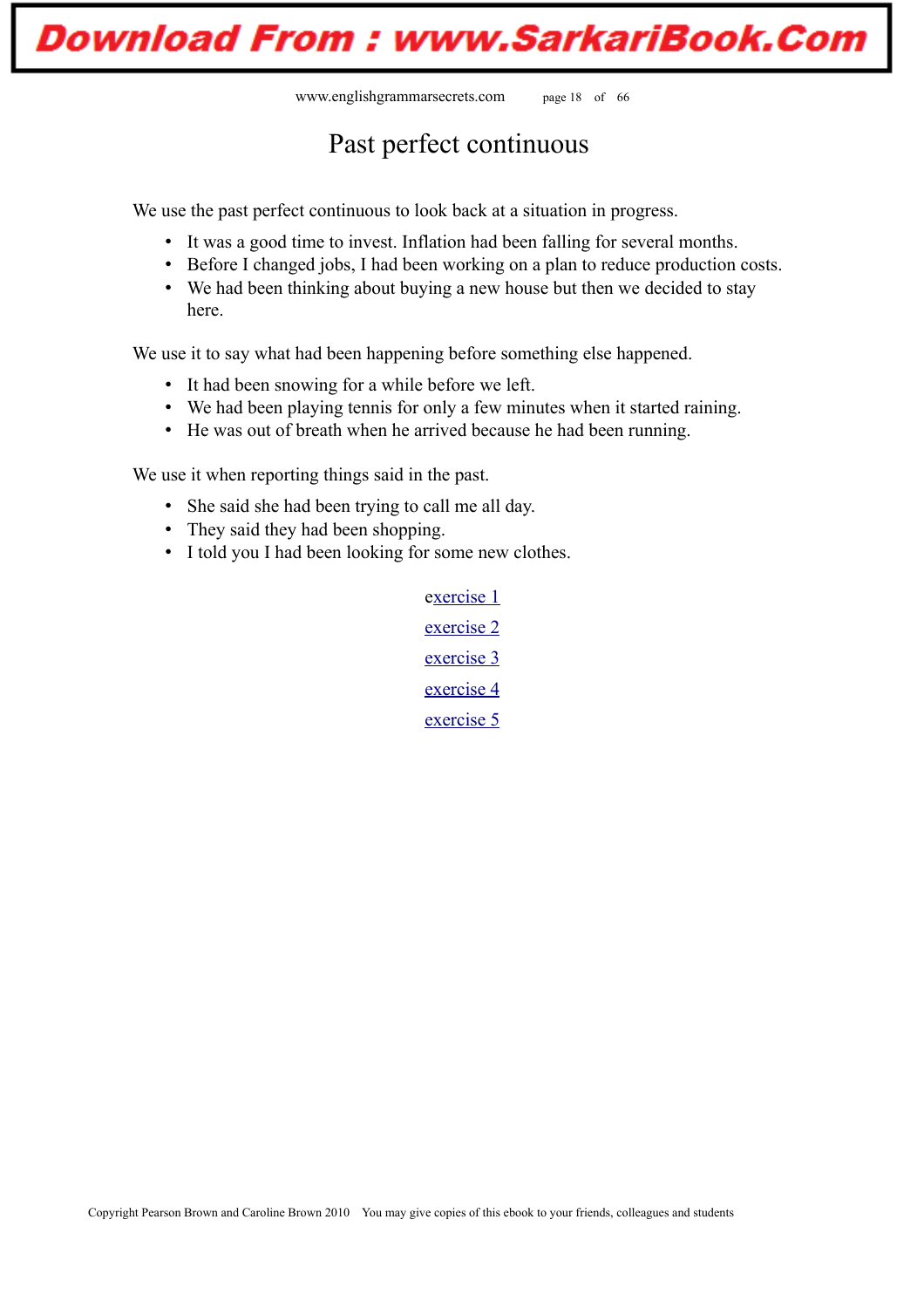www.englishgrammarsecrets.com page 19 of 66

#### Past tense review 1

We can use the **past simple** to talk about actions and states which we see as completed in the past.

- I left school when I was sixteen.
- I was very happy then.
- He told me all about his childhood.

We can use the **past continuous** to talk about past events which went on for a period of time.

- While I was driving home, Peter was trying desperately to contact me.
- I was thinking about him last night.
- I was walking in the street when I suddenly fell over.

We can use the **present perfect** when we want to look back from the present to the past.

- I've broken my watch so I don't know what time it is.
- She hasn't arrived yet.
- We've been to Singapore a lot over the last few years.
- Have you ever been to Argentina?

The **Present Perfect Continuous** can be used to talk about an action or actions that started in the past and continued until recently or that continue into the future.

- You look tired. Have you been sleeping properly?
- I've been waiting for him for 30 minutes and he still hasn't arrived.
- He's been phoning me all week for an answer.

We can use the **past perfect simple** to talk about what happened before a point in the past. It looks back from a point in the past to further in the past.

- I hadn't known the bad news when I spoke to him.
- I thought we had already decided on a name for this product.

We can use the **past perfect continuous** to look back at a situation in progress.

- We had been thinking about buying a new house but then we decided to stay here.
- It had been snowing for a while before we left.
- She said she had been trying to call me all day.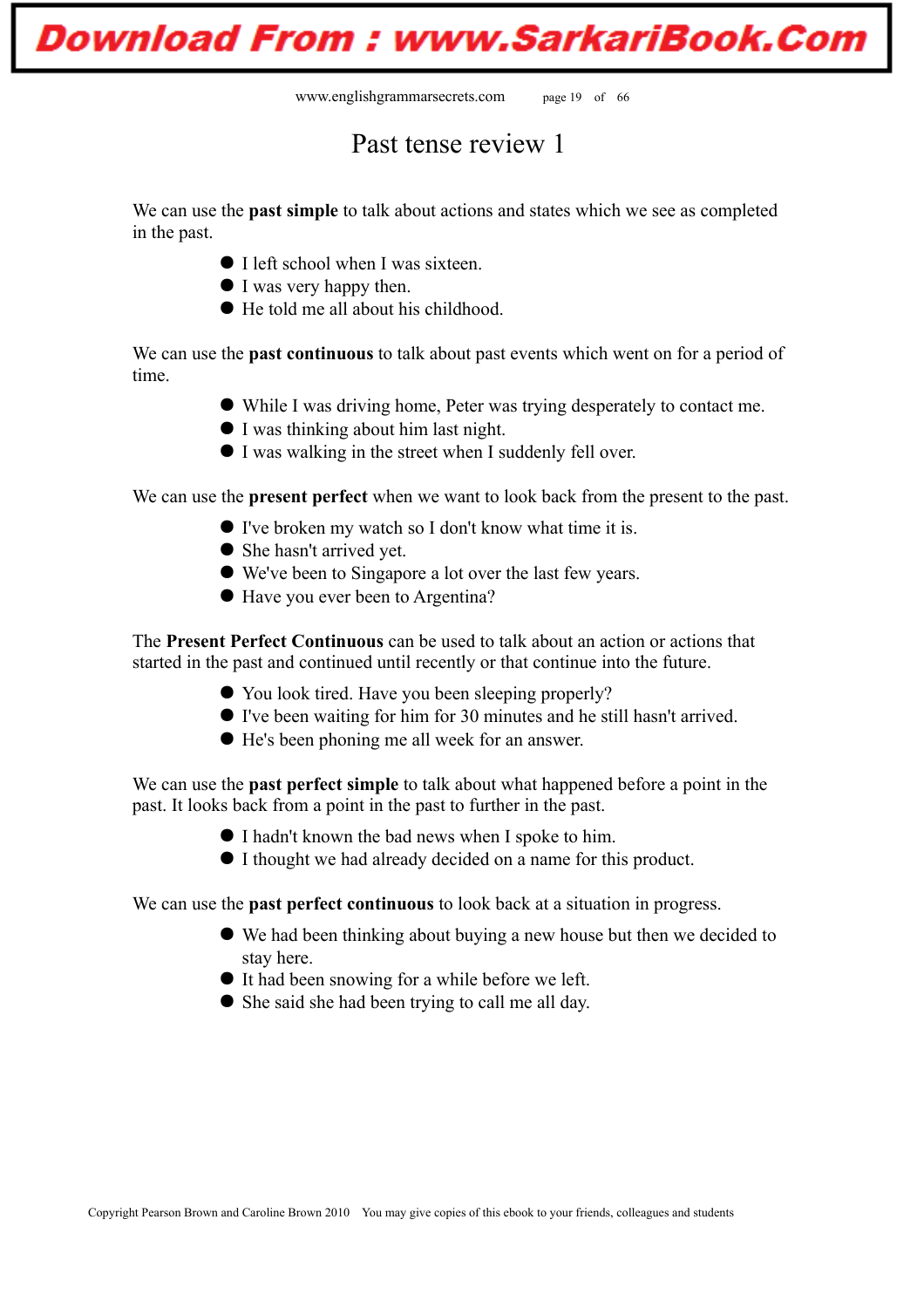www.englishgrammarsecrets.com page 20 of 66

[exercise 1](http://englishgrammarsecrets.com/pastreview1/exercise1.html)

[exercise 2](http://englishgrammarsecrets.com/pastreview1/exercise2.html)

[exercise 3](http://englishgrammarsecrets.com/pastreview1/exercise3.html)

[exercise 4](http://englishgrammarsecrets.com/pastreview1/exercise4.html)

[exercise 5](http://englishgrammarsecrets.com/pastreview1/exercise5.html)

[exercise 6](http://englishgrammarsecrets.com/pastreview1/exercise6.html)

[exercise 7](http://englishgrammarsecrets.com/pastreview1/exercise7.html)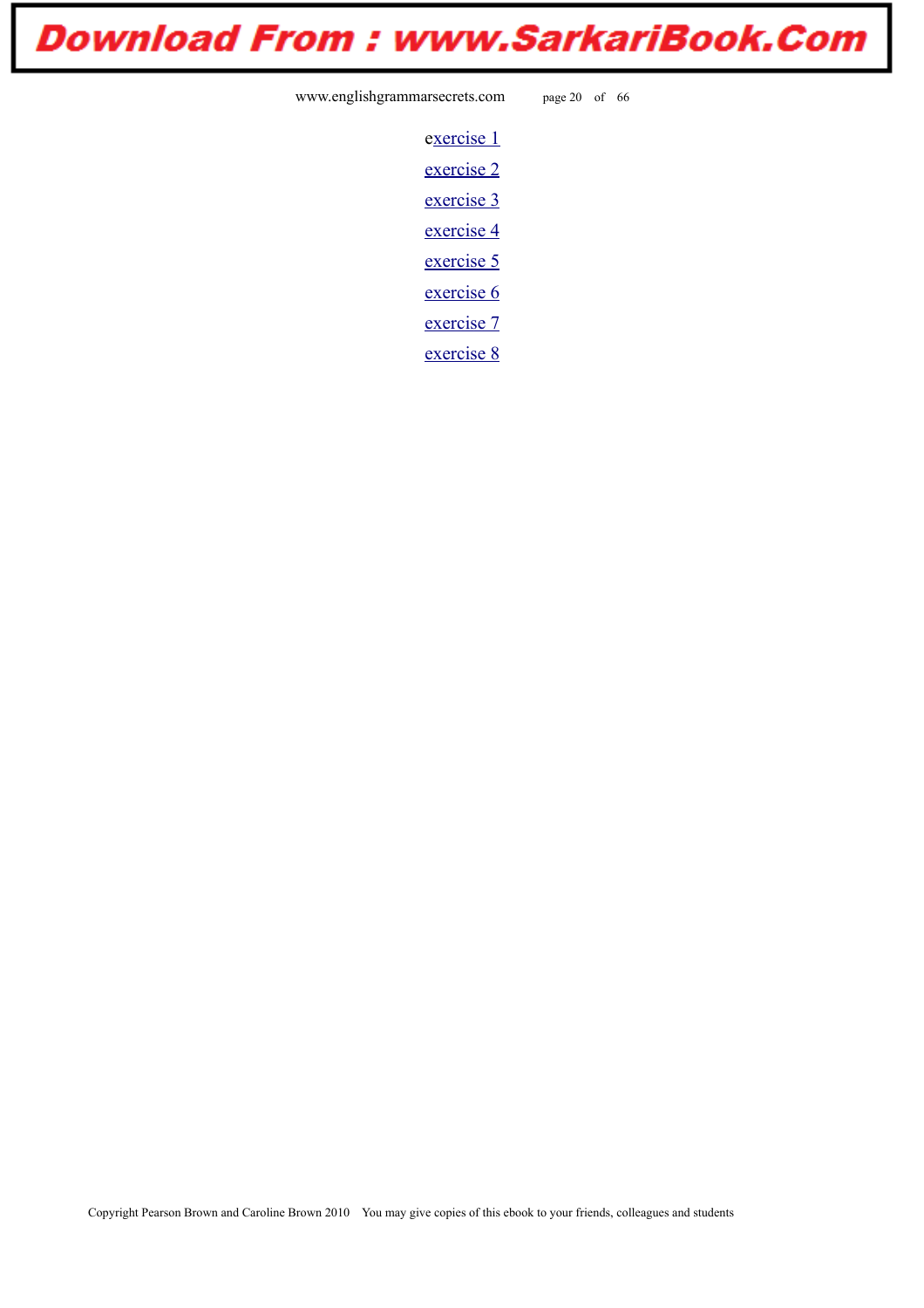www.englishgrammarsecrets.com page 21 of 66

#### Past tense review 2

We can use the **past simple** to talk about actions and states which we see as completed in the past.

- I left school when I was sixteen.
- I was very happy then.
- He told me all about his childhood.

We can use the **past continuous** to talk about past events which went on for a period of time.

- While I was driving home, Peter was trying desperately to contact me.
- I was thinking about him last night.
- I was walking in the street when I suddenly fell over.

We can use the **present perfect** when we want to look back from the present to the past.

- I've broken my watch so I don't know what time it is.
- She hasn't arrived yet.
- We've been to Singapore a lot over the last few years.
- Have you ever been to Argentina?

The **Present Perfect Continuous** can be used to talk about an action or actions that started in the past and continued until recently or that continue into the future.

- You look tired. Have you been sleeping properly?
- I've been waiting for him for 30 minutes and he still hasn't arrived.
- He's been phoning me all week for an answer.

We can use the **past perfect simple** to talk about what happened before a point in the past. It looks back from a point in the past to further in the past.

- I hadn't known the bad news when I spoke to him.
- I thought we had already decided on a name for this product.

We can use the **past perfect continuous** to look back at a situation in progress.

- We had been thinking about buying a new house but then we decided to stay here.
- It had been snowing for a while before we left.
- She said she had been trying to call me all day.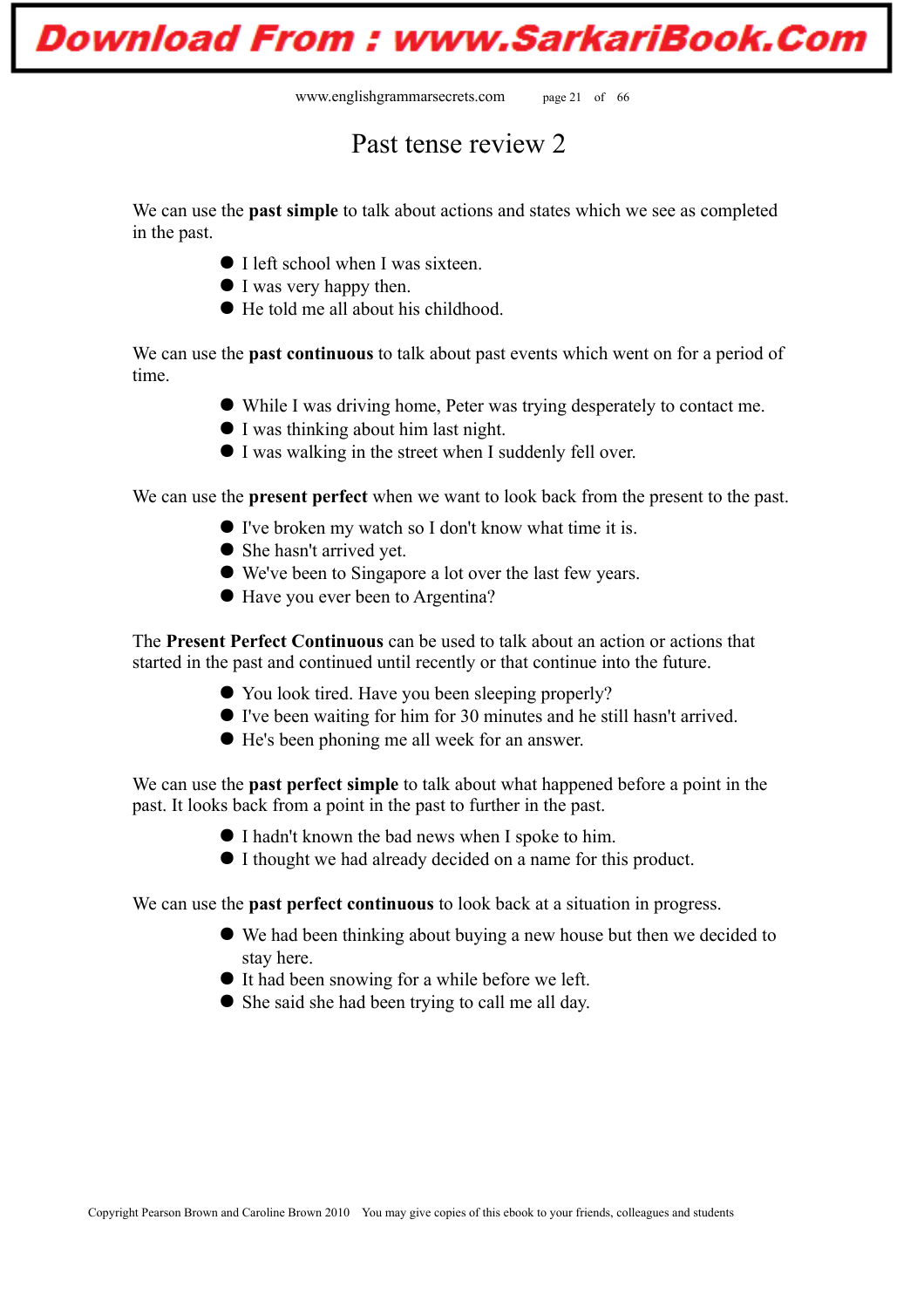www.englishgrammarsecrets.com page 22 of 66

[exercise 1](http://englishgrammarsecrets.com/pastreview2/exercise1.html)

[exercise 2](http://englishgrammarsecrets.com/pastreview2/exercise2.html)

[exercise 3](http://englishgrammarsecrets.com/pastreview2/exercise3.html)

[exercise 4](http://englishgrammarsecrets.com/pastreview2/exercise4.html)

[exercise 5](http://englishgrammarsecrets.com/pastreview2/exercise5.html)

[exercise 6](http://englishgrammarsecrets.com/pastreview2/exercise6.html)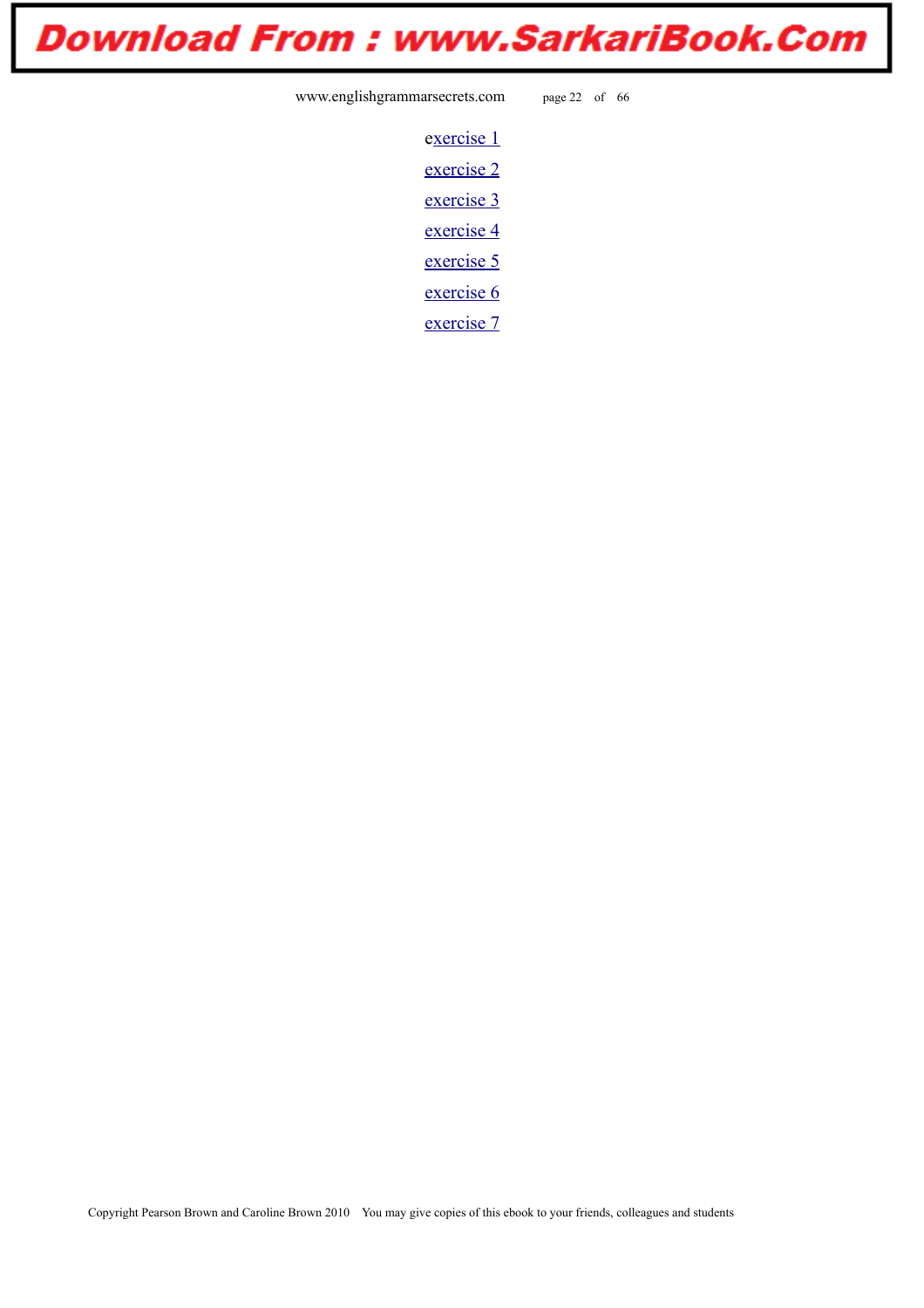www.englishgrammarsecrets.com page 23 of 66

### Going to

There is no one 'future tense' in English. There are 4 future forms. The one which is used most often in spoken English is 'going to', not 'will'.

We use 'going to' when we want to talk about a plan for the future.

- I'm going to see him later today.
- They're going to launch it next month.
- We're going to have lunch first.
- She's going to see what she can do.
- I'm not going to talk for very long.

Notice that this plan does not have to be for the near future.

- When I retire I'm going to go back to Barbados to live.
- In ten years time, I'm going to be boss of my own successful company.

We use 'going to' when we want to make a prediction based on evidence we can see now.

- Look out! That cup is going to fall off.
- Look at those black clouds. It's going to rain soon.
- These figures are really bad. We're going to make a loss.
- You look very tired. You're going to need to stop soon.

We can replace 'going to go' by 'going'.

- I'm going out later.
- She's going to the exhibition tomorrow.

[exercise 1](http://englishgrammarsecrets.com/goingtofuture/exercise1.html)

- [exercise 2](http://englishgrammarsecrets.com/goingtofuture/exercise2.html)
- [exercise 3](http://englishgrammarsecrets.com/goingtofuture/exercise3.html)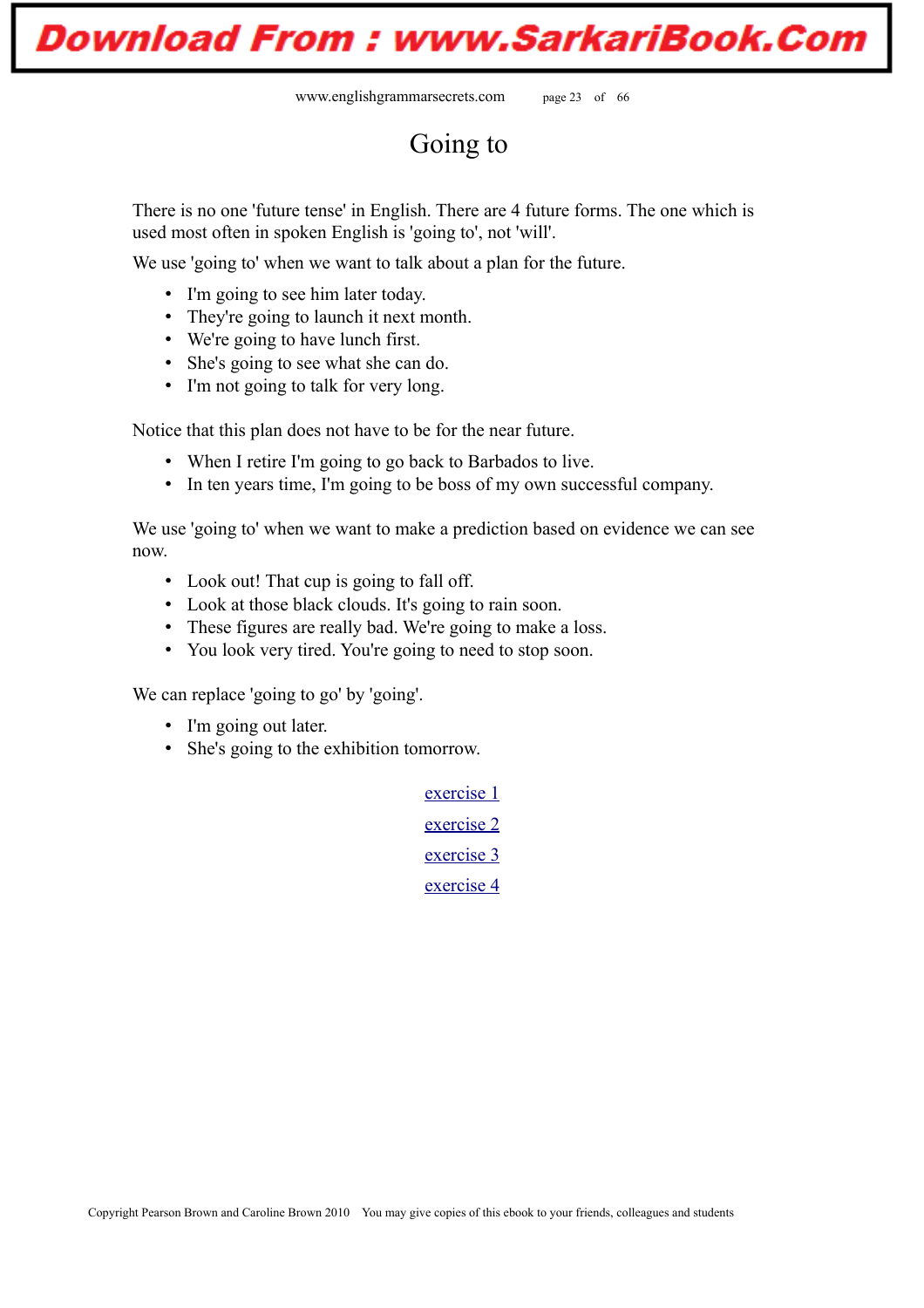www.englishgrammarsecrets.com page 24 of 66

#### Will - future

Some people have been taught that 'will' is 'the future' in English. This is not correct. Sometimes when we talk about the future we cannot use 'will'. Sometimes when we use 'will' we are not talking about the future.

We can use 'will' to talk about future events we believe to be certain.

- The sun will rise over there tomorrow morning.
- Next year, I'll be 50.
- That plane will be late. It always is.
- There won't be any snow. I'm certain. It's too warm.

Often we add 'perhaps', 'maybe', 'probably', 'possibly' to make the belief less certain.

- I'll probably come back later.
- He'll possibly find out when he sees Jenny.
- Maybe it will be OK.
- Perhaps we'll meet again some day.

We often use 'will' with 'I think' or 'I hope'.

- I think I'll go to bed now.
- I think she'll do well in the job.
- I hope you'll enjoy your stay.
- I hope you won't make too much noise.

We use 'will' at the moment we make a new decision or plan. The thought has just come into our head.

- Bye. I'll phone you when I get there.
- I'll answer that.
- $\bullet$  I'll go.
- I won't tell him. I promise.
- [exercise 1](http://englishgrammarsecrets.com/willfuture/exercise1.swf)
- [exercise 2](http://englishgrammarsecrets.com/willfuture/exercise2.swf)
- [exercise 3](http://englishgrammarsecrets.com/willfuture/exercise3.swf)
- [exercise 4](http://englishgrammarsecrets.com/willfuture/exercise4.swf)
- [exercise 5](http://englishgrammarsecrets.com/willfuture/exercise5.swf)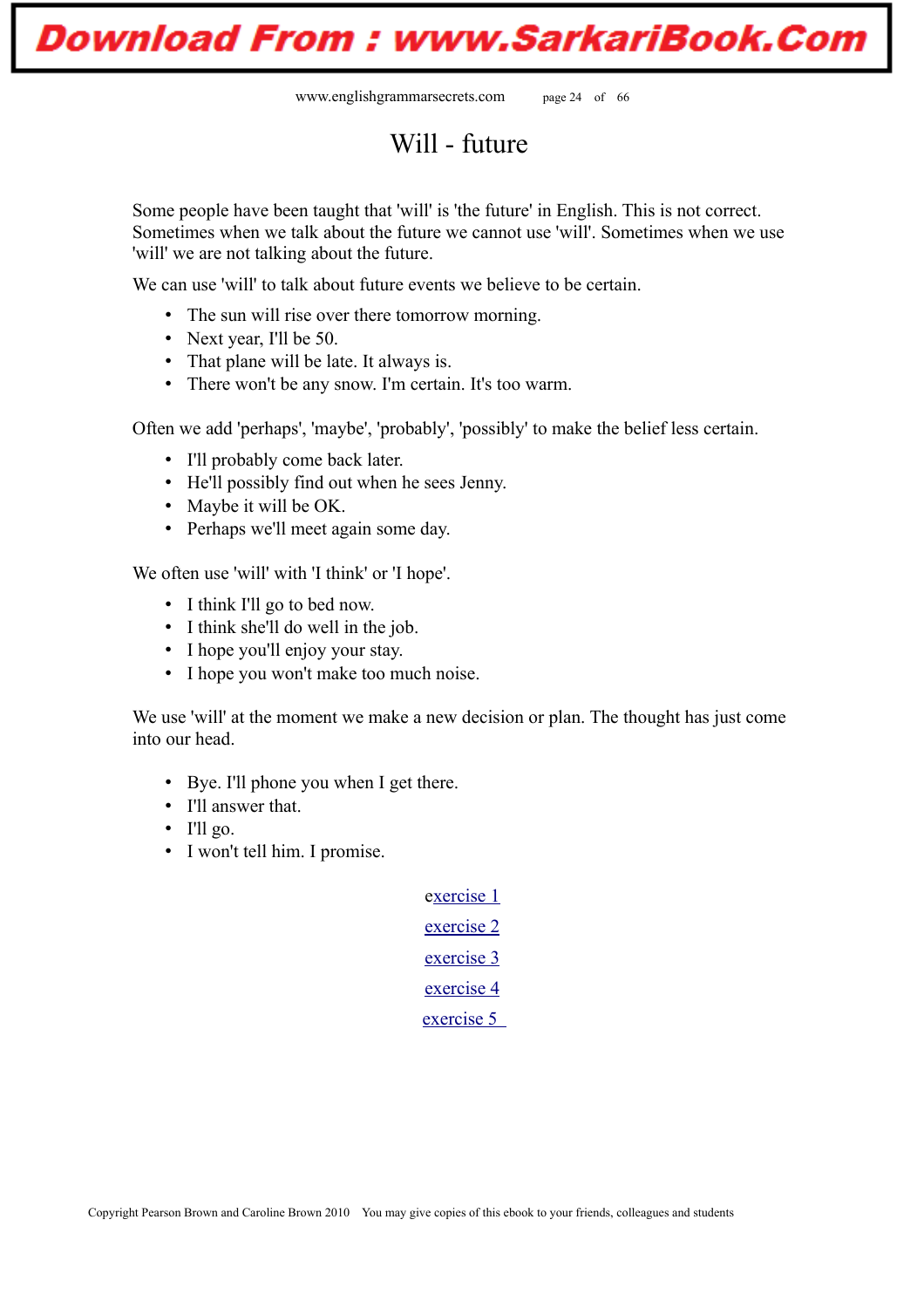www.englishgrammarsecrets.com page 25 of 66

#### Going to or will

When we want to talk about future facts or things we believe to be true about the future, we use 'will'.

- The President will serve for four years.
- The boss won't be very happy.
- I'm sure you'll like her.
- I'm certain he'll do a good job.

If we are not so certain about the future, we use 'will' with expressions such as 'probably', 'possibly', 'I think', 'I hope'.

- I hope you'll visit me in my home one day.
- She'll probably be a great success.
- I'll possibly come but I may not get back in time.
- I think we'll get on well.

If you are making a future prediction based on evidence in the present situation, use 'going to'.

- Not a cloud in the sky. It's going to be another warm day.
- Look at the queue. We're not going to get in for hours.
- The traffic is terrible. We're going to miss our flight.
- Be careful! You're going to spill your coffee.

At the moment of making a decision, use 'will'. Once you have made the decision, talk about it using 'going to'.

- I'll call Jenny to let her know. Sarah, I need Jenny's number. I'm going to call her about the meeting.
- I'll come and have a drink with you but I must let Harry know. Harry, I'm going to have a drink with Simon.
	- [exercise 1](http://englishgrammarsecrets.com/goingtoorwill/exercise1.html) [exercise 2](http://englishgrammarsecrets.com/goingtoorwill/exercise2.html) [exercise 3](http://englishgrammarsecrets.com/goingtoorwill/exercise3.html) [exercise 4](http://englishgrammarsecrets.com/goingtoorwill/exercise4.html) [exercise 5](http://englishgrammarsecrets.com/goingtoorwill/exercise5.html)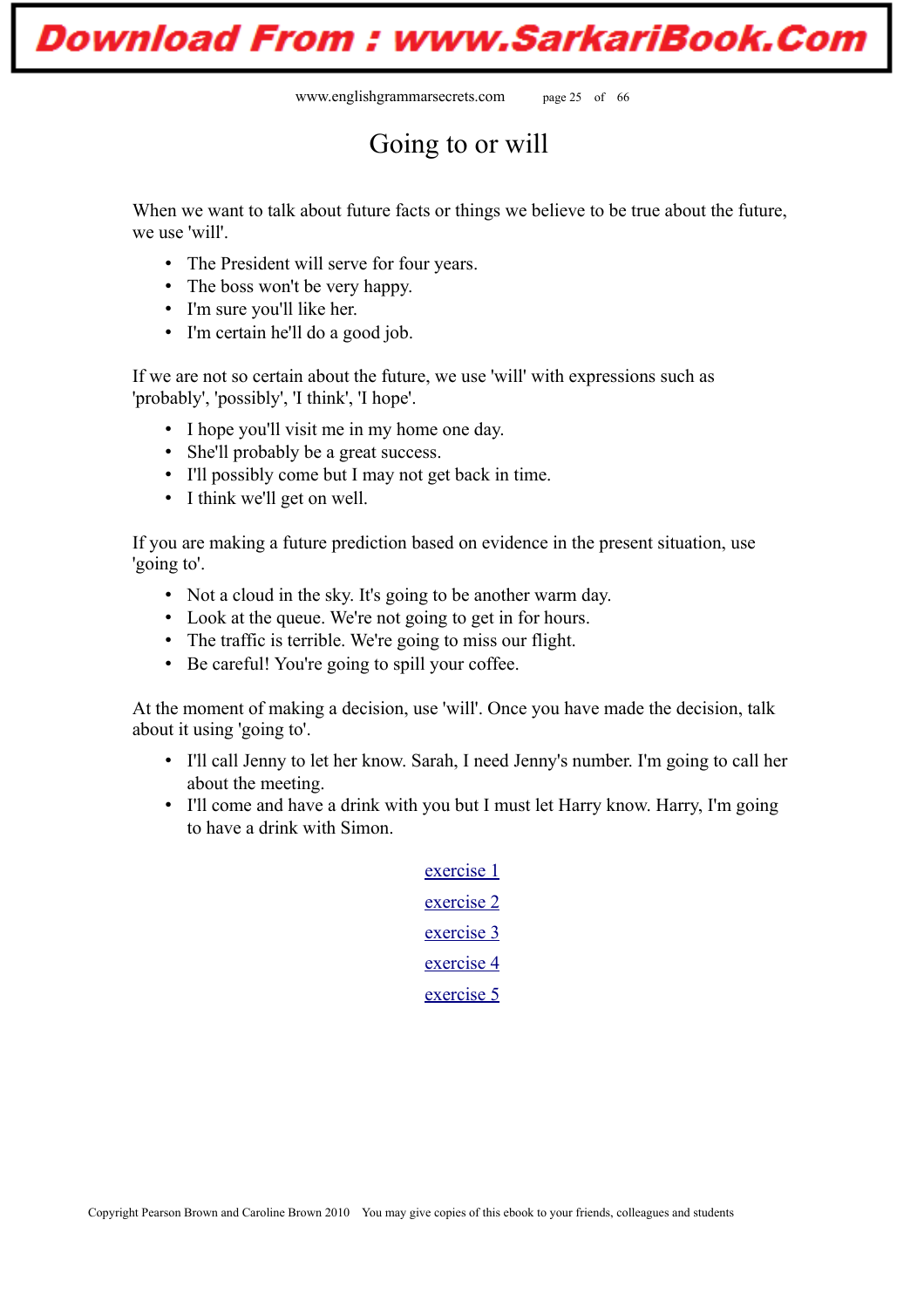www.englishgrammarsecrets.com page 26 of 66

#### Present forms for the future

We use the present continuous to talk about things that we have already arranged to do in the future.

- I've got my ticket. I'm leaving on Thursday.
- I'm seeing Julie at 5 and then I'm having dinner with Simon.
- He's picking me up at the airport.
- The company is giving everyone a bonus for Christmas.

In many situations when we talk about future plans we can use either the present continuous or the 'going to' future. However, when we use the present continuous, there is more of a suggestion that an arrangement has already been made.

- I'm going to see him./I'm seeing him.
- I'm going to do it./I'm doing it.

We use the present simple to talk about events in the future which are 'timetabled'. We can also use the present continuous to talk about these.

- My plane leaves at 6 in the morning.
- The shop opens at 9.30.
- The sun rises a minute earlier tomorrow.
- My plane is leaving at 8.30.
- The shop is closing at 7.00.
- The sun is rising at 6.32 tomorrow.

[exercise 1](http://englishgrammarsecrets.com/presentformsforfuture/exercise1.html)

[exercise 2](http://englishgrammarsecrets.com/presentformsforfuture/exercise2.html)

[exercise 3](http://englishgrammarsecrets.com/presentformsforfuture/exercise3.html)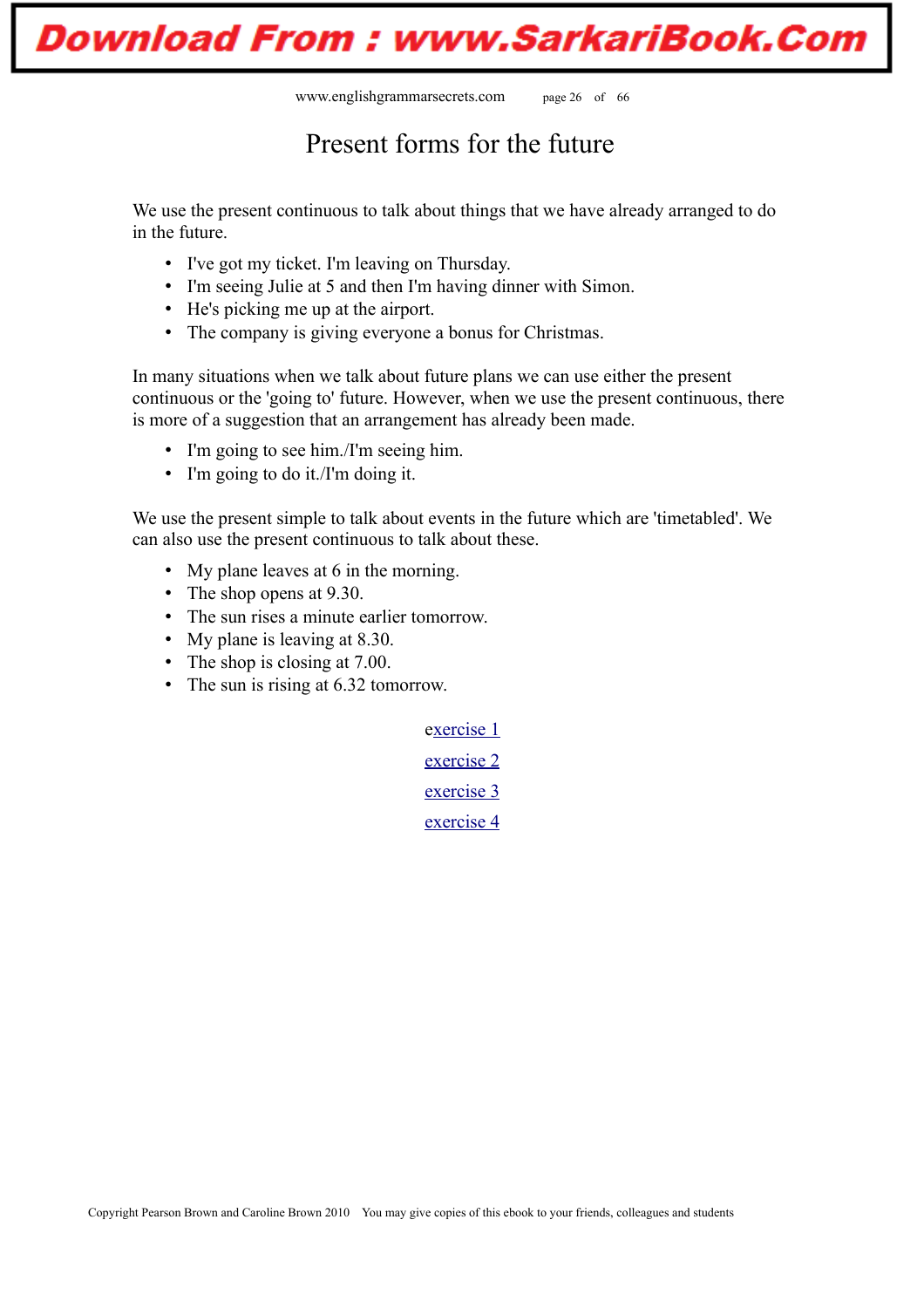www.englishgrammarsecrets.com page 27 of 66

#### Will - other uses

Older textbooks often refer to 'will' as 'the future tense' and this has confused a lot of learners.

It is important to remember that when we talk about the future we cannot always use 'will' and that when we use 'will' we are not always talking about the future.

Here 'will' is clearly referring to the future.

- If I speak to her, I'll tell her about it.
- I'll probably visit Sue when I go to Oxford.
- Next birthday she'll be 32. Or so she says.

In these examples, however, 'will' is referring to events happening at the present.

- The car won't start.
- If that's the phone, I'll get it.
- Will you have another cup of coffee?

When we use 'will' referring to the present, the idea being expressed is usually one of 'showing willingness' or 'will power'.

- My baby won't stop crying. I've tried everything and I'm really exhausted.
- I am the boss. You will do as I say.
- I need quiet to write this but he will keep on talking to me. I wish he would leave me alone.

We use 'will' for requests, orders, invitations and offers.

- Will you give me a hand?
- Will you please take a seat?
- Will you have some cake?
- I'll help you.

We use 'will' to make promises or threats.

- I'll do it at once.
- I'll phone him back immediately.
- I won't forget this.
- I'll get my own back some day.

We use 'will' for habit.

- A cat will always find a warm place to sleep.
- My car won't go any faster than this.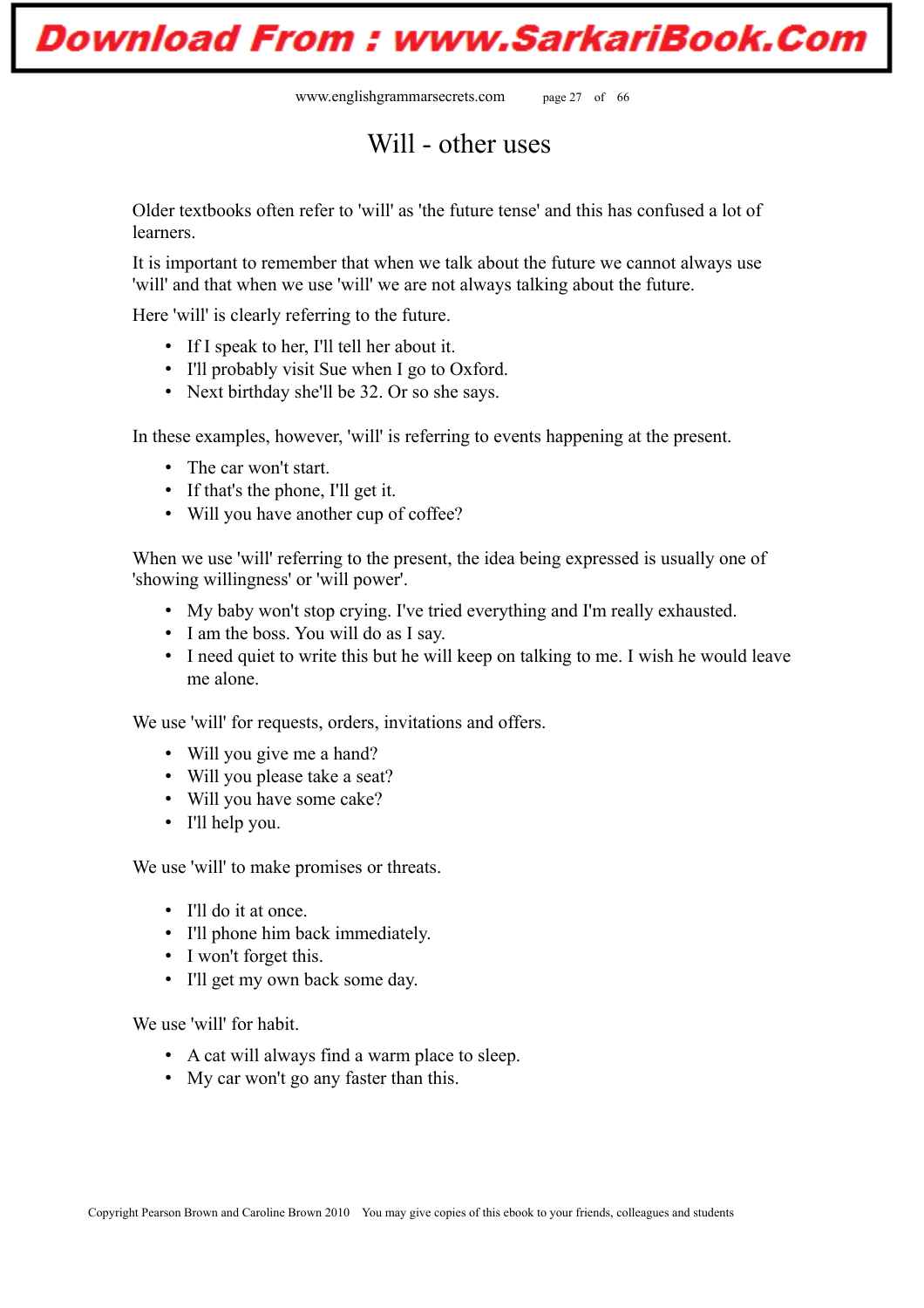www.englishgrammarsecrets.com page 28 of 66

We use 'will' for deduction.

- I expect he'll want us to get on with it.
- The phone's ringing. That will be Mark.

Look again at all of these examples of 'will'. They are all to do with the present or are 'timeless'.

> [Exercise 1](http://englishgrammarsecrets.com/willotheruses/exercise1.swf) [exercise 2](http://englishgrammarsecrets.com/willotheruses/exercise2.swf) [exercise 3](http://englishgrammarsecrets.com/willotheruses/exercise3.swf)

[exercise 4](http://englishgrammarsecrets.com/willotheruses/exercise4.swf)

Copyright Pearson Brown and Caroline Brown 2010 You may give copies of this ebook to your friends, colleagues and students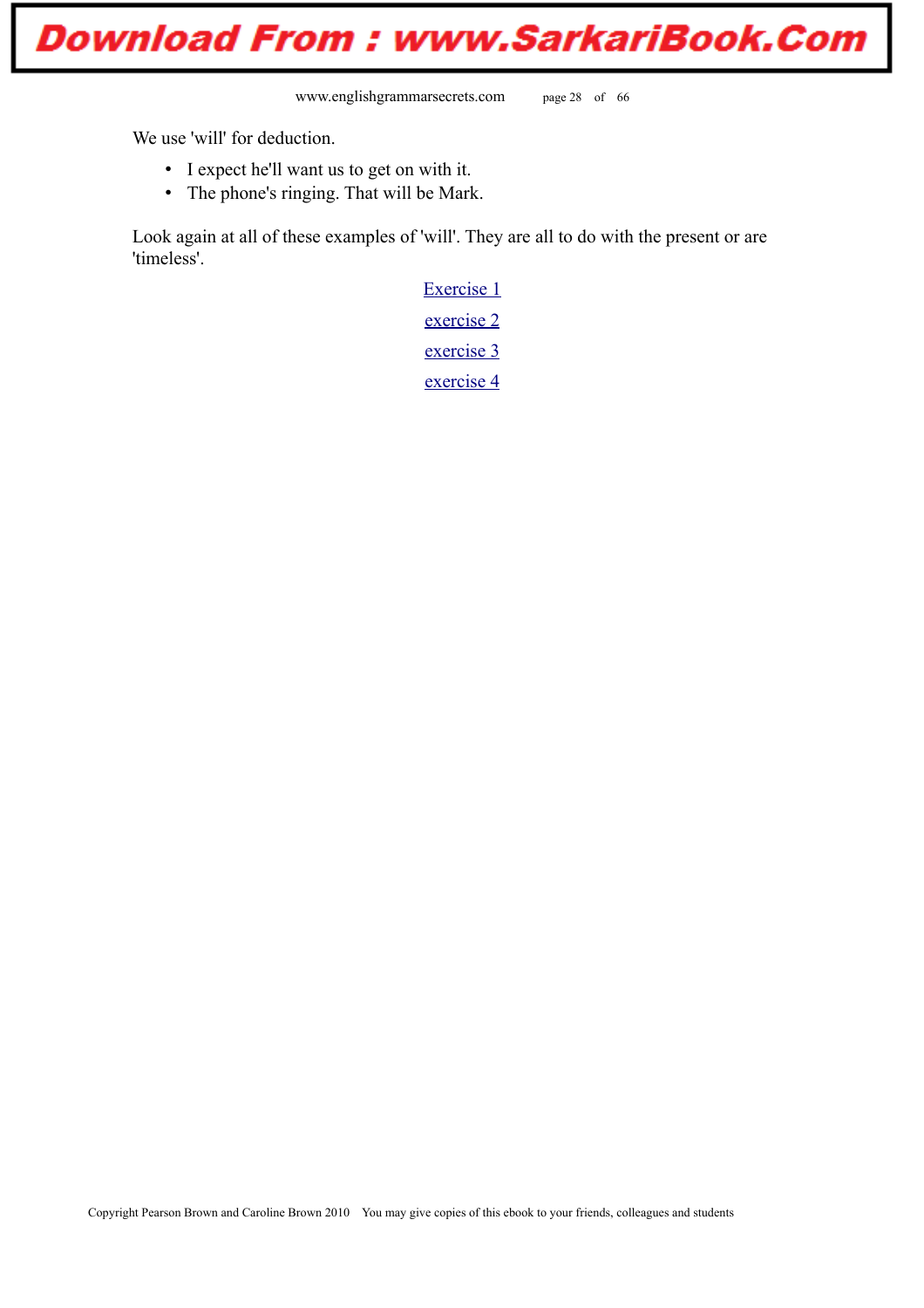www.englishgrammarsecrets.com page 29 of 66

#### Shall

We don't use 'Shall' very frequently in modern English, particularly in American English.

It is used to make offers and suggestions and to ask for advice.

- What time shall we meet?
- Shall we vote on it now?
- What dress shall I wear?
- Shall I open the window?

You only really need to know that about 'shall' in modern English. Read the rest of this only if you want to know more about how some older speakers still use 'shall'.

Formerly, in older grammar, 'shall' was used as an alternative to 'will' with 'I' and 'we'. Today, 'will' is normally used. When we do use 'shall', it has an idea of a more personal, subjective future.

• I shall go to see the boss and I shall ask him to explain this decision.

Notice that the negative of 'shall' can be 'shall not' or 'shan't' – though the second one is now very rare in American English.

- I don't like these people and I shall not go to their party.
- I shan't object if you go without me.

[exercise 1](http://englishgrammarsecrets.com/shall/exercise1.swf)

#### [exercise 2](http://englishgrammarsecrets.com/shall/exercise2.swf)

[exercise 3](http://englishgrammarsecrets.com/shall/exercise3.swf)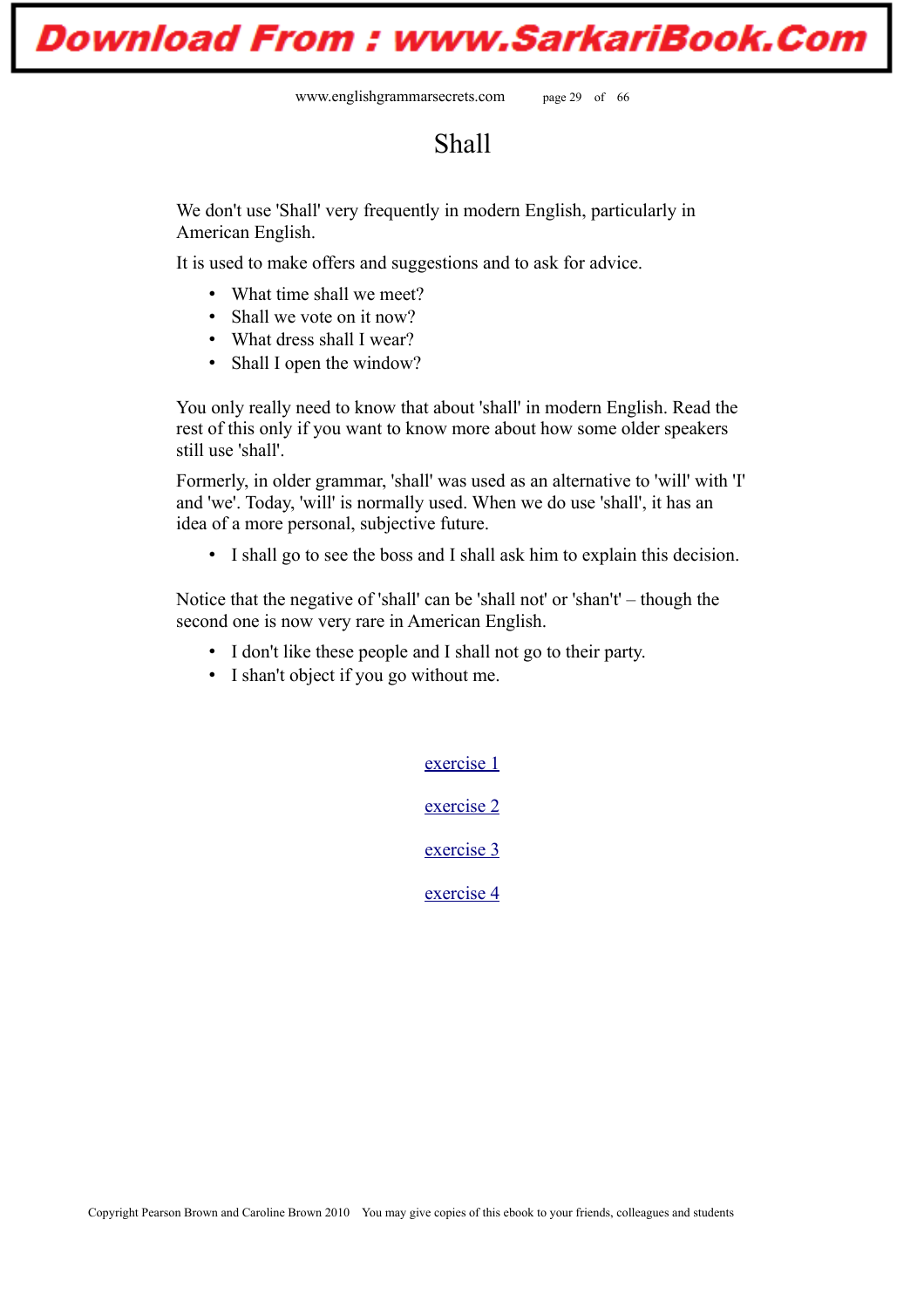www.englishgrammarsecrets.com page 30 of 66

#### The imperative

We can use the imperative to give a direct order.

- 1. Take that chewing gum out of your mouth.
- 2. Stand up straight.
- 3. Give me the details.

We can use the imperative to give instructions.

- 1. Open your book.
- 2. Take two tablets every evening.
- 3. Take a left and then a right.

We can use the imperative to make an invitation.

- 1. Come in and sit down. Make yourself at home.
- 2. Please start without me. I'll be there shortly.
- 3. Have a piece of this cake. It's delicious.

We can use the imperative on signs and notices.

- 1. Push.
- 2. Do not use.
- 3. Insert one dollar.

We can use the imperative to give friendly informal advice.

- 1. Speak to him. Tell him how you feel.
- 2. Have a quiet word with her about it.
- 3. Don't go. Stay at home and rest up. Get some sleep and recover.

We can make the imperative 'more polite' by adding 'do'.

- Do be quiet.
- Do come.
- Do sit down.

- [exercise 1](http://englishgrammarsecrets.com/imperative/exercise1.html)
- [exercise 2](http://englishgrammarsecrets.com/imperative/exercise2.html)
- [exercise 3](http://englishgrammarsecrets.com/imperative/exercise3.html)
- [exercise 4](http://englishgrammarsecrets.com/imperative/exercise4.html)
- [exercise 5](http://englishgrammarsecrets.com/imperative/exercise5.html)
- [exercise 6](http://englishgrammarsecrets.com/imperative/exercise6.html)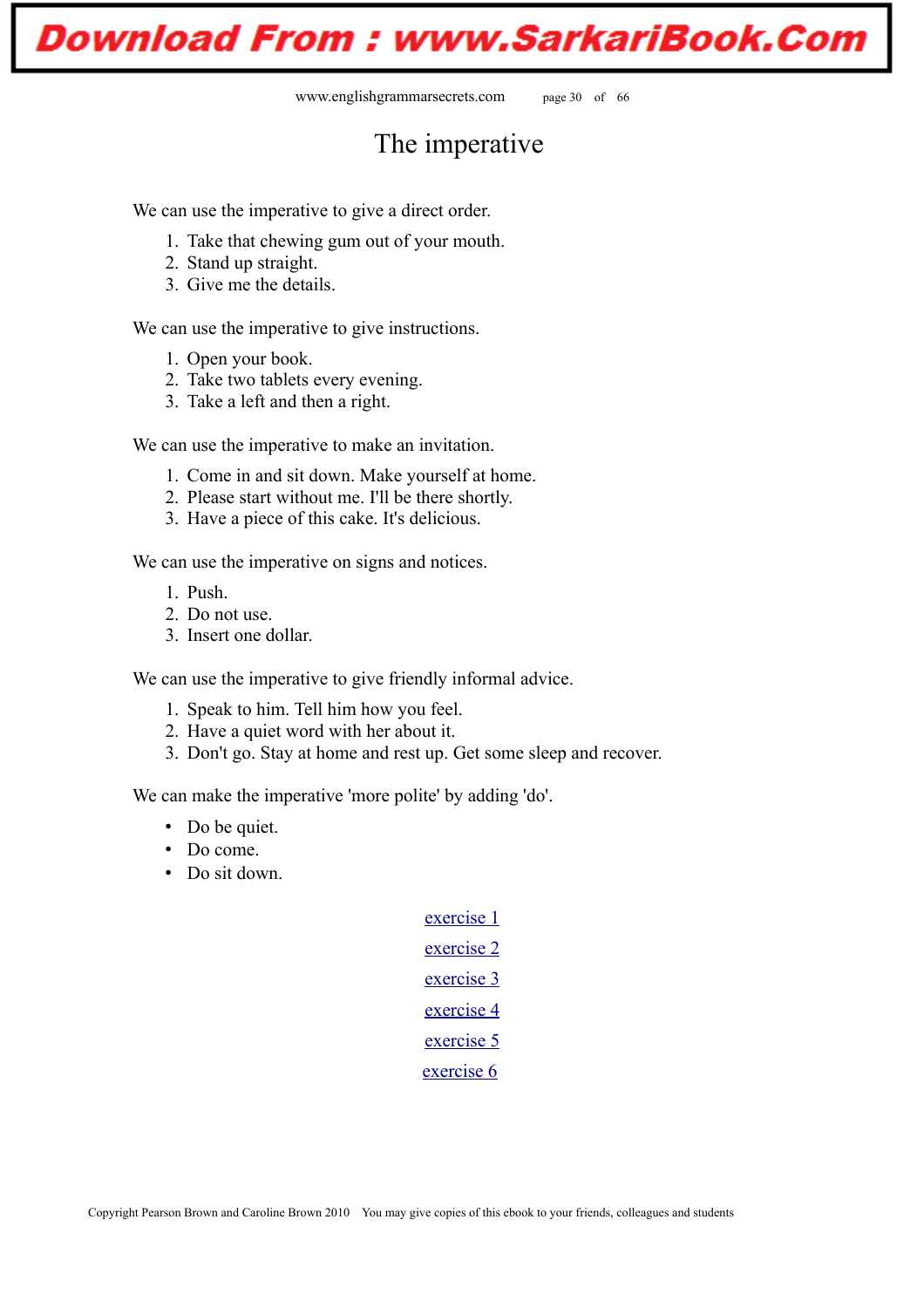www.englishgrammarsecrets.com page 31 of 66

#### The Passive

We use the active form to say what the subject does. For example:

- I speak English every day at work.
- I repaired the flat tire on the car.

We use the passive form to say what happens to people and things, to say what is done to them. For example:

- English is spoken here.
- The car is being repaired.

We use the passive form when we don't know who did the action. For example:

- The car was damaged while it was parked on the street.
- The shirts were made in Turkey.

We use the passive form when what was done is more important than who did it. For example:

- It was approved by Gerry last week.
- I was informed by the Human Resources Manager only two days ago.

[exercise 1](http://englishgrammarsecrets.com/passive/exercise1.html) [exercise 2](http://englishgrammarsecrets.com/passive/exercise2.html) [exercise 3](http://englishgrammarsecrets.com/passive/exercise3.html) [exercise 4](http://englishgrammarsecrets.com/passive/exercise4.html) [exercise 5](http://englishgrammarsecrets.com/passive/exercise5.html)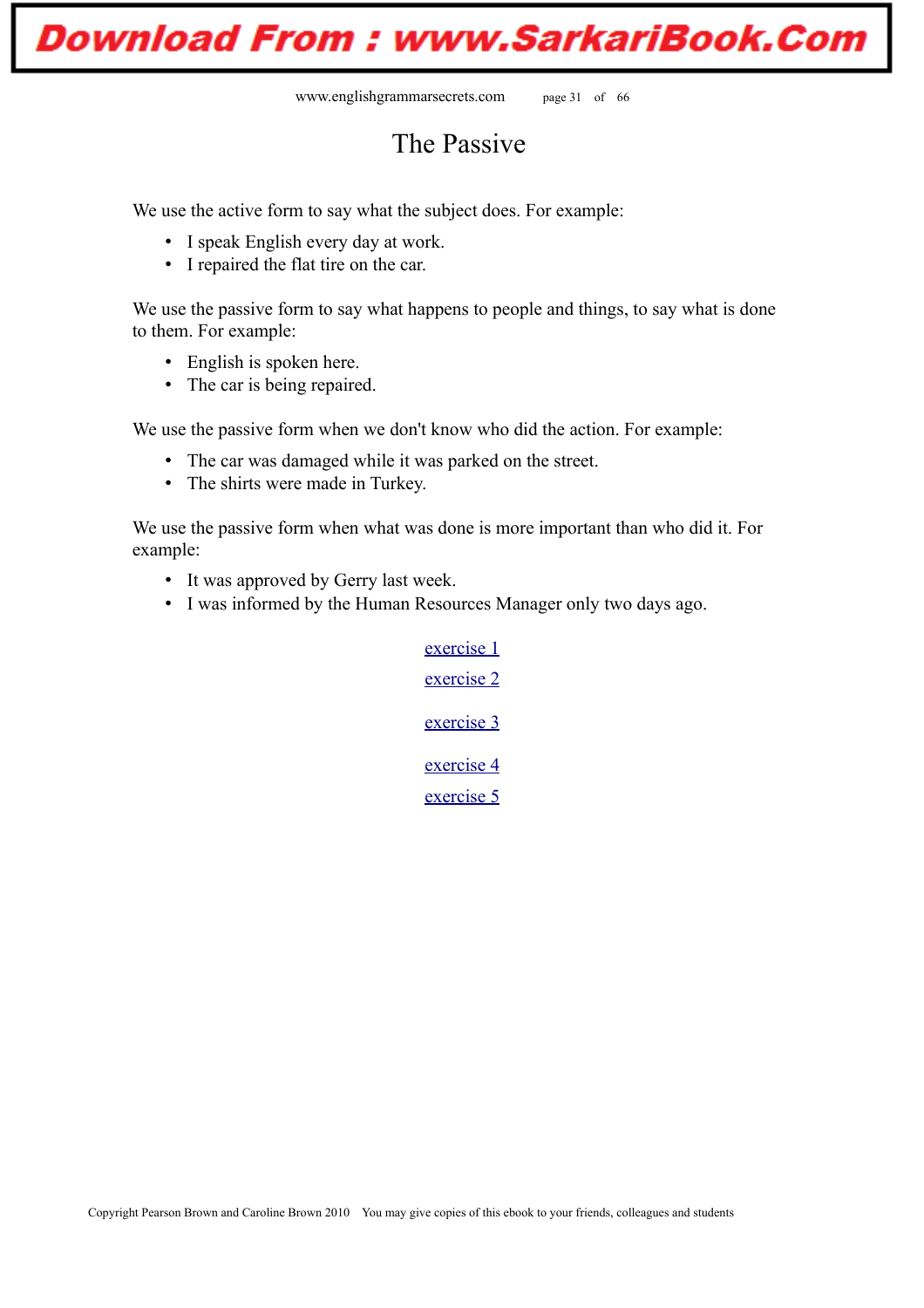www.englishgrammarsecrets.com page 32 of 66

### The -ing form

The –ing form can be used like a noun, like an adjective or like a verb.

- Smoking is forbidden.
- I have a long working day.
- I don't like dancing.

When it is used like a noun it may or may not have an article before it.

- Marketing is a very inexact science.
- The marketing of the product will continue for a few months yet.

It can also be part of a 'noun phrase'.

- Speaking to an audience is always stressful.
- Swimming after work is very relaxing.

In formal English, we would use a possessive with the –ing form. In informal English, many people do not.

- I'm angry about his missing the meeting.
- Do you mind my coming?

As an adjective, the –ing form can be used before a noun.

- I was met by a welcoming party at the airport.
- Let's go to the meeting room.

The –ing form is used after prepositions.

- Before leaving, you need to speak to Sarah.
- After discussing it with her, I've changed my mind.
- Instead of feeling sorry for yourself, do some work for charity.

Notice that when 'to' is used as a preposition, it is followed by the –ing form.

- I don't object to working this Sunday.
- I'm looking forward to seeing him again.
- I'm used to working long hours.

There are many verb  $+$  -ing combinations. Here are some common ones:

- I admit telling her.
- I appreciate having the raise.
- I avoid speaking to him.
- I consider blowing your nose in public to be wrong.
- I delayed coming until the last possible moment.
- He denied telling her.
- I detest going to parties.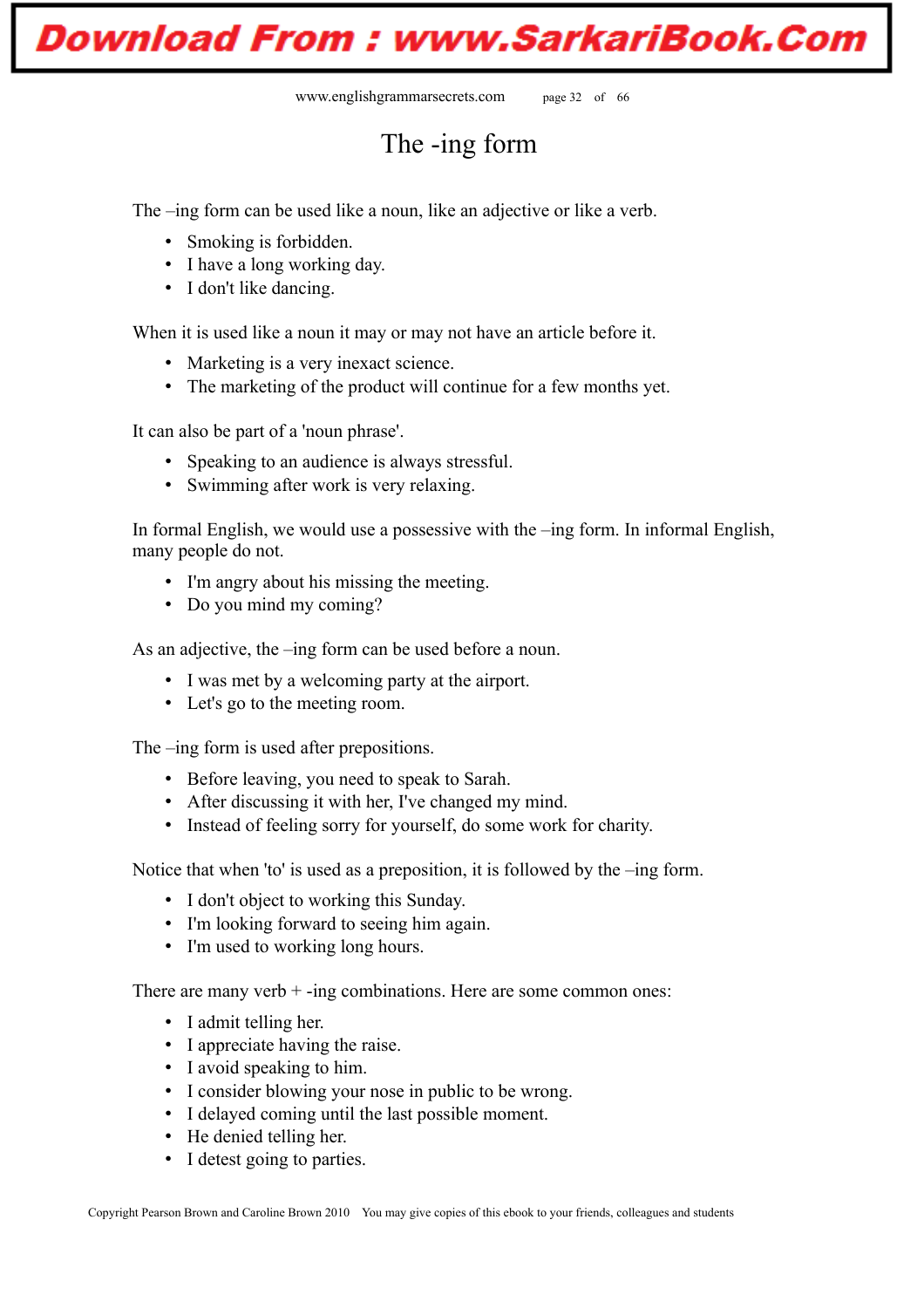www.englishgrammarsecrets.com page 33 of 66

- I enjoy dancing.
- I feel like having a party.
- I've finished writing the report.
- I've given up going to the gym.
- I can't help thinking about it.
- I can't imagine ever leaving this company.
- I don't mind doing that.
- He put off talking to her as long as he could.
- I can't stand drinking beer.

Some verbs can be followed by either the infinitive or –ing form but with different meanings. Here are some common ones:

- I stopped smoking last month. (I no longer smoke.)
- I stopped to smoke a cigarette. (I stopped what I was doing and had a cigarette.)
- I remember telling him. (A memory of the past.)
- I must remember to tell him. (Something to remember for the future.)
- I'm interested in finding out more details. (Interested about the future.)
- I was interested to read his report. (Interested in the past.)

Some verbs can be followed by either the infinitive or –ing form but with the same meaning. Here are some common ones:

- I love to go shopping.
- I love going shopping.
- I'm afraid to fly.
- I'm afraid of flying.
- I started to learn English 5 years ago.
- I started learning English 5 years ago.

- [exercise 2](http://englishgrammarsecrets.com/ingform/exercise2.html)
- [exercise 3](http://englishgrammarsecrets.com/ingform/exercise3.html)
- [exercise 4](http://englishgrammarsecrets.com/ingform/exercise4.html)
- [exercise 5](http://englishgrammarsecrets.com/ingform/exercise5.html)
- [exercise 6](http://englishgrammarsecrets.com/ingform/exercise6.html)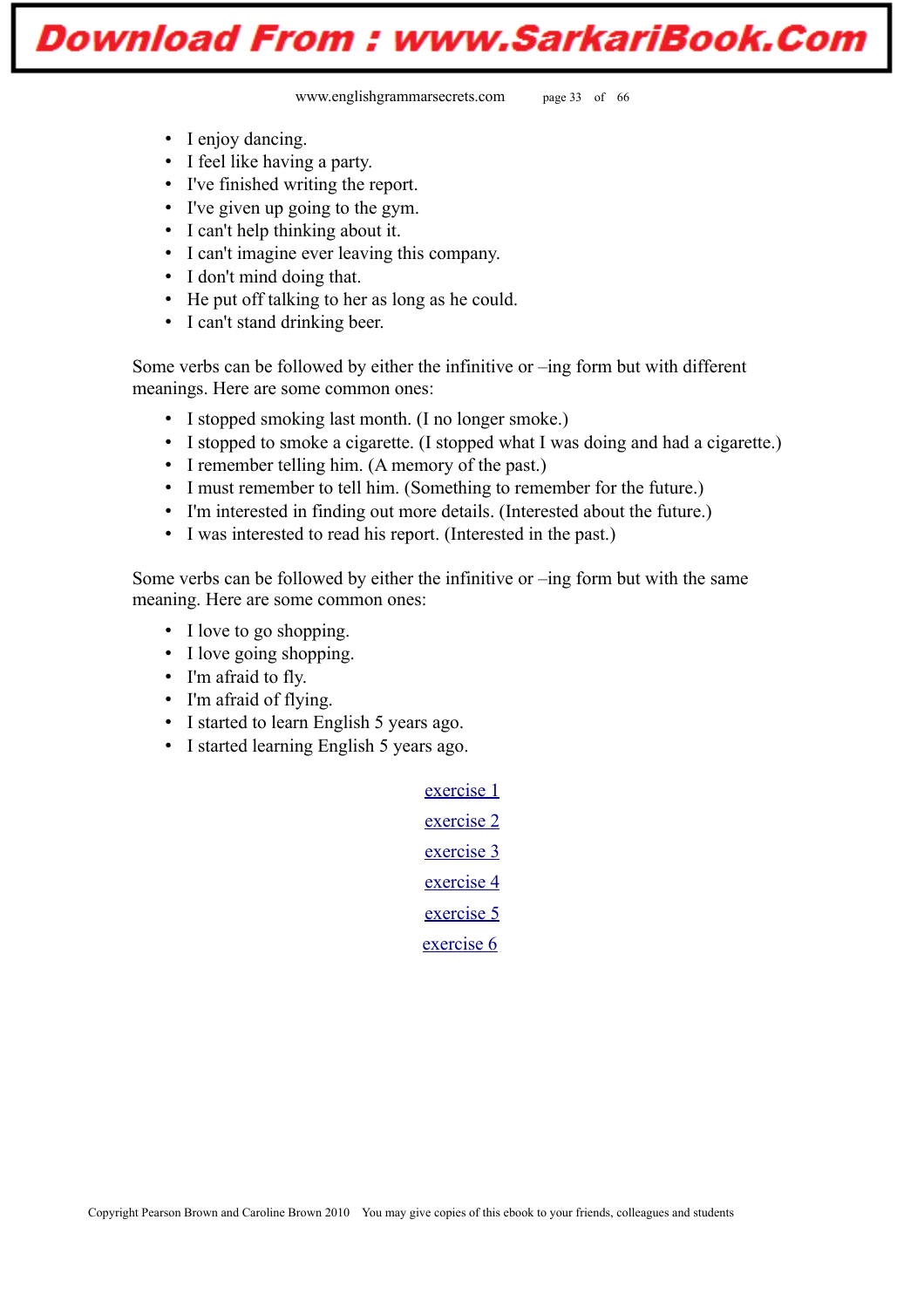www.englishgrammarsecrets.com page 34 of 66

#### Can

We use 'can' to talk about 'possibility'.

- Can you do that?
- I can't manage to do that.
- You can leave your car in that parking space.
- You cannot smoke in here.

Notice that there are two negative forms: 'can't' and 'cannot'. These mean exactly the same thing. When we are speaking, we usually say 'can't'.

We use 'can' to talk about 'ability'.

- I can speak French.
- I can't drive

We use 'can' to ask for and give permission. (We also use 'may' for this but is more formal and much less common.)

- Can I speak to you or are you too busy?
- You can use my phone.
- You can't come in.

We use 'can' in offers, requests and instructions.

- Can I help?
- Can you give me a hand?
- When you finish that, you can take out the garbage.

We use 'can' with 'see' 'hear' 'feel' 'smell' 'taste' to talk about something which is happening now . (Where you would use the present continuous with most other verbs.)

- I can smell something burning.
- Can you hear that noise?
- I can't see anything.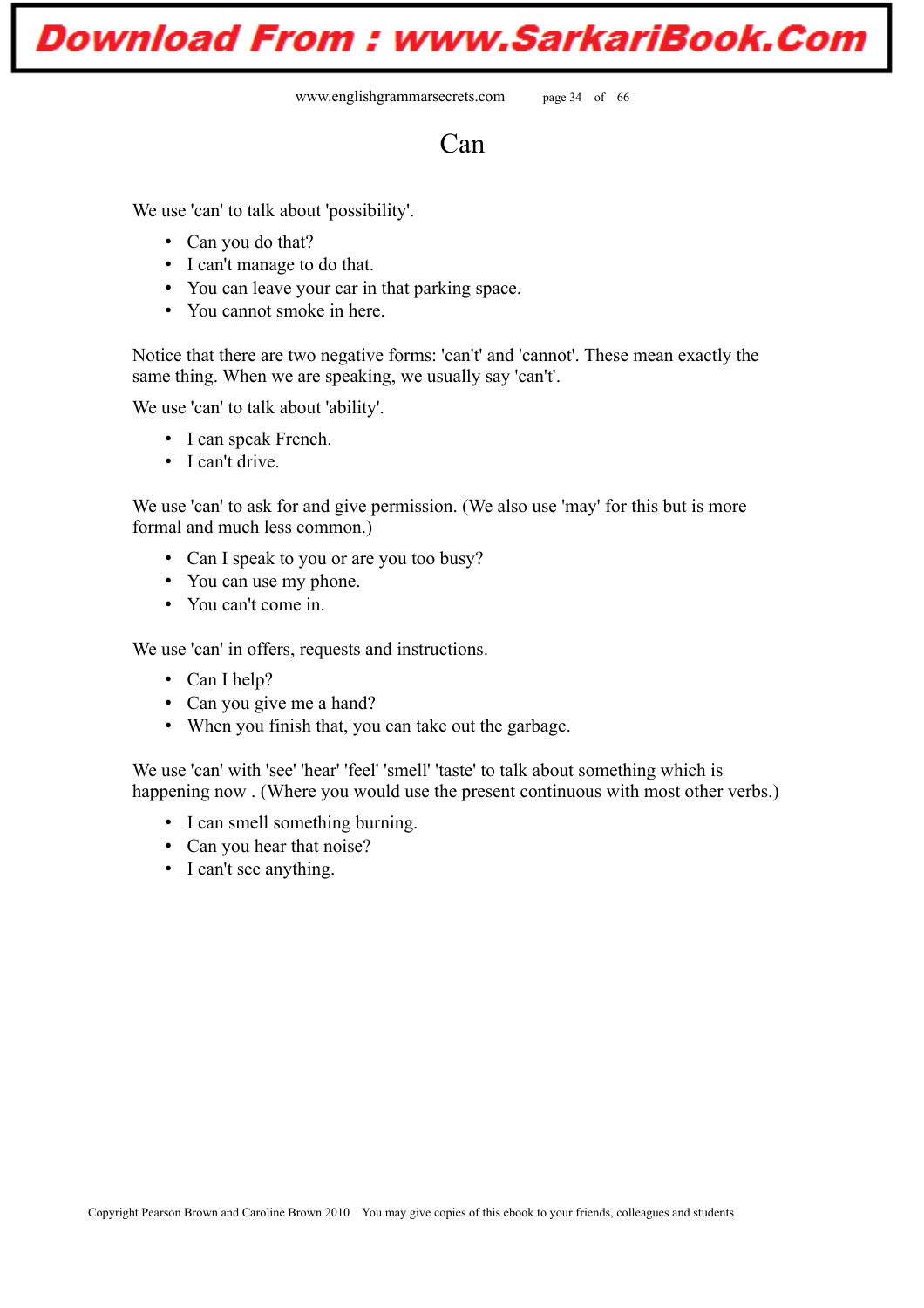www.englishgrammarsecrets.com page 35 of 66

We can use 'can't' for deduction. The opposite of 'can't' in this context is 'must'.

- You can't be hungry. You've just eaten.
- You must be hungry. You haven't eaten anything all day.
- He was in London one hour ago when I spoke to him. He can't be here yet.

[exercise 1](http://englishgrammarsecrets.com/can/exercise1.html) [exercise 2](http://englishgrammarsecrets.com/can/exercise2.html)

[exercise 3](http://englishgrammarsecrets.com/can/exercise3.html)

[exercise 4](http://englishgrammarsecrets.com/can/exercise4.html)

[exercise 5](http://englishgrammarsecrets.com/can/exercise5.html)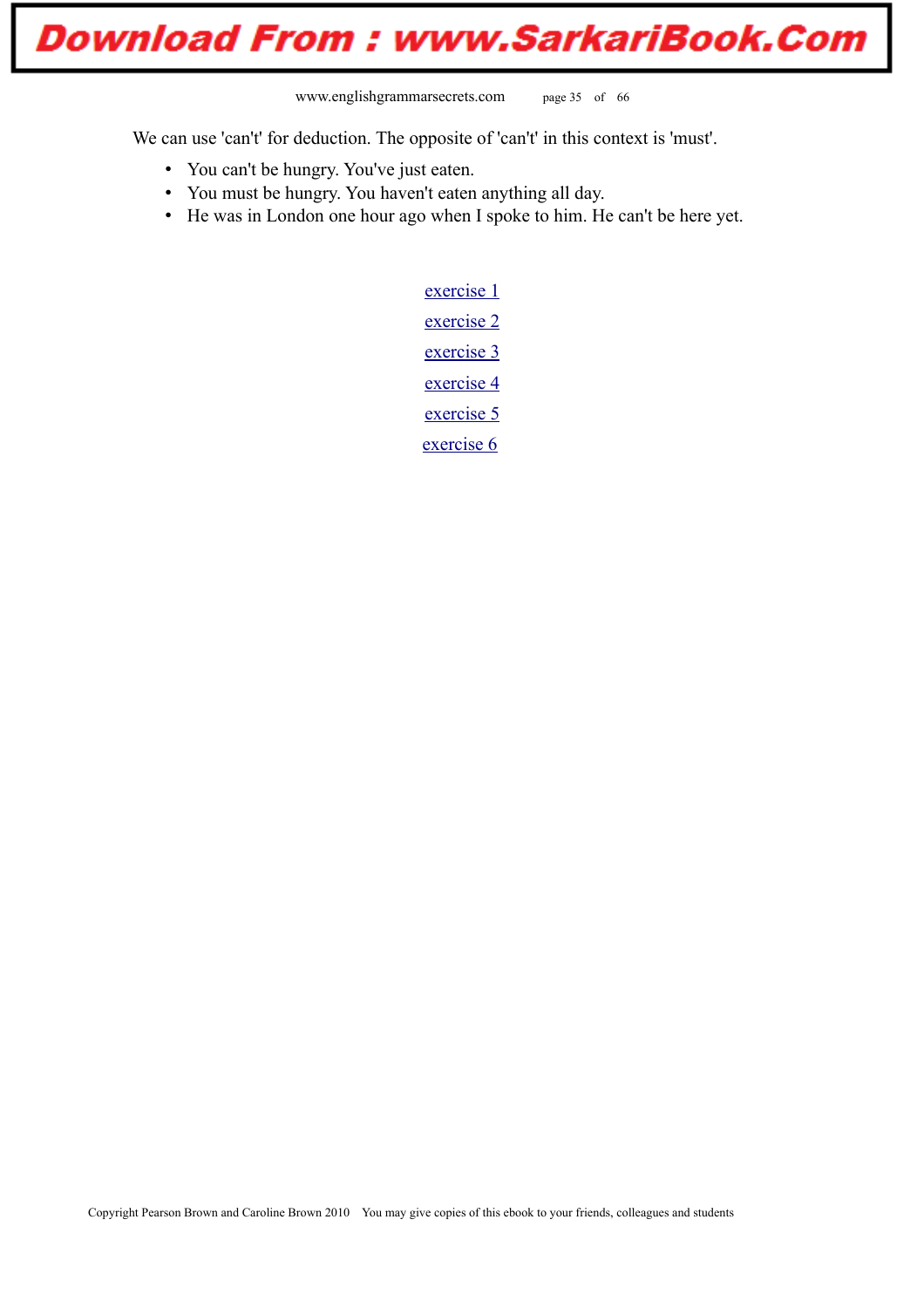www.englishgrammarsecrets.com page 36 of 66

### Could

'Could' can be used to talk about the past, the present or the future.

'Could' is a past form of 'can'

- When I was living in Boston, I could walk to work.
- He phoned to say he couldn't come.
- I could see him clearly but I couldn't hear him and then the videoconference line went dead.

'Could' is used to make polite requests. We can also use 'can' for these but 'could' is more polite.

- Could you help me, please?
- Could you lend me some money?
- Could I have a lift?
- Could I bother you for a moment?

If we use 'could' in reply to these requests, it suggests that we do not really want to do it. If you agree to the request, it is better to say 'can'.

- Of course I can.
- I could help you if it's really necessary but I'm really busy right now.
- I could lend you some money but I'd need it back tomorrow without fail.
- I could give you a lift as far as Birmingham.

'Could' is used to talk about theoretical possibility and is similar in meaning to 'might'.

- It could rain later. Take an umbrella.
- He could be there by now.
- Could he be any happier?
- It could be Sarah's.

[exercise 1](http://englishgrammarsecrets.com/could/exercise1.html) [exercise 2](http://englishgrammarsecrets.com/could/exercise2.html)

[exercise 3](http://englishgrammarsecrets.com/could/exercise3.html)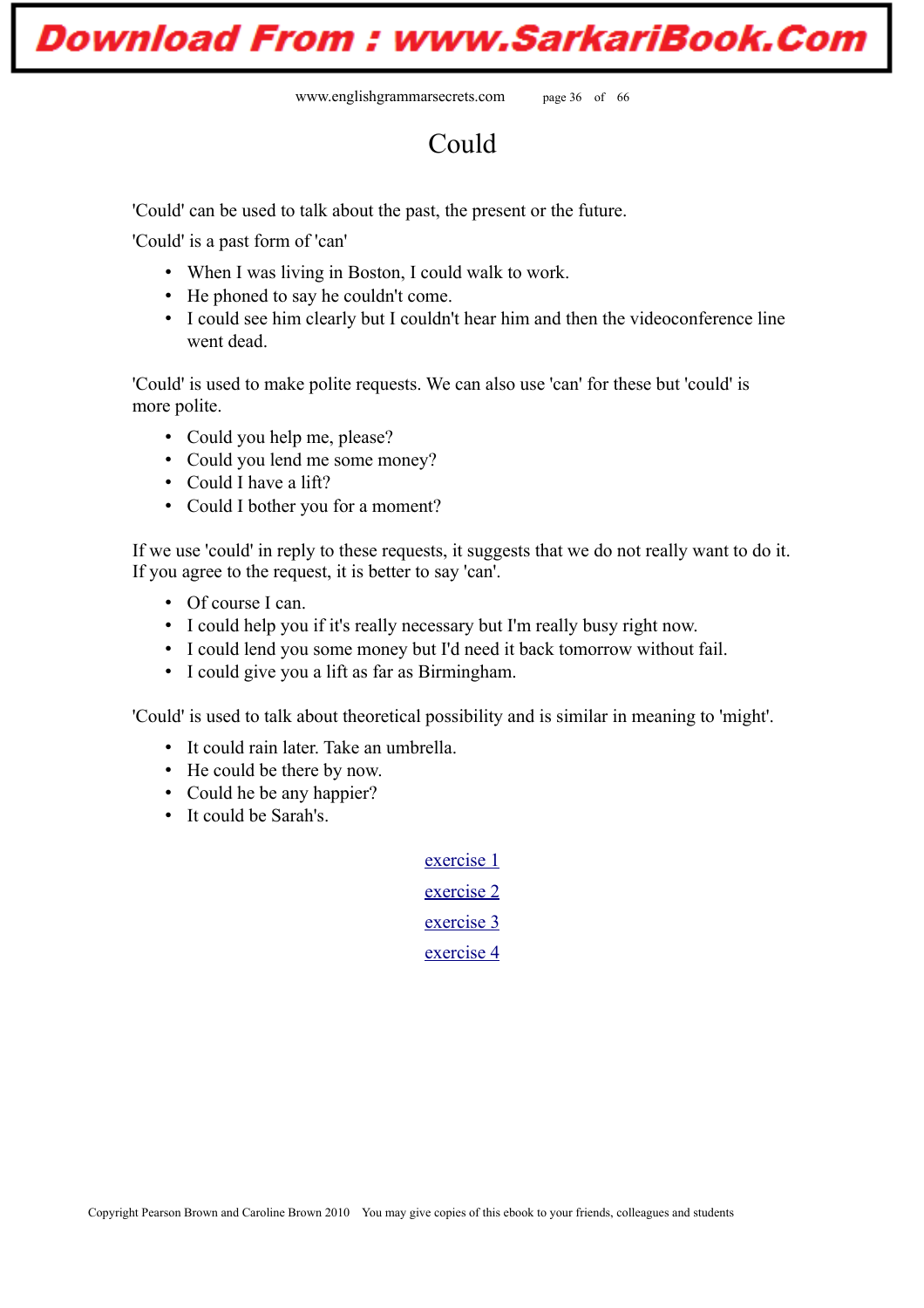www.englishgrammarsecrets.com page 37 of 66

### May / might

#### **may**

We can use 'may' to ask for permission. However this is rather formal and not used very often in modern spoken English

- May I borrow your pen?
- May we think about it?
- May I go now?

We use 'may' to suggest something is possible

- It may rain later today.
- I may not have time to do it today.
- Pete may come with us

#### **might**

We use 'might' to suggest a small possibility of something. Often we read that 'might' suggests a smaller possibility that 'may', there is in fact little difference and 'might is more usual than 'may' in spoken English.

- She might be at home by now but it's not sure at all.
- It might rain this afternoon.
- I might not have time to go to the shops for you.
- I might not go.

For the past, we use 'might have'.

- He might have tried to call while I was out.
- I might have dropped it in the street.

[exercise 1](http://englishgrammarsecrets.com/maymight/exercise1.html)

[exercise 2](http://englishgrammarsecrets.com/maymight/exercise2.html)

[exercise 3](http://englishgrammarsecrets.com/maymight/exercise3.html)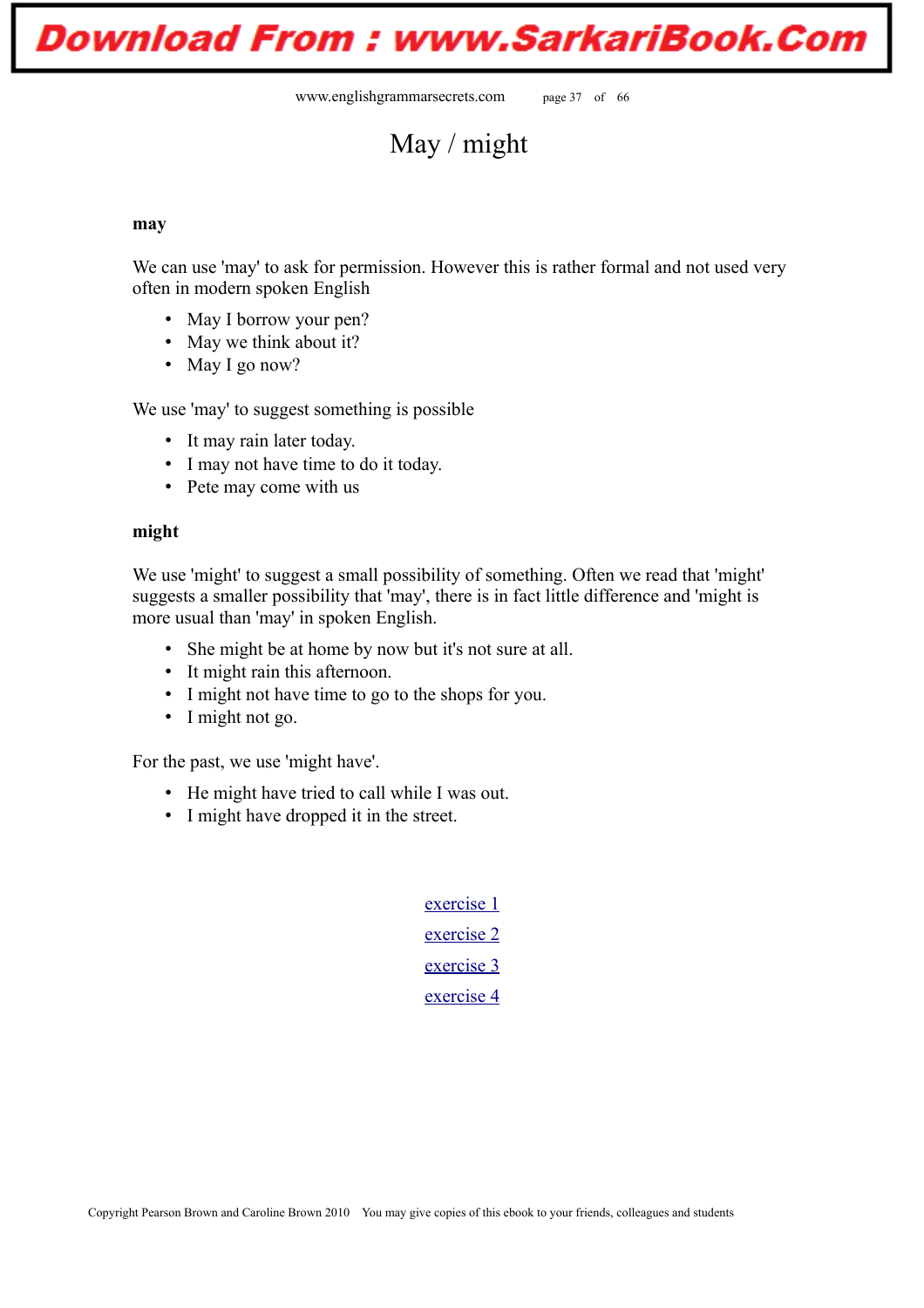www.englishgrammarsecrets.com page 38 of 66

#### Should

We use 'should' for giving advice.

- You should speak to him about it.
- He should see a doctor.
- We should ask a lawyer.

We use 'should' to give an opinion or a recommendation.

- He should resign now.
- We should invest more in Asia.
- They should do something about this terrible train service.

'Should' expresses a personal opinion and is much weaker and more personal than 'must' or 'have to'. It is often introduced by ' I think'.

- I think they should replace him.
- I don't think they should keep the contract.
- Do you think we should tell her.

[exercise 1](http://englishgrammarsecrets.com/should/exercise1.swf)

[exercise 2](http://englishgrammarsecrets.com/should/exercise2.swf)

[exercise 3](http://englishgrammarsecrets.com/should/exercise3.swf)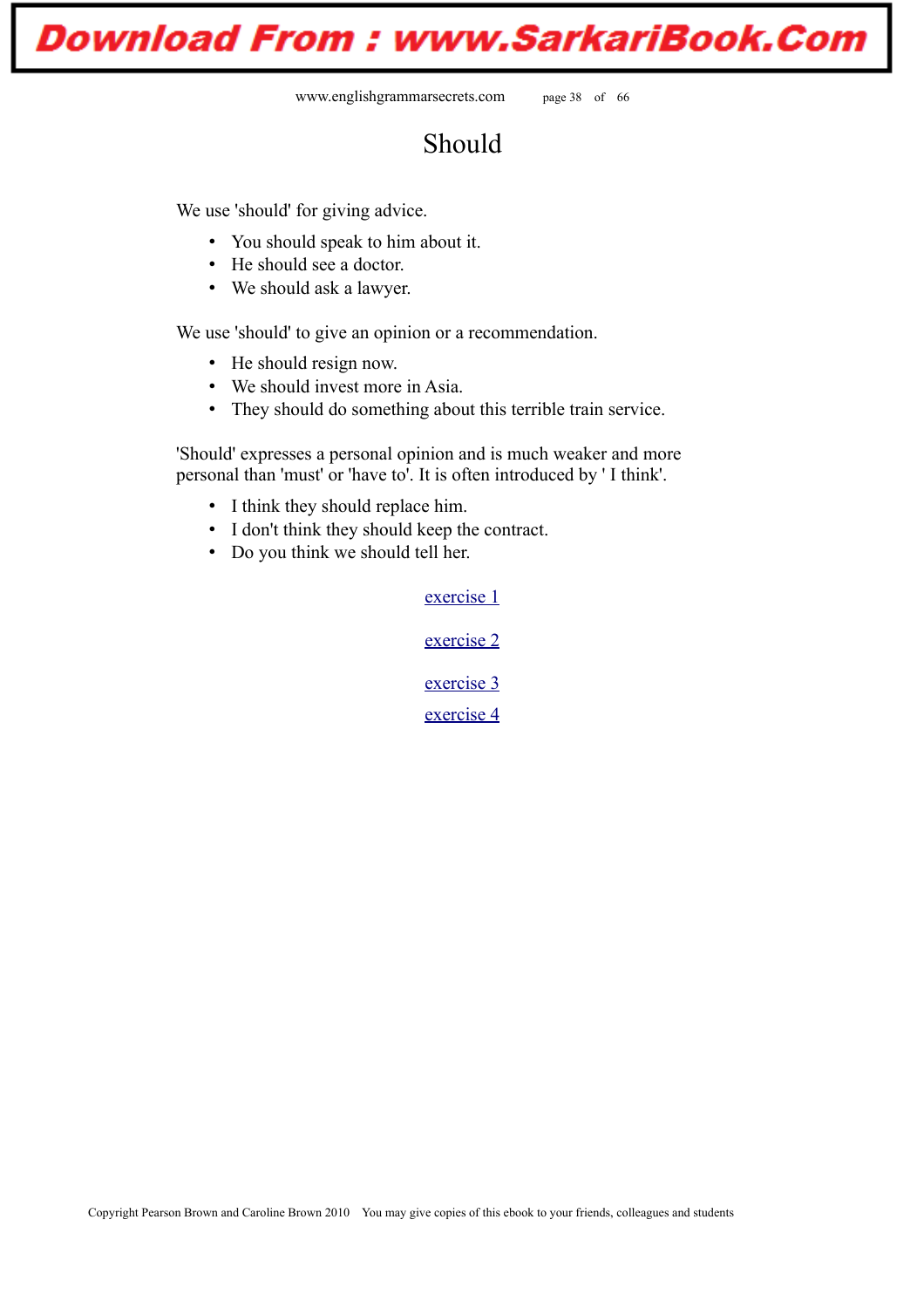www.englishgrammarsecrets.com page 39 of 66

### Should 2

We can use 'should' after 'reporting verbs' such as **demand insist propose recommend suggest**

- He demanded that we should pay for the repair.
- She insisted that she should pay for the meal.
- I have proposed that he should take charge of the organization.
- The committee recommends that Jane should be appointed.
- We have suggested that Michael should be given a reward for his hard work.

However, it is also possible to say exactly the same thing by omitting the 'should' and just using the infinitive form without 'to' . Some people call this the 'subjunctive' form.

- He demanded that we pay for the repair.
- She insisted that she pay for the meal.
- I have proposed that he take charge of the organization.
- The committee recommends that Jane be appointed.
- We have suggested that Michael be given a reward for his hard work.

We can use 'should' after various adjectives. Typical examples are : **funny interesting natural odd strange surprised surprising typical**

- It's funny that you should say that. I was thinking exactly the same thing.
- It's interesting that they should offer him the job. Not an obvious choice.
- It's natural that you should be anxious. Nobody likes speaking in public.
- Isn't it odd that he should be going to the same tiny hotel? What a coincidence.
- It's strange that you should think so. Nobody else does.

We can use 'should' in 'if clauses' when we believe that the possibility of something happening is small.

- If you should happen to see him before I do, can you tell him that I want to speak to him urgently?
- If there should be a problem, just give me a call and I'll sort it out.
- If anyone should ask where I am, say I'm in a meeting.

We use 'should' in various fixed expressions. **To show strong agreement**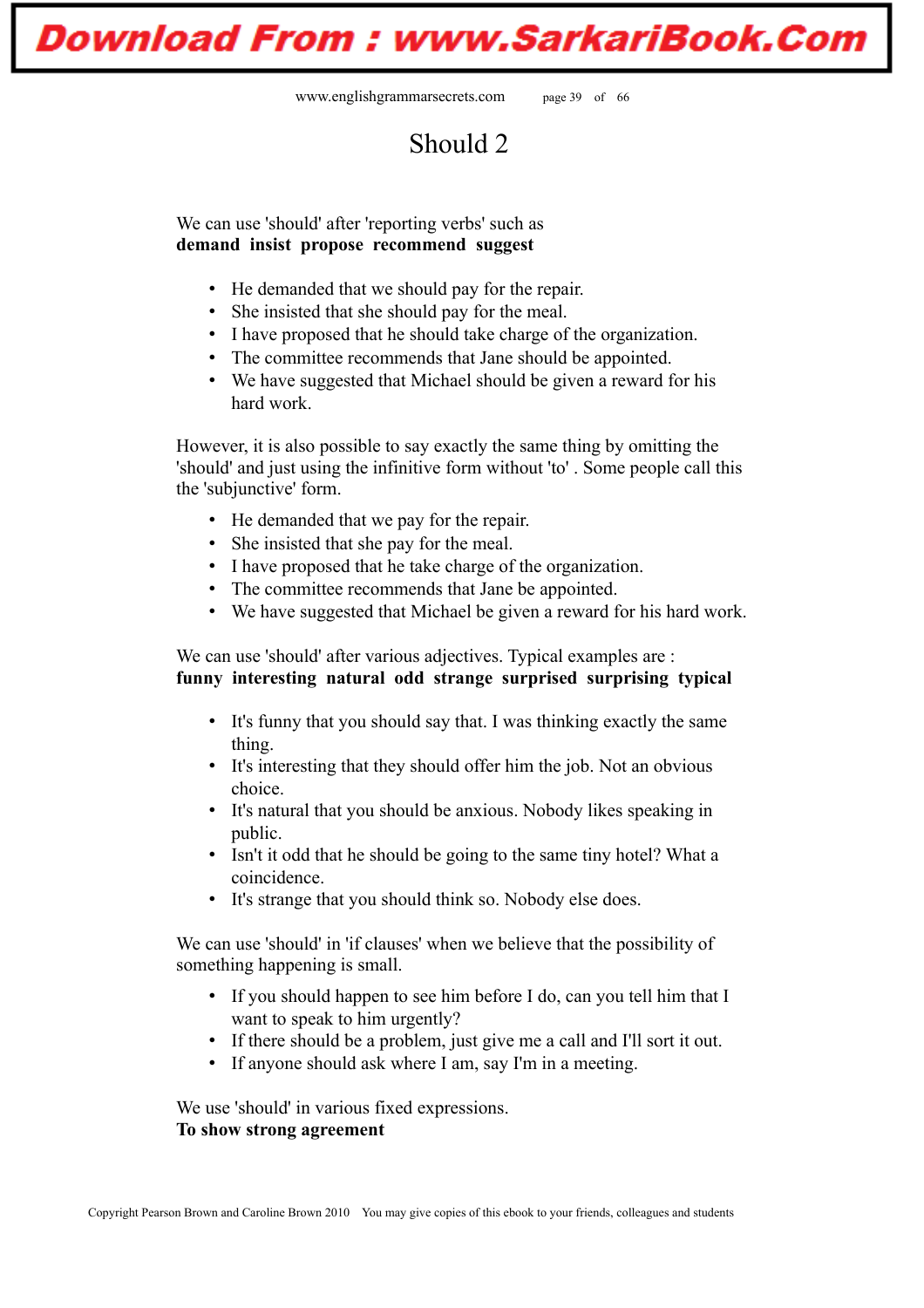www.englishgrammarsecrets.com page 40 of 66

• They're paying you compensation? I should think so.

#### **To express pleasure when you receive a gift**

• What a fantastic present. You really shouldn't have.

#### **To emphasize a visible emotion**

• You should have seen the look on her face when she found out that she had got the promotion.

> [exercise 1](http://englishgrammarsecrets.com/should2/exercise1.swf) [exercise 2](http://englishgrammarsecrets.com/should2/exercise2.swf)

[exercise 3](http://englishgrammarsecrets.com/should2/exercise3.swf)

[exercise 4](http://englishgrammarsecrets.com/should2/exercise4.swf) [exercise 5](http://englishgrammarsecrets.com/should2/exercise5.swf)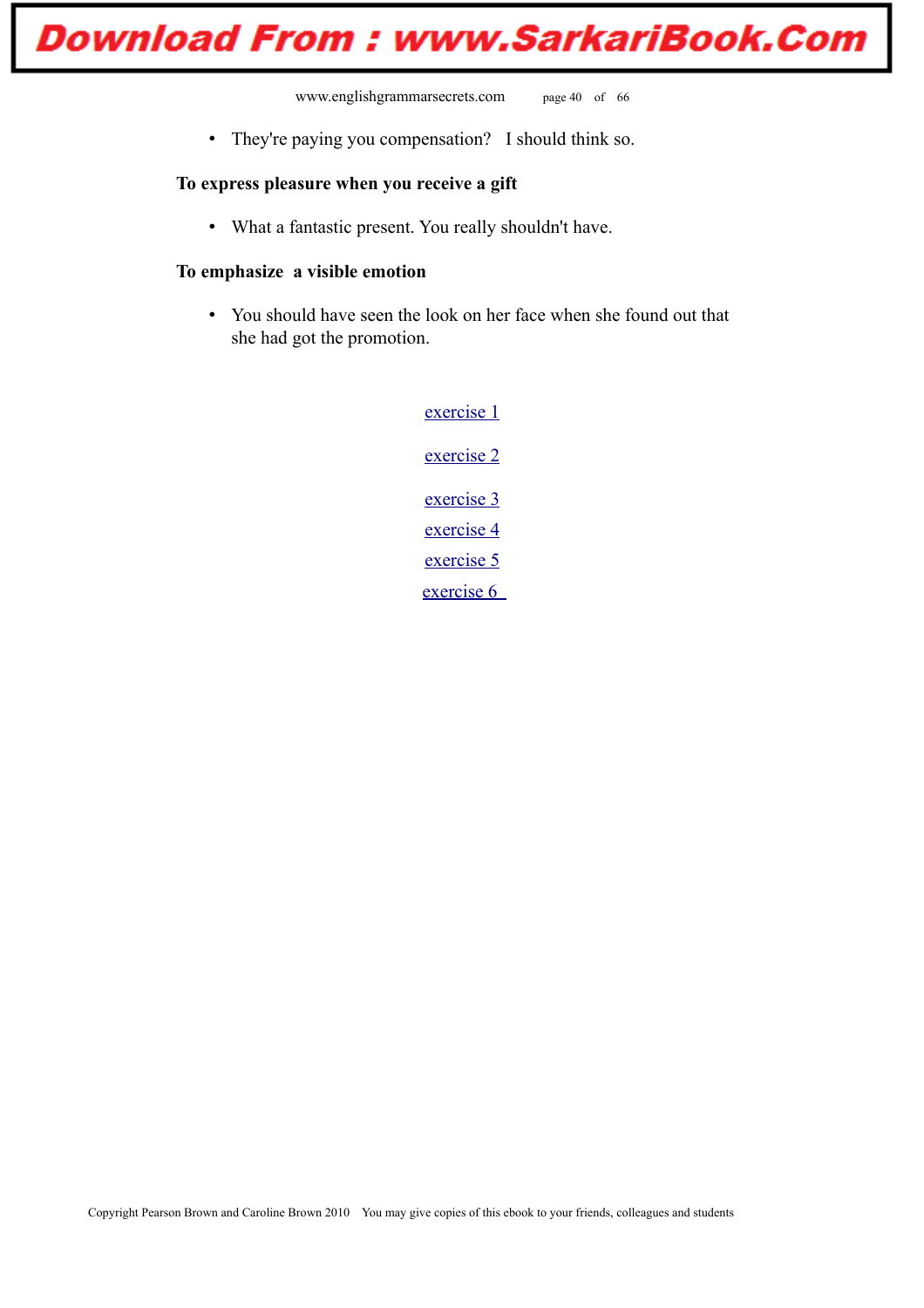www.englishgrammarsecrets.com page 41 of 66

#### Must or have to

We can use 'must' to show that we are certain something is true. We are making a logical deduction based upon some clear evidence or reason.

- There's no heating on. You must be freezing.
- You must be worried that she is so late coming home.
- I can't remember what I did with it. I must be getting old.
- It must be nice to live in Florida.

We also use 'must' to express a strong obligation. When we use 'must' this usually means that some personal circumstance makes the obligation necessary (and the speaker almost certainly agrees with the obligation.)

- I must go to bed earlier.
- They must do something about it.
- You must come and see us some time.
- I must say, I don't think you were very nice to him.

We can also use 'have to' to express a strong obligation. When we use 'have to' this usually means that some external circumstance makes the obligation necessary.

- I have to arrive at work at 9 sharp. My boss is very strict.
- We have to give him our answer today or lose out on the contract.
- You have to pass your exams or the university will not accept you.
- I have to send a report to Head Office every week.

In British English, we often use 'have got to' to mean the same as 'have to'.

- I've got to take this book back to the library or I'll get a fine.
- We've got to finish now as somebody else needs this room.

We can also use ' will have to' to talk about strong obligations. Like 'must' this usually means that that some personal circumstance makes the obligation necessary. (Remember that 'will' is often used to show 'willingness'.)

- I'll have to speak to him.
- We'll have to have lunch and catch up on all the gossip.
- They'll have to do something about it.
- I'll have to get back to you on that.

As you can see, the differences between the present forms are sometimes very small and very subtle. However, there is a huge difference in the negative forms.

- We use 'mustn't' to express strong obligations NOT to do something.
- We mustn't talk about it. It's confidential.
- I mustn't eat chocolate. It's bad for me.
- You mustn't phone me at work. We aren't allowed personal calls.
- They mustn't see us talking or they'll suspect something.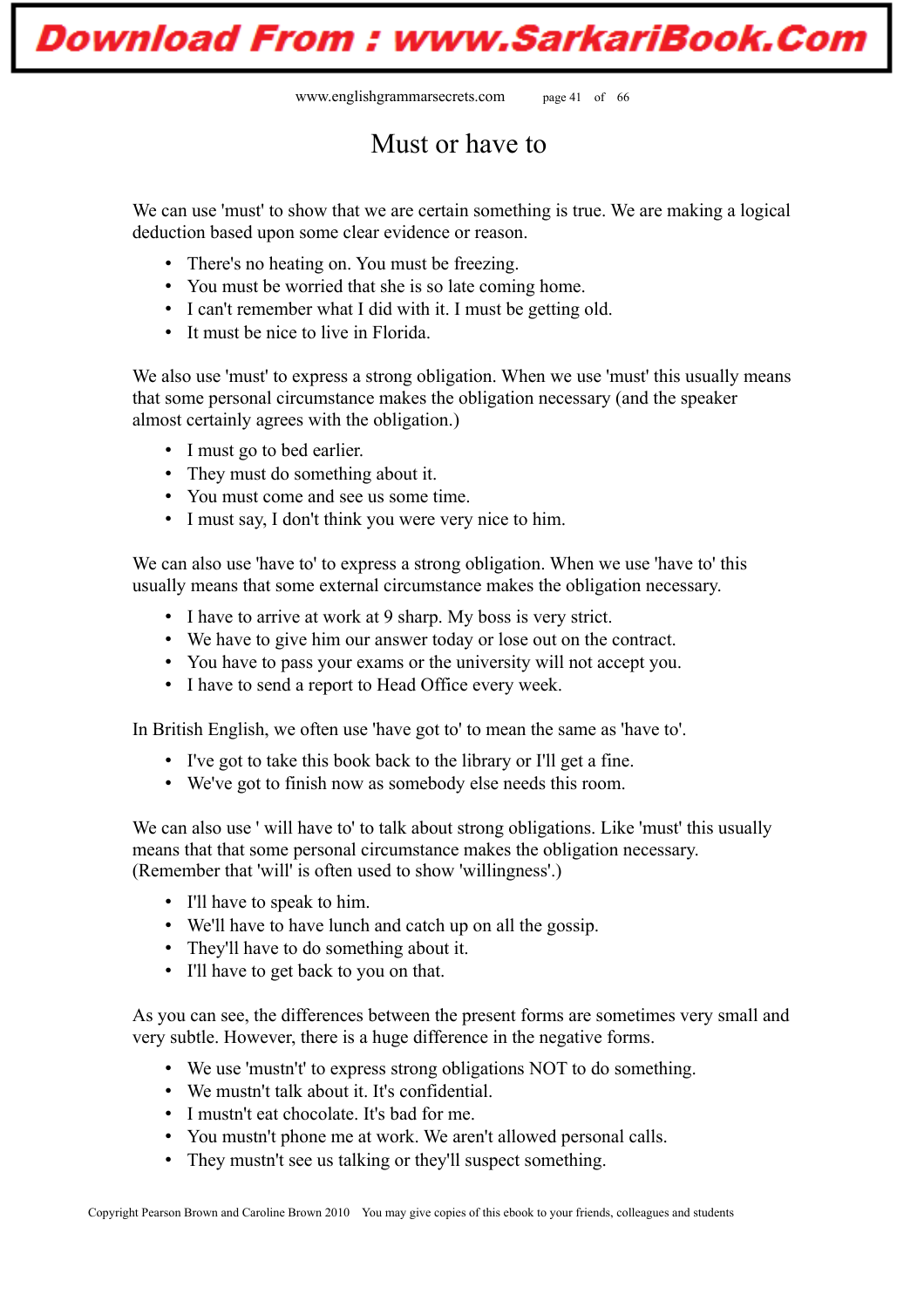www.englishgrammarsecrets.com page 42 of 66

We use 'don't have to' (or 'haven't got to' in British English) to state that there is NO obligation or necessity.

- We don't have to get there on time. The boss is away today.
- I don't have to listen to this. I'm leaving.
- You don't have to come if you don't want to.
- He doesn't have to sign anything if he doesn't want to at this stage.
- I haven't got to go. Only if I want to

#### [exercise 1](http://englishgrammarsecrets.com/musthaveto/exercise1.html)

[exercise 2](http://englishgrammarsecrets.com/musthaveto/exercise2.html)

[exercise 3](http://englishgrammarsecrets.com/musthaveto/exercise3.html)

[exercise 4](http://englishgrammarsecrets.com/musthaveto/exercise4.html)

[exercise 5](http://englishgrammarsecrets.com/musthaveto/exercise5.html)

[exercise 6](http://englishgrammarsecrets.com/musthaveto/exercise6.html)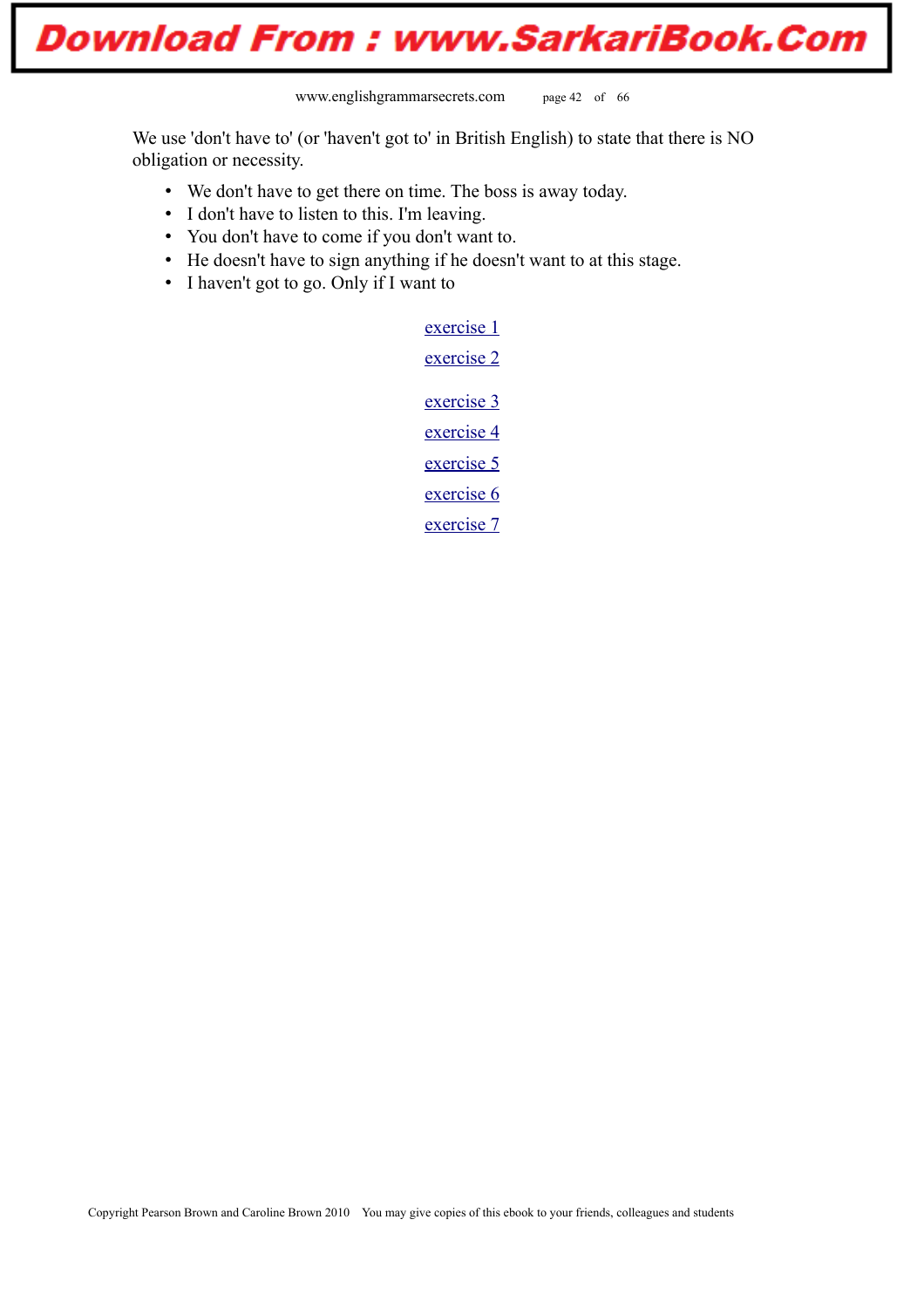www.englishgrammarsecrets.com page 43 of 66

#### Zero conditional

When we talk about things that are generally or always true, we can use:

If/When/Unless plus a present form PLUS present simple or imperative

- If he gets there before me, ask him to wait.
- When you fly budget airline, you have to pay for your drinks and snacks.
- Unless you need more space, a small car is big enough for one person.

Note that we are not talking about a specific event but something which is generally true.

In the condition clause, we can use a variety of present forms. In the result clause, there can only be the present simple or imperative.

- If you visit London, go on the London Eye.
- If unemployment is rising, people tend to stay in their present jobs.
- If you've done that, go and have a coffee.
- When you go on holiday, take plenty of sun cream. It'll be very hot.
- When I'm concentrating, please don't make so much noise.
- When I've finished an article, I always ask Kate to read it through.

Notice that 'unless' means the same as 'if not'.

- Unless he asks you politely, refuse to do any more work on the project.
- Unless prices are rising, it's not a good investment.
- Unless you've been there yourself, you don't really understand how fantastic it is.
	- [exercise 1](http://englishgrammarsecrets.com/type0/exercise1.swf) [exercise 2](http://englishgrammarsecrets.com/type0/exercise2.swf) [exercise 3](http://englishgrammarsecrets.com/type0/exercise3.swf) [exercise 4](http://englishgrammarsecrets.com/type0/exercise4.swf)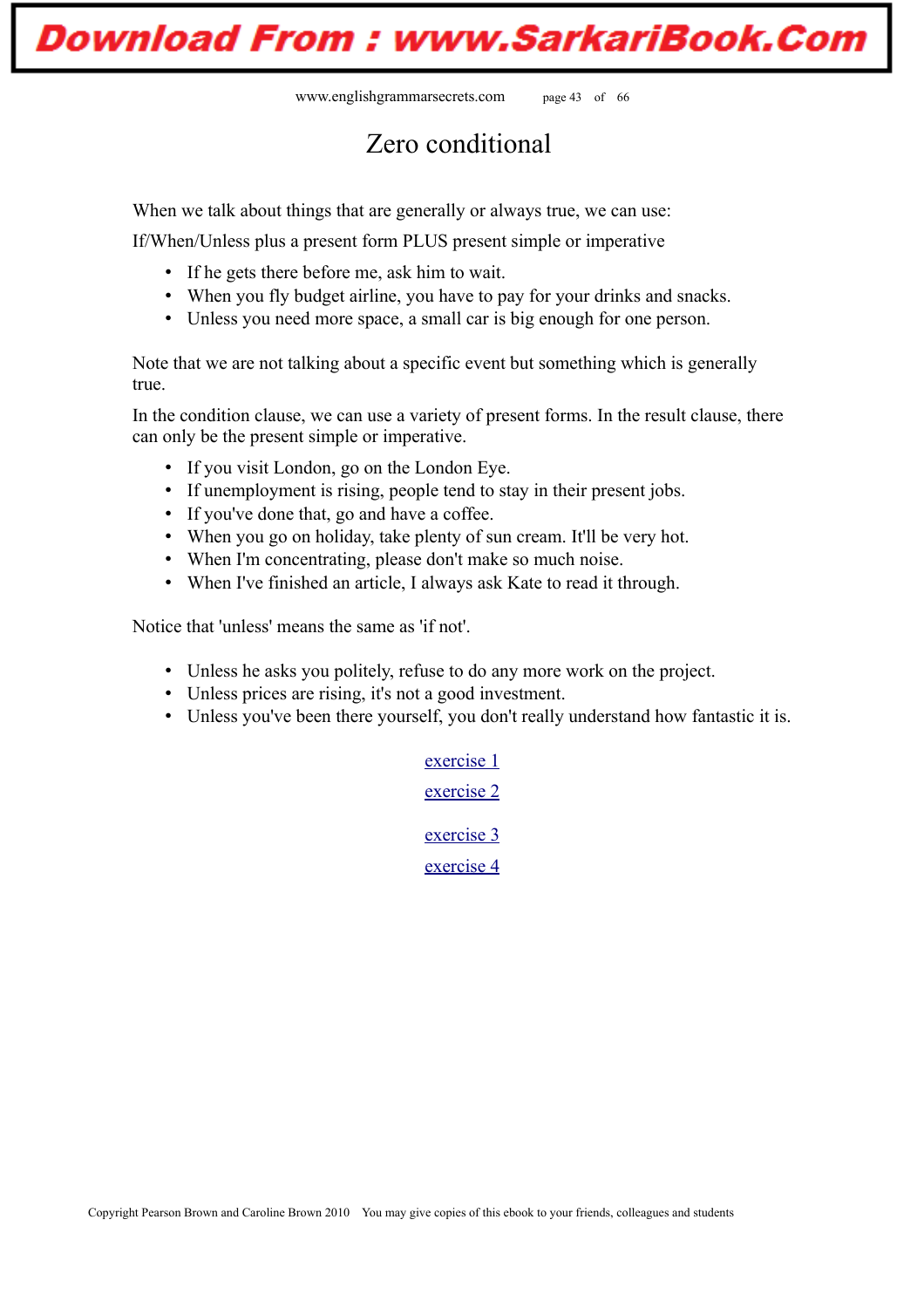www.englishgrammarsecrets.com page 44 of 66

#### The first conditional

We use the First Conditional to talk about future events that are likely to happen.

- If we take John, he'll be really pleased.
- If you give me some money, I'll pay you back tomorrow.
- If they tell us they want it, we'll have to give it to them.
- If Mary comes, she'll want to drive.

The 'if' clause can be used with different present forms.

- If I go to New York again, I'll buy you a souvenir from the Empire State Building.
- If he's feeling better, he'll come.
- If she hasn't heard the bad news yet, I'll tell her.

The "future clause" can contain 'going to' or the future perfect as well as 'will'.

- If I see him, I'm going to tell him exactly how angry I am.
- If we don't get the contract, we'll have wasted a lot of time and money.

The "future clause" can also contain other modal verbs such as 'can' and 'must'.

- If you go to New York, you must have the cheesecake in Lindy's.
- If he comes, you can get a lift home with him.

[exercise 1](http://englishgrammarsecrets.com/firstconditional/exercise1.html) [exercise 2](http://englishgrammarsecrets.com/firstconditional/exercise2.html) [exercise 3](http://englishgrammarsecrets.com/firstconditional/exercise3.html) [exercise 4](http://englishgrammarsecrets.com/firstconditional/exercise4.html)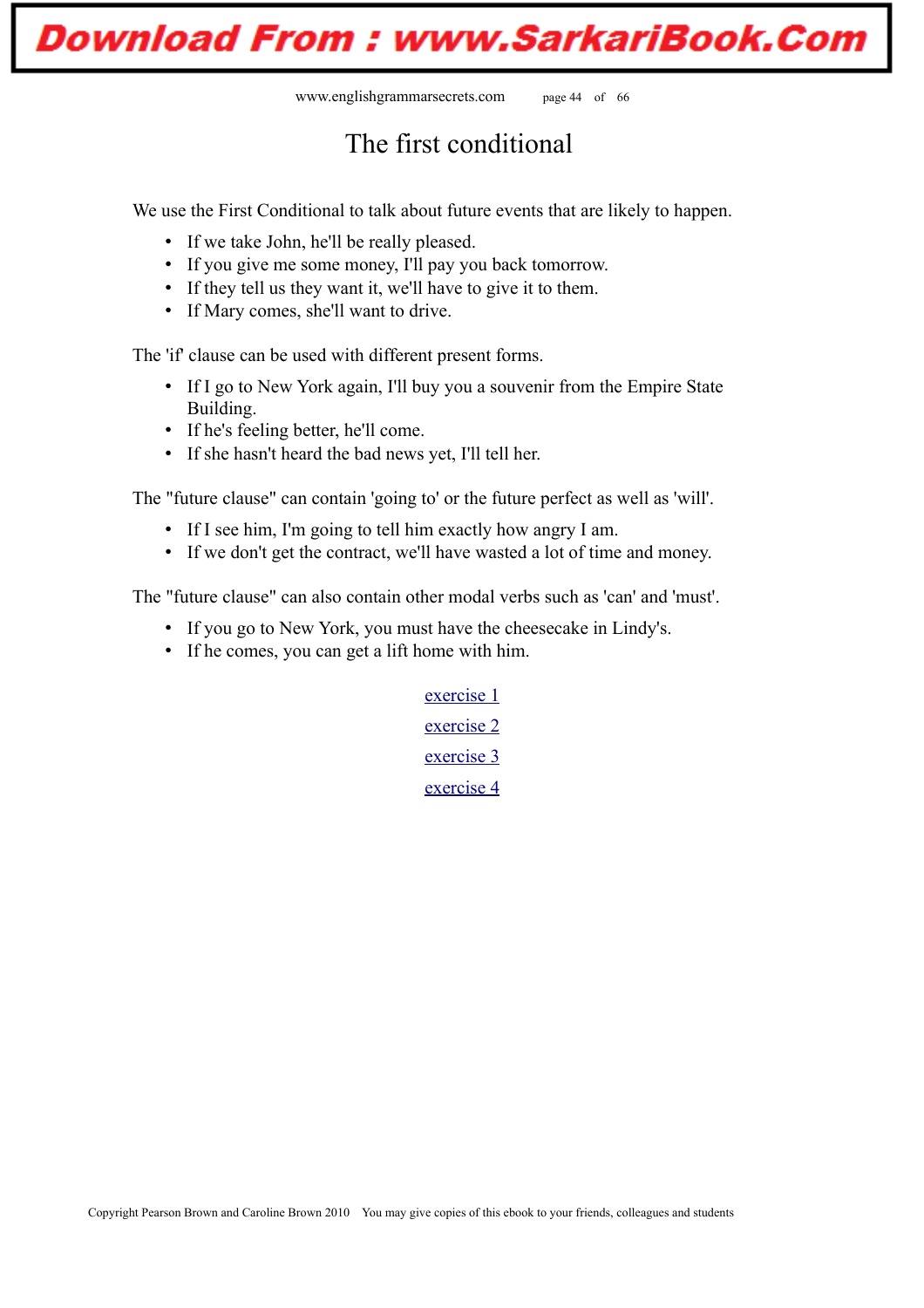www.englishgrammarsecrets.com page 45 of 66

### Second conditional

The Second Conditional is used to talk about 'impossible' situations.

- If we were in London today, we would be able to go to the concert in Hyde Park.
- If I had millions dollars, I'd give a lot to charity.
- If there were no hungry people in this world, it would be a much better place.
- If everyone had clean water to drink, there would be a lot less disease.

Note that after I / he/ she /it we often use the subjunctive form 'were' and not 'was'. (Some people think that 'were' is the only 'correct' form but other people think 'was' is equally 'correct' .)

- If she were happy in her job, she wouldn't be looking for another one.
- If I lived in Japan, I'd have sushi every day.
- If they were to enter our market, we'd have big problems.

Note the form 'If I were you' which is often used to give advice.

- If I were you, I'd look for a new place to live.
- If I were you, I'd go back to school and get more qualifications.

The Second Conditional is also used to talk about 'unlikely' situations.

- If I went to China, I'd visit the Great Wall.
- If I was the President, I'd reduce taxes.
- If you were in my position, you'd understand.

Note that the choice between the first and the second conditional is often a question of the speaker's attitude rather than of facts. Compare these examples. Otto thinks these things are possible, Peter doesn't.

- Otto If I win the lottery, I'll buy a big house.
- Peter If I won the lottery, I'd buy a big house.
- Otto If I get promoted, I'll throw a big party.
- Peter If I got promoted, I'd throw a big party.
- Otto If my team win the Cup, I'll buy champagne for everybody.
- Peter If my team won the Cup, I'd buy champagne for everybody.

Note that the 'If clause' can contain the past simple or the past continuous.

- If I was still working in Brighton, I would commute by train.
- If she were coming, she would be here by now.
- If they were thinking of selling, I would want to buy.

Note that the main clause can contain 'would' 'could' or 'might.

- If I had the chance to do it again, I would do it differently.
- If we met up for lunch, we could go to that new restaurant.
- If I spoke to him directly, I might be able to persuade him.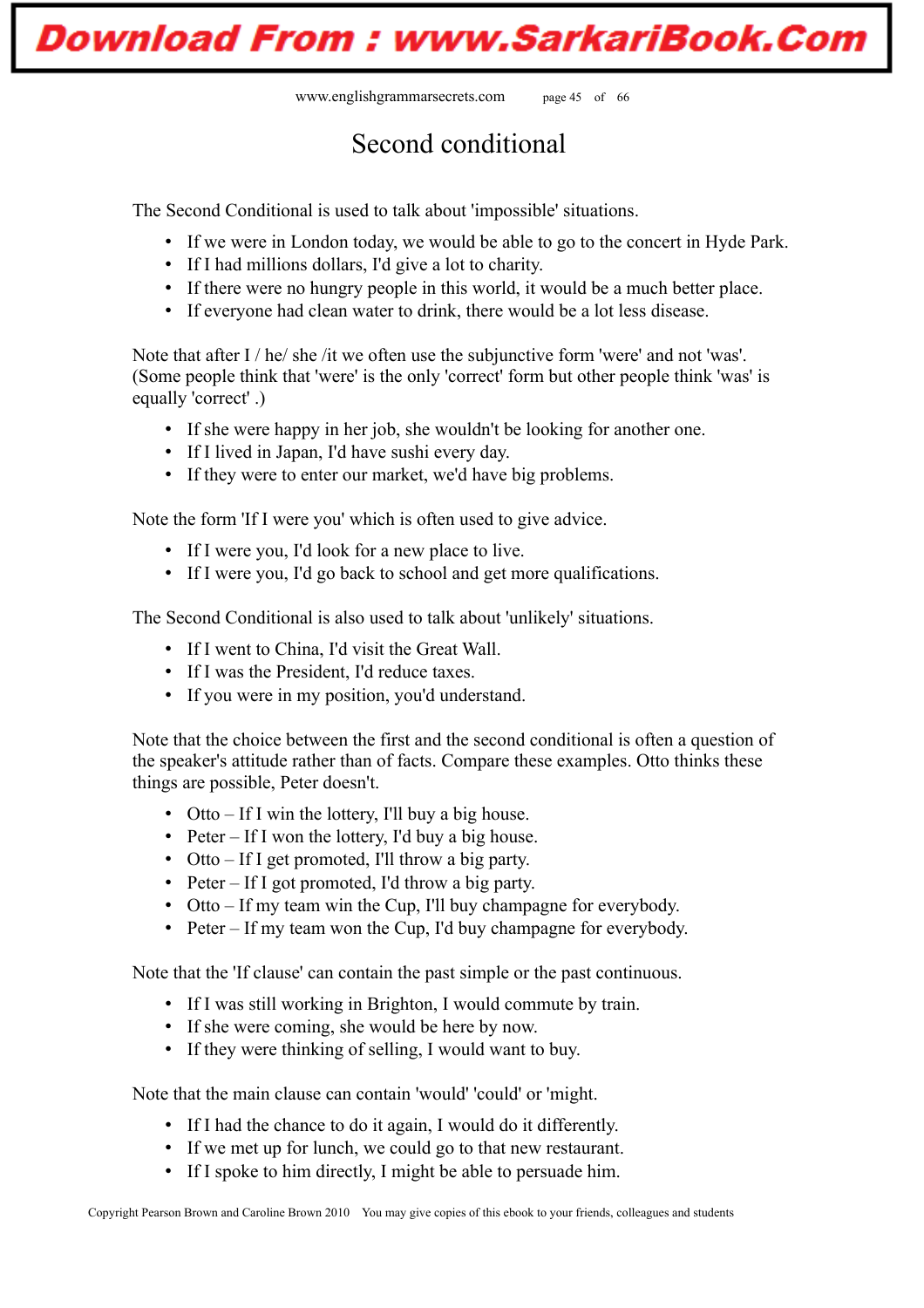www.englishgrammarsecrets.com page 46 of 66

Also note that sometimes the 'if clause' is implied rather than spoken.

- What would I do without you? ("if you weren't here")
- Where would I get one at this time of night? ("if I wanted one")
- He wouldn't agree. ("if I asked him")

[exercise 1](http://englishgrammarsecrets.com/secondconditional/exercise1.swf)

[exercise 2](http://englishgrammarsecrets.com/secondconditional/exercise2.swf)

[exercise 3](http://englishgrammarsecrets.com/secondconditional/exercise3.swf)

[exercise 4](http://englishgrammarsecrets.com/secondconditional/exercise4.swf)

[exercise 5](http://englishgrammarsecrets.com/secondconditional/exercise5.swf)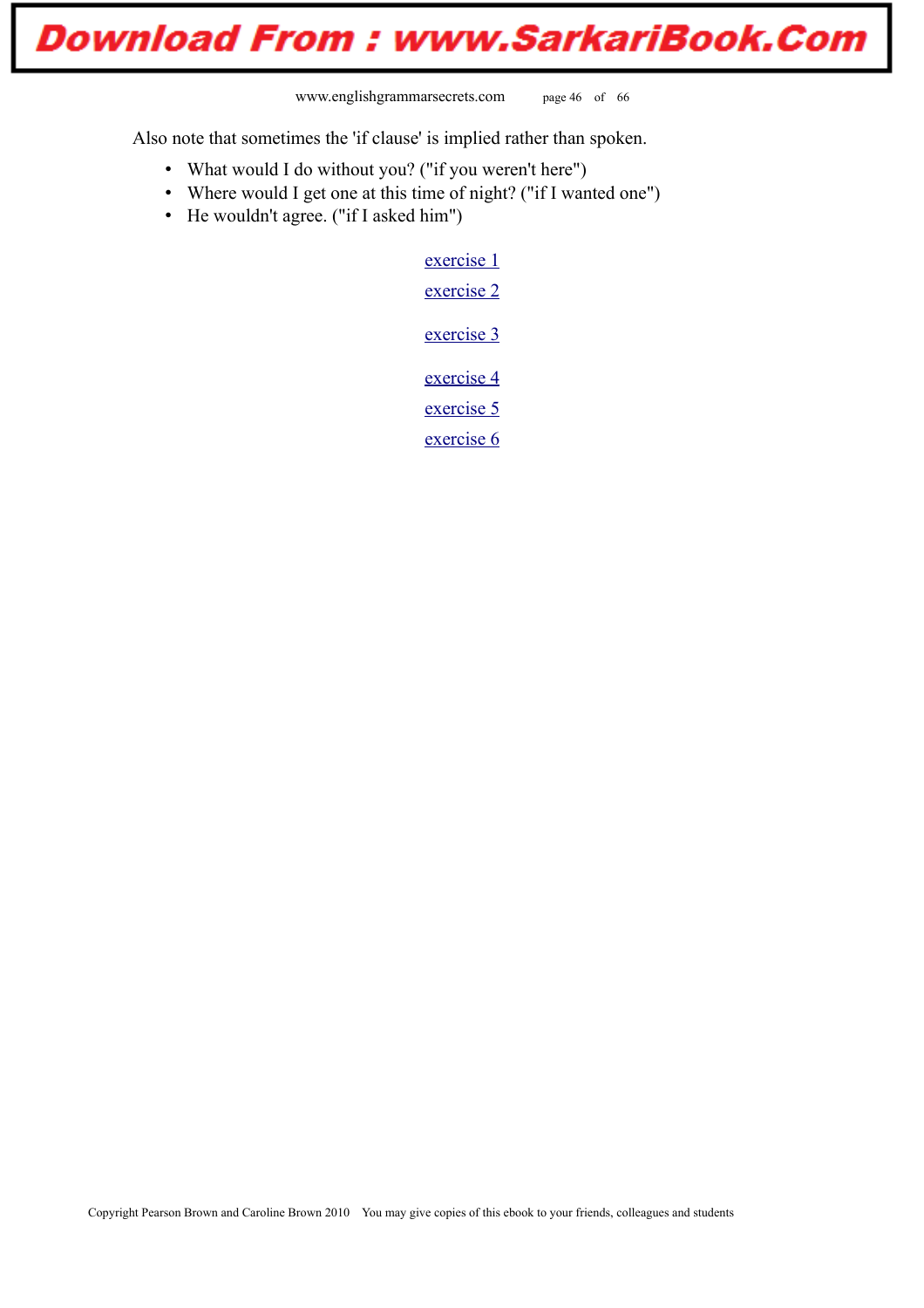www.englishgrammarsecrets.com page 47 of 66

#### Third conditional

We can use the Third Conditional to talk about 'impossible' conditions, impossible because they are in the past and we cannot change what has happened.

- If I had worked harder at school, I would have got better grades.
- If I had had time, I would have gone to see him. But I didn't have time.
- If we had bought that house, we would have had to rebuild the kitchen.
- If we had caught the earlier train, we would have got there on time but we were late.

Notice that the main clause can contain 'would', 'could' or 'might.

- If I had seen him at the meeting, I would have asked him. (But he wasn't there so I didn't.)
- If I had seen him at the meeting, I could have asked him. ( But he wasn't there so it wasn't possible.)
- If I had seen him at the meeting, I might have asked him. (But I'm not sure. Perhaps if the opportunity had arisen.)
- If I had paid more attention in class, I would have understood the lesson.

Also notice that sometimes the 'if clause' is implied rather than spoken.

- I'd have done it. ("if you had asked me but you didn't.")
- I wouldn't have said that. ("if I'd been there.")
- He wouldn't have let him get away with that. ("if he had tried that with me.")

#### [exercise 1](http://englishgrammarsecrets.com/thirdconditional/exercise1.swf)

- [exercise 3](http://englishgrammarsecrets.com/thirdconditional/exercise3.swf)
- [exercise 4](http://englishgrammarsecrets.com/thirdconditional/exercise4.swf)
- [exercise 5](http://englishgrammarsecrets.com/thirdconditional/exercise5.swf)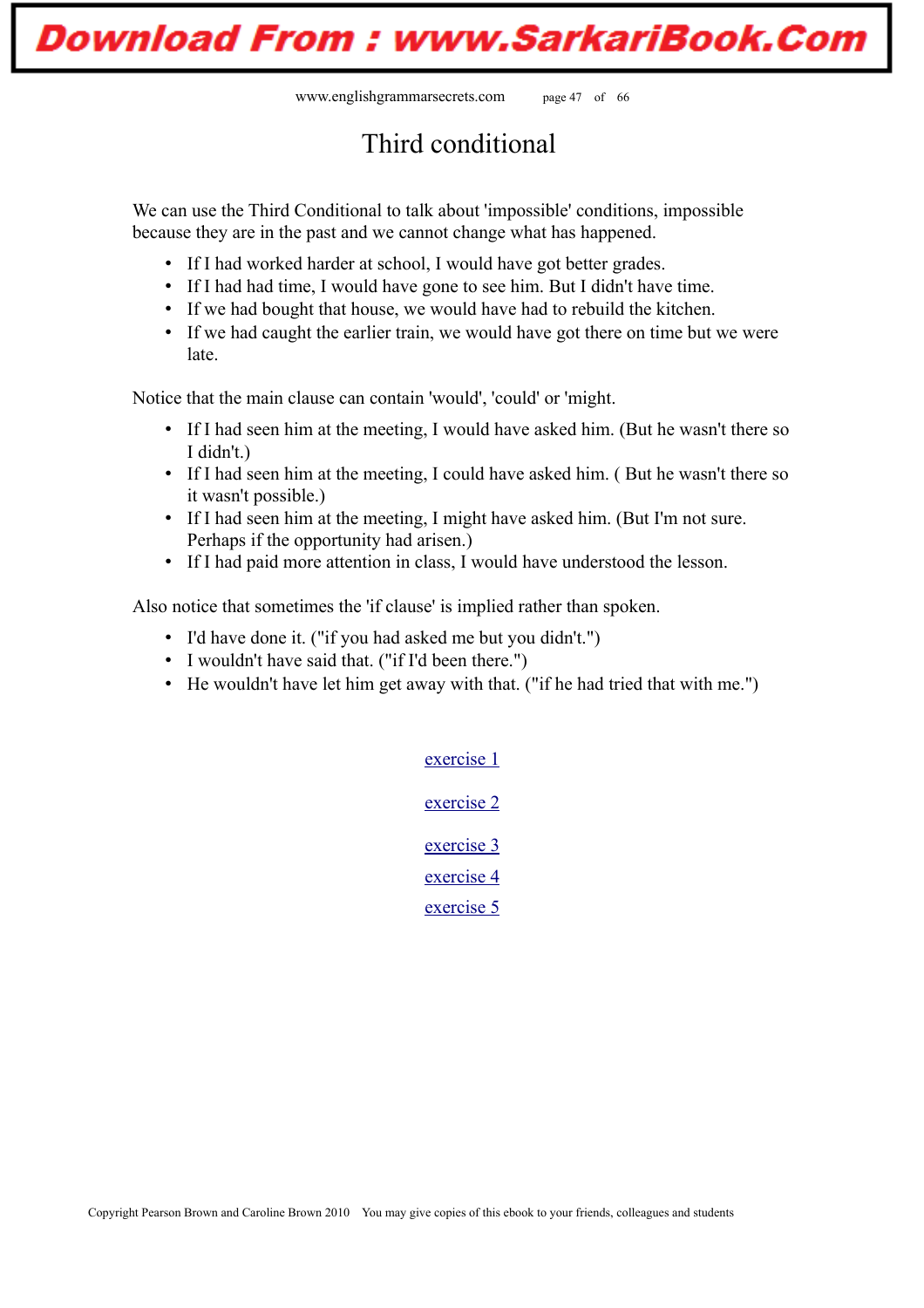www.englishgrammarsecrets.com page 48 of 66

#### Wish

Let's start off with the easy part. ' I wish to' can mean the same as 'I want to' but it is much, much more formal and much, much less common.

- I wish to make a complaint.
- I wish to see the manager.

You can also use 'wish' with a noun to 'offer good wishes'.

- I wish you all the best in your new job.
- We wish you a merry Christmas.

Notice that when you want to offer good wishes using a verb, you must use 'hope ' and not 'wish'.

- We wish you the best of luck.
- We hope you have the best of luck.
- I wish you a safe and pleasant journey.
- I hope you have a safe and pleasant journey.

However, the main use of 'wish' is to say that we would like things to be different from what they are, that we have regrets about the present situation.

- I wish I was rich.
- He wishes he lived in Paris.
- They wish they'd chosen a different leader.

Notice that the verb tense which follows 'I wish' is 'more in the past' than the tense corresponding to its meaning.

- I'm too fat. I wish I was thin.
- I never get invited to parties. I wish I got invited to parties.
- It's raining. I wish it wasn't raining.
- I went to see the latest Star Wars film. I wish I hadn't gone.
- I've eaten too much. I wish I hadn't eaten so much.
- I'm going to visit her later. I wish I wasn't going to visit her later.

In the case of 'will' , where 'will' means 'show willingness' we use 'would'.

- He won't help me. I wish he would help me.
- You're making too much noise. I wish you would be quiet.
- You keep interrupting me. I wish you wouldn't do that.

Where 'will' means a future event, we cannot use 'wish' and must use 'hope'.

- There's a strike tomorrow. I hope some buses will still be running.
- I hope everything will be fine in your new job.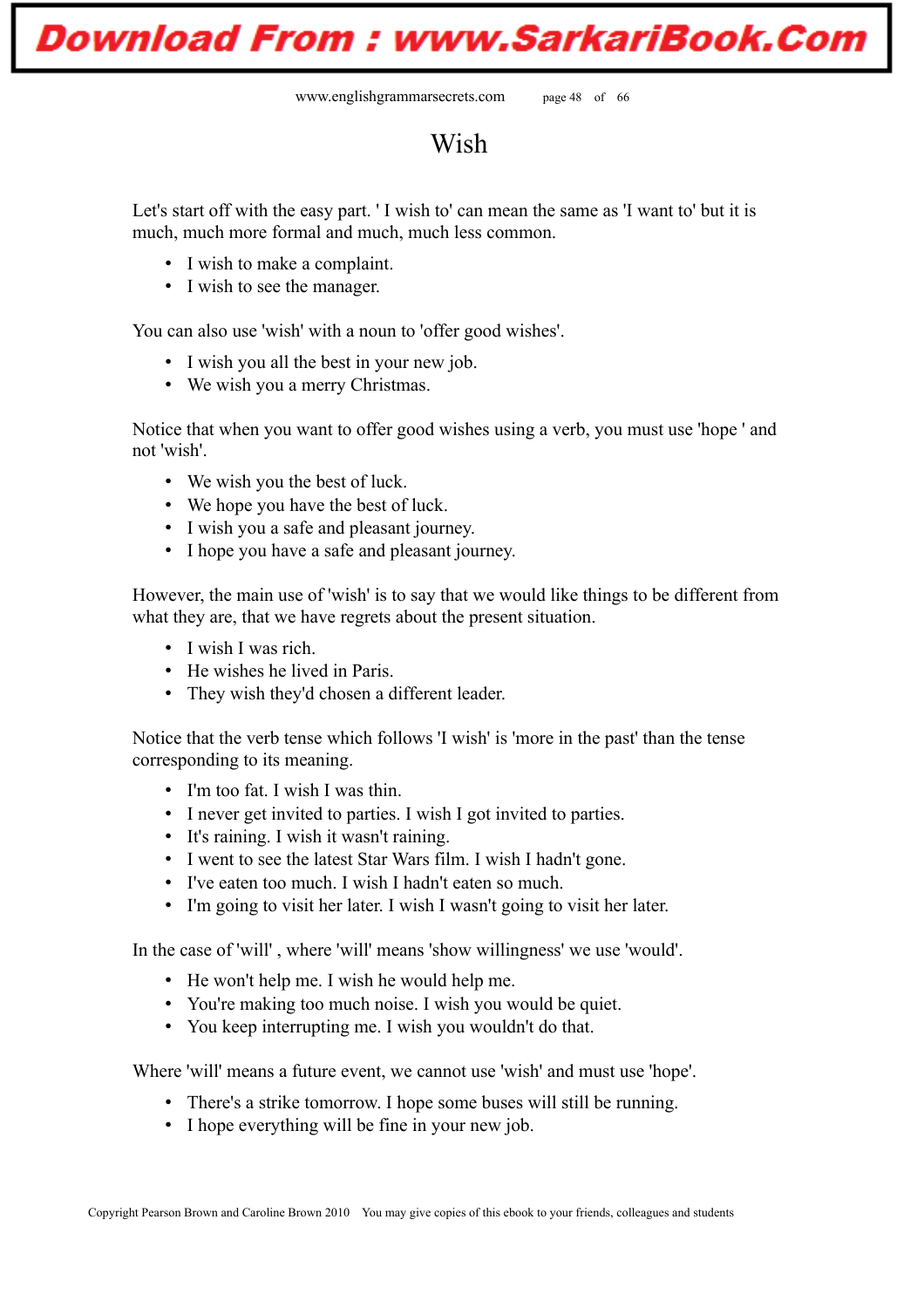www.englishgrammarsecrets.com page 49 of 66

In more formal English, we use the subjunctive form 'were' and not 'was' after 'wish'.

- I wish I were taller.
- I wish it were Saturday today.
- I wish he were here.

[exercise 1](http://englishgrammarsecrets.com/wish/exercise1.swf)

[exercise 2](http://englishgrammarsecrets.com/wish/exercise2.swf)

[exercise 3](http://englishgrammarsecrets.com/wish/exercise3.swf)

[exercise 4](http://englishgrammarsecrets.com/wish/exercise4.swf)

[exercise 5](http://englishgrammarsecrets.com/wish/exercise5.swf)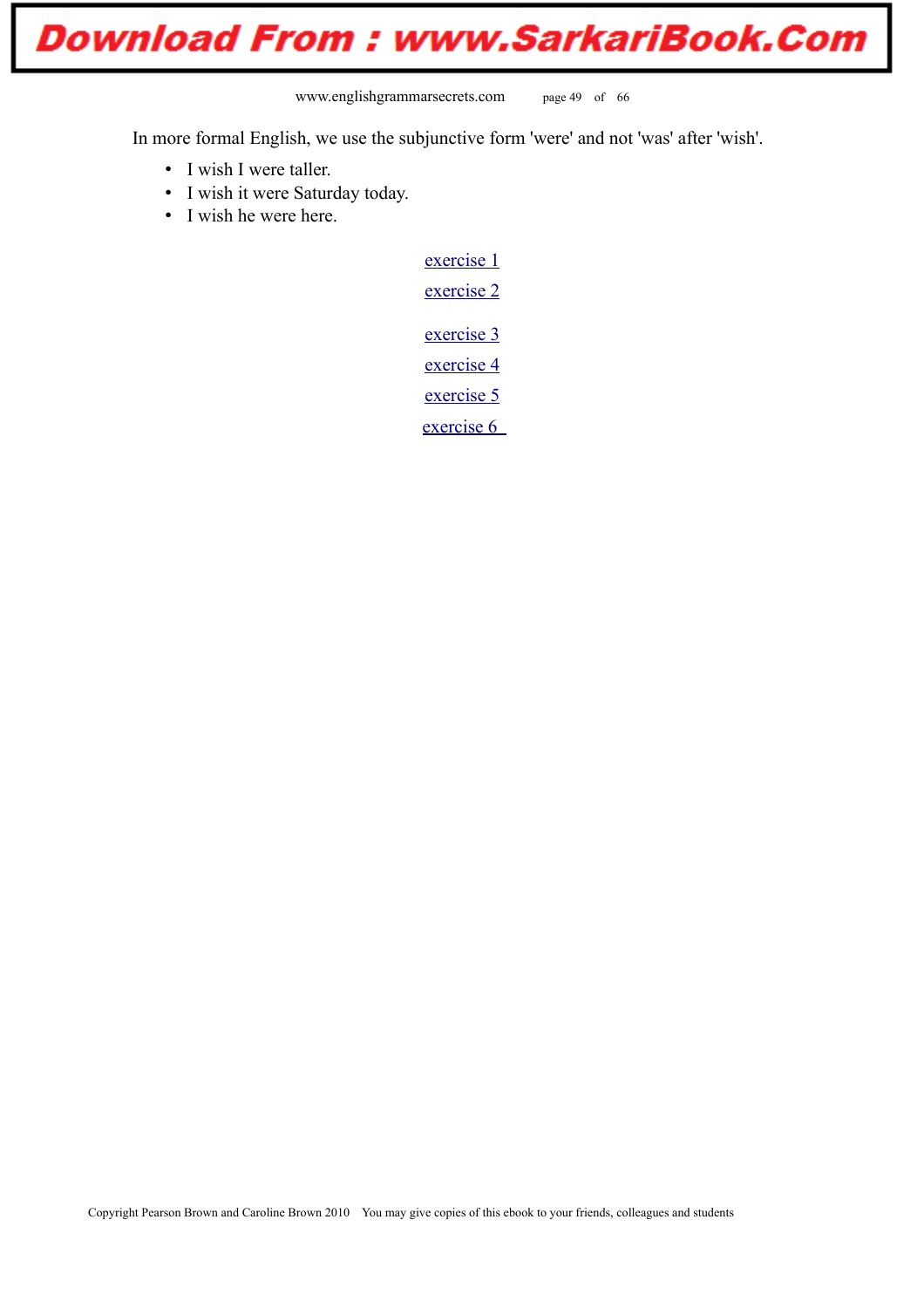www.englishgrammarsecrets.com page 50 of 66

#### Had better

We use "had better" plus the infinitive without "to" to give advice. Although "had" is the past form of "have", we use "had better" to give advice about the present or future.

- You'd better tell her everything.
- I'd better get back to work.
- We'd better meet early.

The negative form is "had better not".

- You'd better not say anything.
- I'd better not come.
- We'd better not miss the start of his presentation.

We use "had better" to give advice about specific situations, not general ones. If you want to talk about general situations, you must use "should".

- You should brush your teeth before you go to bed.
- I shouldn't listen to negative people.
- He should dress more appropriately for the office.

When we give advice about specific situations, it is also possible to use "should".

- You shouldn't say anything.
- I should get back to work.
- We should meet early.

However, when we use "had better" there is a suggestion that if the advice is not followed, that something bad will happen.

- You'd better do what I say or else you will get into trouble.
- I'd better get back to work or my boss will be angry with me.
- We'd better get to the airport by five or else we may miss the flight.

[exercise 1](http://englishgrammarsecrets.com/hadbetter/exercise1.html) [exercise 2](http://englishgrammarsecrets.com/hadbetter/exercise2.html) [exercise 3](http://englishgrammarsecrets.com/hadbetter/exercise3.html) [exercise 4](http://englishgrammarsecrets.com/hadbetter/exercise4.html)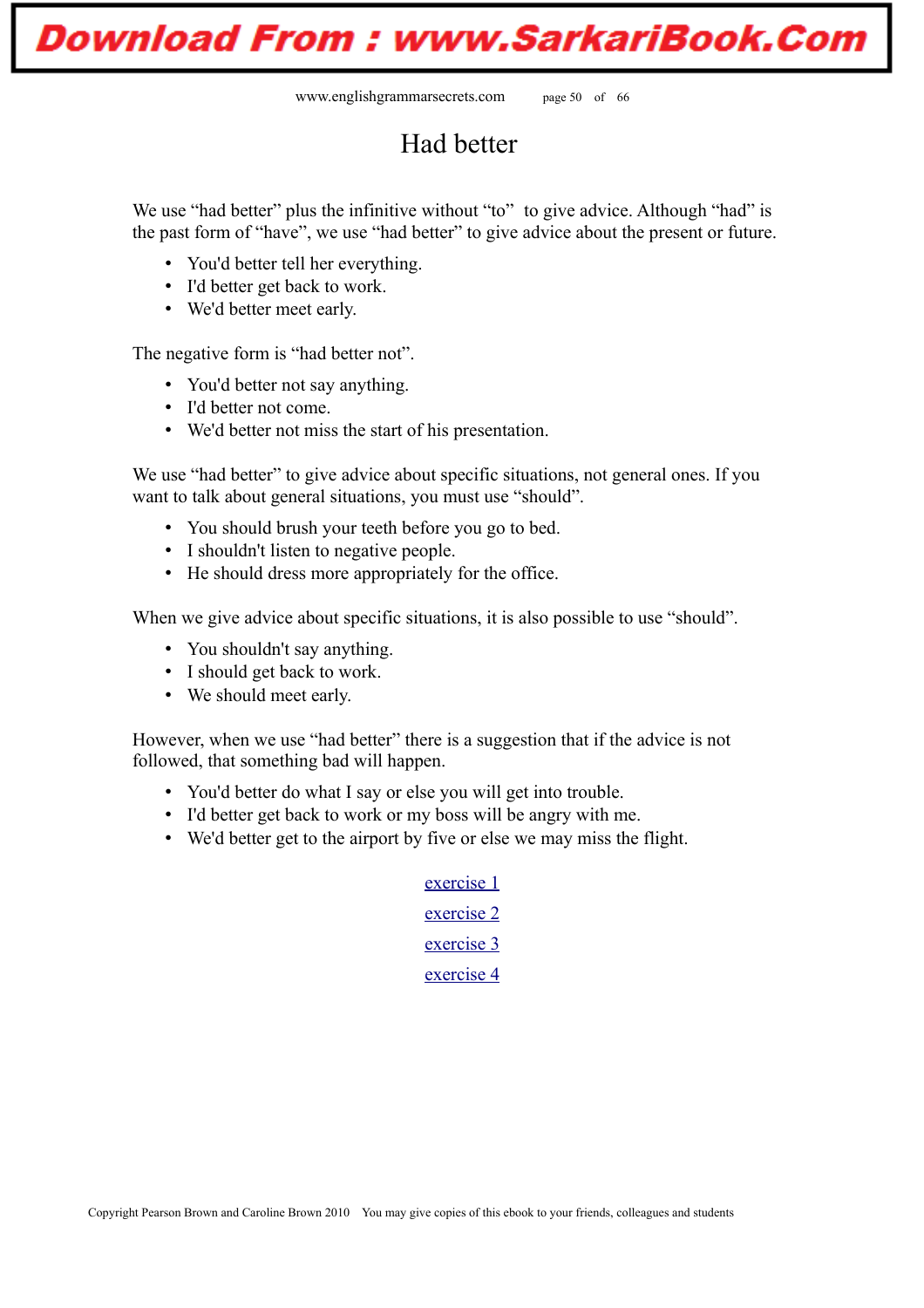www.englishgrammarsecrets.com page 51 of 66

### Used to

Used to do

#### **We use 'used to' for something that happened regularly in the past but no longer happens.**

- I used to smoke a packet a day but I stopped two years ago.
- Ben used to travel a lot in his job but now, since his promotion, he doesn't.
- I used to drive to work but now I take the bus.

#### **We also use it for something that was true but no longer is.**

- There used to be a cinema in the town but now there isn't.
- She used to have really long hair but she's had it all cut off.
- I didn't use to like him but now I do.

'Used to do' is different from 'to be used to doing' and 'to get used to doing'

to be used to doing

#### **We use 'to be used to doing' to say that something is normal, not unusual.**

- I'm used to living on my own. I've done it for quite a long time.
- Hans has lived in England for over a year so he is used to driving on the left now.
- They've always lived in hot countries so they aren't used to the cold weather here.

to get used to doing

#### **We use 'to get used to doing' to talk about the process of something becoming normal for us.**

- I didn't understand the accent when I first moved here but I quickly got used to it.
- She has started working nights and is still getting used to sleeping during the day.
- I have always lived in the country but now I'm beginning to get used to living in the city.

### [exercise 1](http://englishgrammarsecrets.com/usedto/exercise1.swf) [exercise 2](http://englishgrammarsecrets.com/usedto/exercise2.swf) [exercise 3](http://englishgrammarsecrets.com/usedto/exercise3.swf)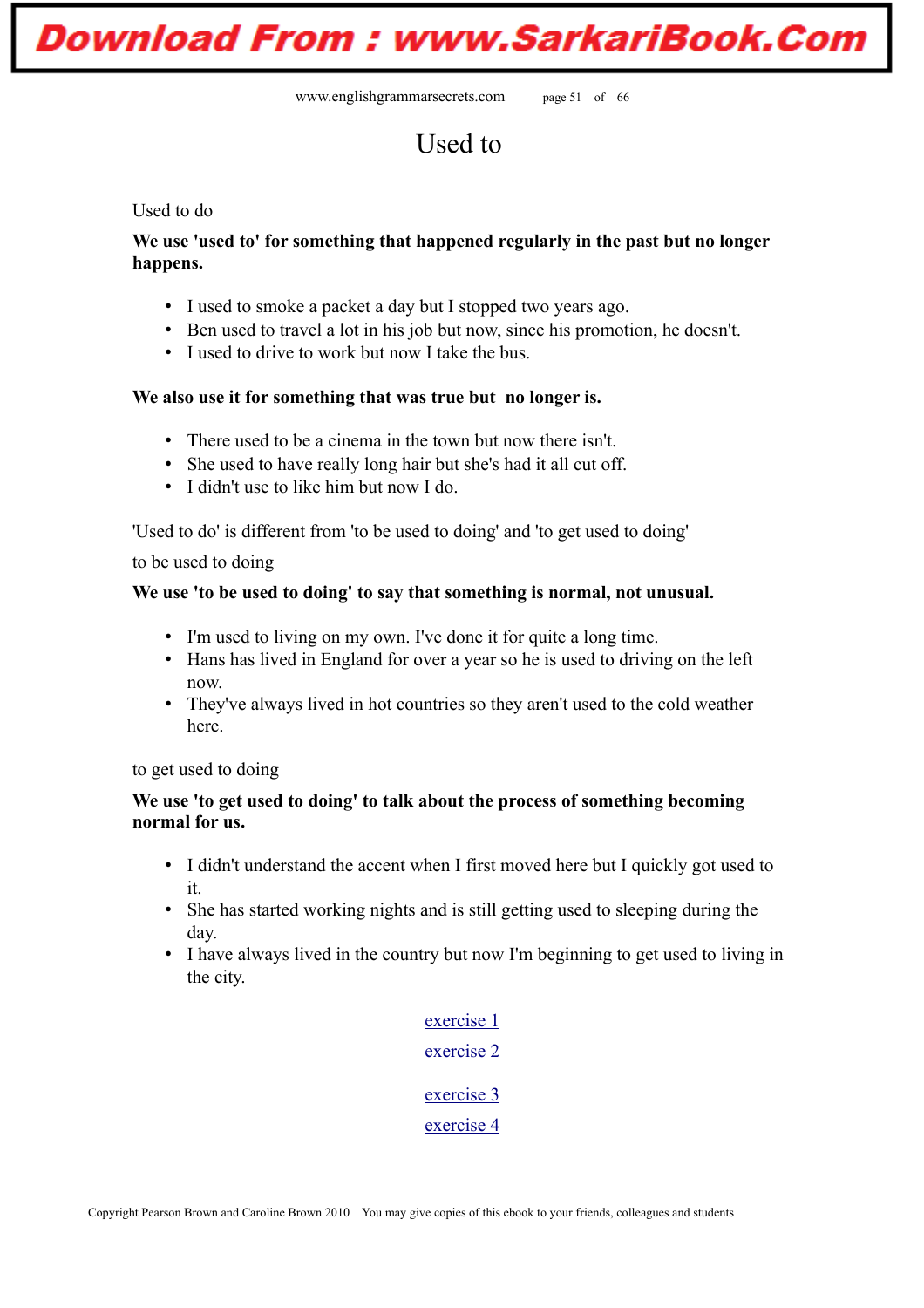www.englishgrammarsecrets.com page 52 of 66

#### Asking questions 1

The basic rule for asking questions in English is straightforward: Invert the order of the subject and the first auxiliary verb.

- It is snowing.  $=$  Is it snowing?
- He can speak German. = Can he speak German?
- They have lived here a long time. = Have they lived here a long time?
- She will arrive at ten o'clock.  $=$  Will she arrive at ten o'clock?
- He was driving fast. = Was he driving fast?
- You have been smoking. = Have you been smoking?

If there is no auxiliary, use part of the verb 'to do'.

- You speak fluent French. = Do you speak fluent French?
- She lives in Brussels. = Does she live in Brussels?
- They lived in Manchester. = Did they live in Manchester?
- He had an accident.  $=$  Did he have an accident?

Most questions with question words are made in the same way:

- How often does she use it?
- Why don't you come?
- Where do you work?
- How many did you buy?
- What time did you go?
- Which one do you like?
- Whose car were you driving?

Note *who*, *what* and *which* can be the subject. Compare:

- Who is coming to lunch? (who is the subject of the verb)
- Who do you want to invite to lunch? (you is the subject of the verb)
- What happened? (*what* is the subject of the verb)
- What did you do? (*you* is the subject of the verb)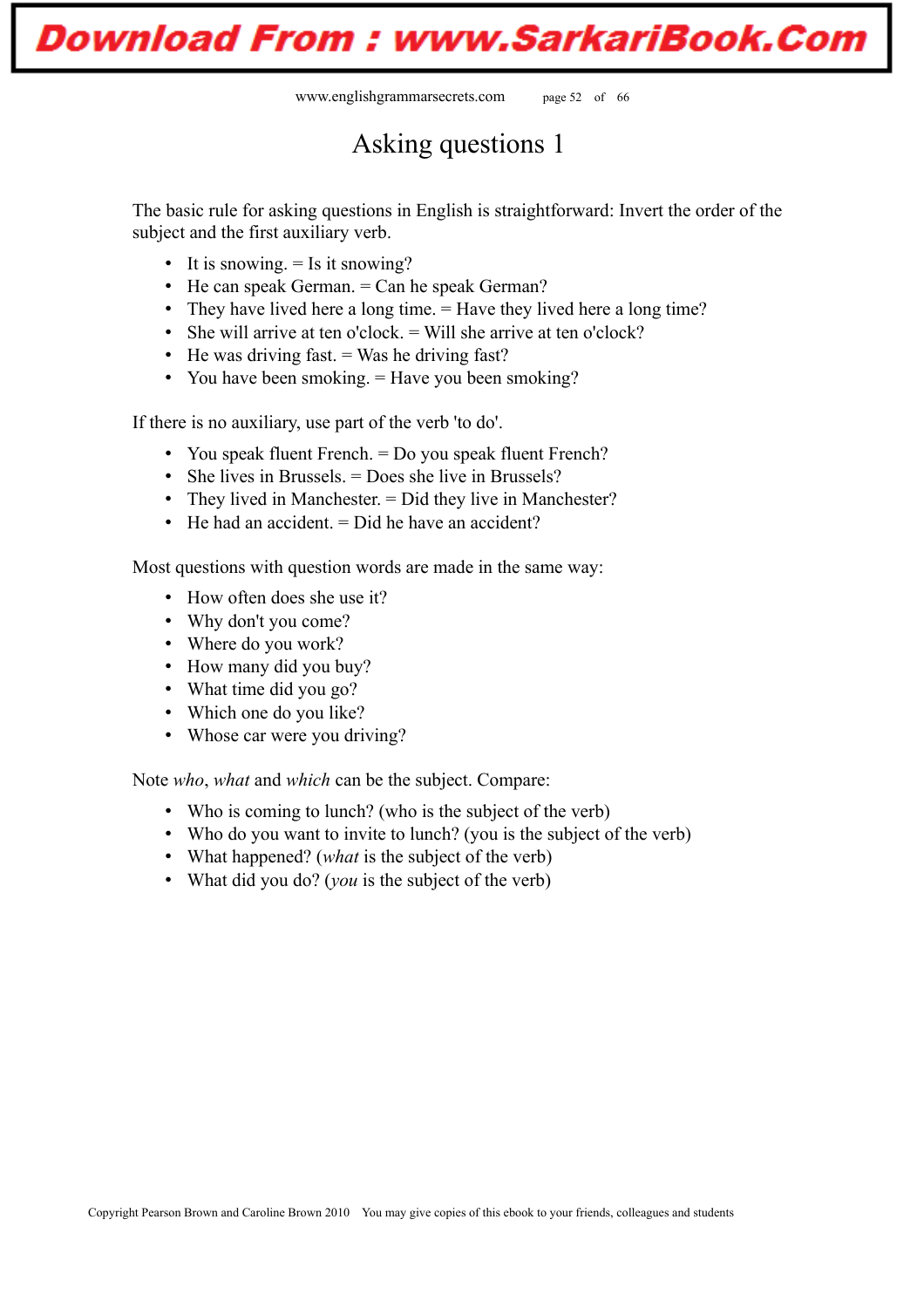www.englishgrammarsecrets.com page 53 of 66

Note the position of the prepositions in these questions:

- Who did you speak **to**?
- What are you looking **at**?
- Where does he come **from**?

[exercise 1](http://englishgrammarsecrets.com/questions1/exercise1.swf)

[exercise 2](http://englishgrammarsecrets.com/questions1/exercise2.swf)

[exercise 3](http://englishgrammarsecrets.com/questions1/exercise3.swf)

[exercise 4](http://englishgrammarsecrets.com/questions1/exercise4.swf)

[exercise 5](http://englishgrammarsecrets.com/questions1/exercise5.swf)

[exercise 6](http://englishgrammarsecrets.com/questions1/exercise6.swf)

exercise<sub>7</sub>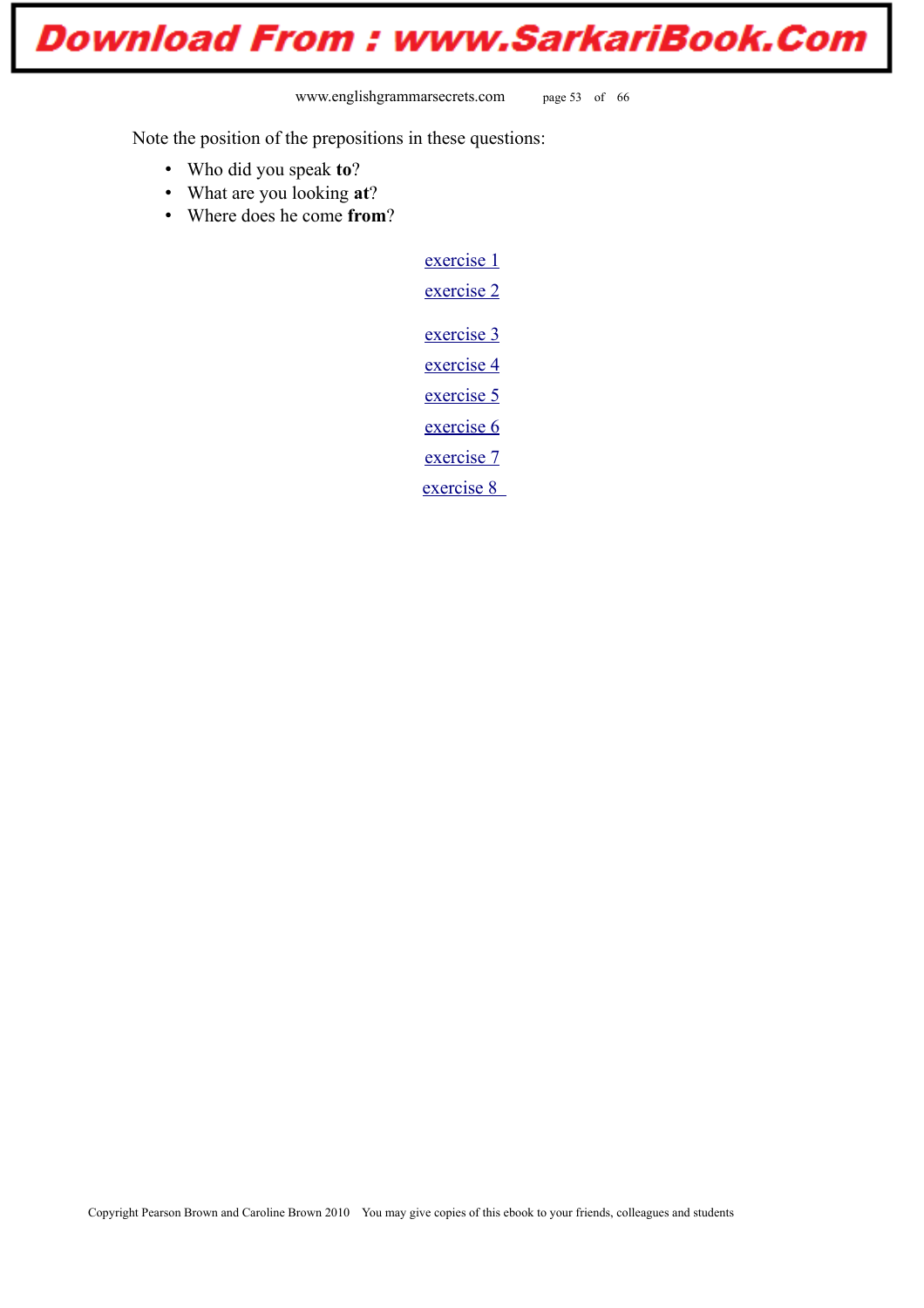www.englishgrammarsecrets.com page 54 of 66

#### Asking questions 2

In the section Questions 1, we looked at how to ask direct questions. To make a question, we invert the order of the subject and the first auxiliary verb.

- Where is Johnny?
- Has he found it yet?

If there is no auxiliary, use part of the verb 'to do'. For example:

- What time did he arrive?
- How often do you play tennis?

However, when we ask for information, we often say 'Do you know…?' or 'Could you tell me….?' These are indirect questions and more polite.

Note that the word order is different. For example:

- Do you know where Johnny is?
- Have you any idea if he has found it?

Note that we don't use do, does or did. For example:

- Could you tell me what time he arrived?
- Would you mind telling me how often you play tennis?

Use if or whether when there is no question word.

- Has he done it? = Do you know if he has done it?
- Is it ready?  $=$  Can you tell me if it is ready?

The same changes in word order happen when we report questions. Note that in reported questions, the verb changes to the past:

- What are you doing?  $=$  He asked me what I was doing.
- What have you done about it?  $=$  He asked me what I had done about it.
- Do you work with Pamela? = He asked me if I worked with Pamela.

[exercise 1](http://englishgrammarsecrets.com/questions2/exercise1.swf) [exercise 2](http://englishgrammarsecrets.com/questions2/exercise2.swf) [exercise 3](http://englishgrammarsecrets.com/questions2/exercise3.swf) [exercise 4](http://englishgrammarsecrets.com/questions2/exercise4.swf) [exercise 5](http://englishgrammarsecrets.com/questions2/exercise5.swf) [exercise 6](http://englishgrammarsecrets.com/questions2/exercise6.swf)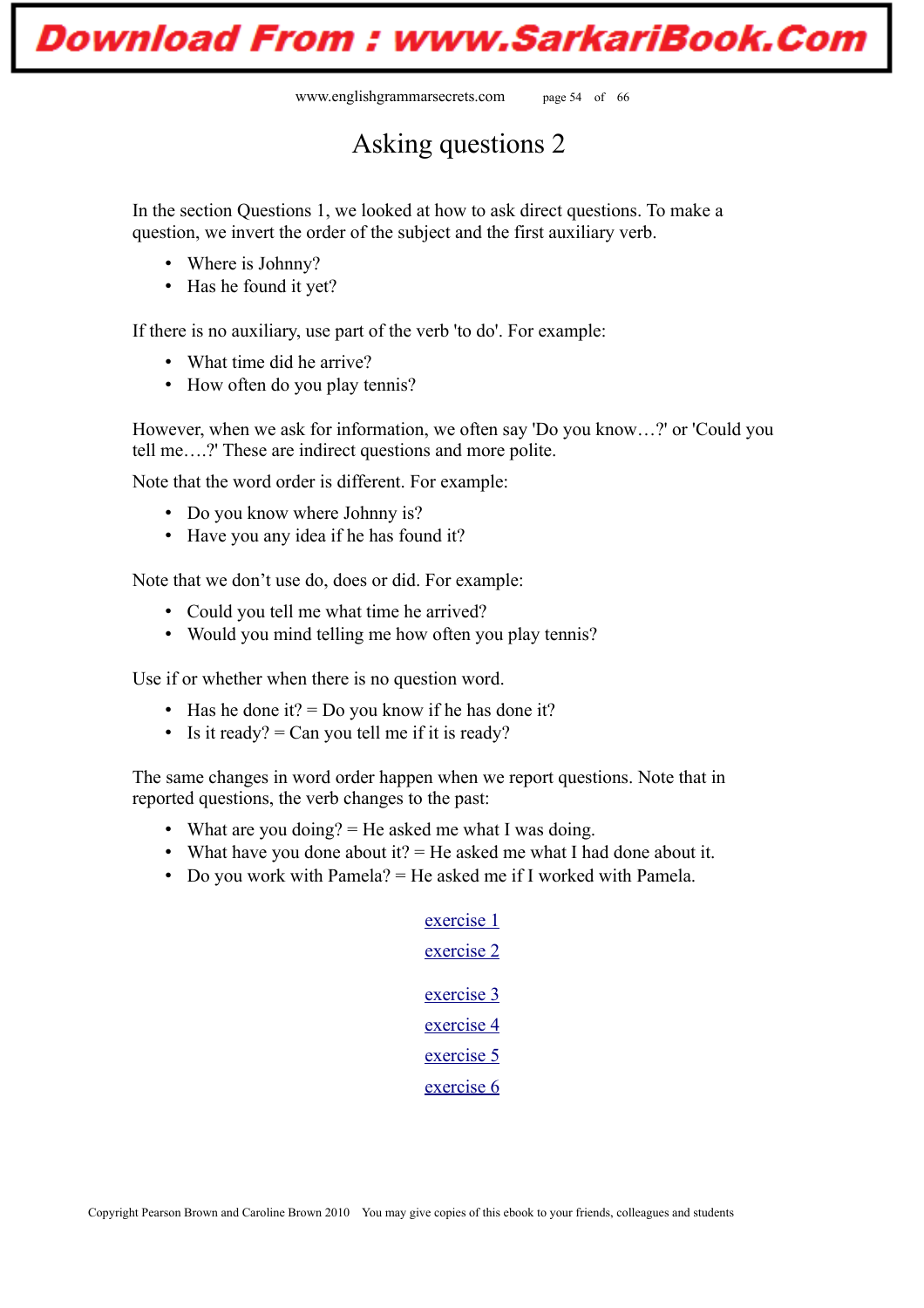www.englishgrammarsecrets.com page 55 of 66

#### Question tags

We use tags in spoken English but not in formal written English.

They are not really questions but are a way of asking the other person to make a comment and so keep the conversation open.

Making a tag is very mechanical. To make a tag, use the first auxiliary. If there is no auxiliary, use do, does or did. With a positive sentence, make a negative tag and with a negative sentence, make a positive tag.

- It's beautiful, isn't it?
- He has been, hasn't he?
- You can, can't you?
- It must be, mustn't it?
- You know him, don't you?
- He finished it, didn't he?
- He will come, won't he?
- It isn't very good, is it?
- It hasn't rained, has it?
- It can't be, can it?
- Jenny doesn't know James, does she?
- They didn't leave, did they?
- He won't do it, will he?

Notice these:

- There isn't an ATM here, is there?
- Let's have a cup of coffee, shall we?

To reply, use the same auxiliary:

- It's beautiful, isn't it?  $\sim$  Yes, it is. I think it's fabulous.
- It isn't very good, is it?  $\sim$  No, it isn't. In fact, it's terrible.

Although, the rules are very simple and mechanical, in order to use them easily in conversation, they have to be automatic. So you need to hear and practice them very often.

| exercise 1 |
|------------|
| exercise 2 |
| exercise 3 |
| exercise 4 |
| exercise 5 |
| exercise 6 |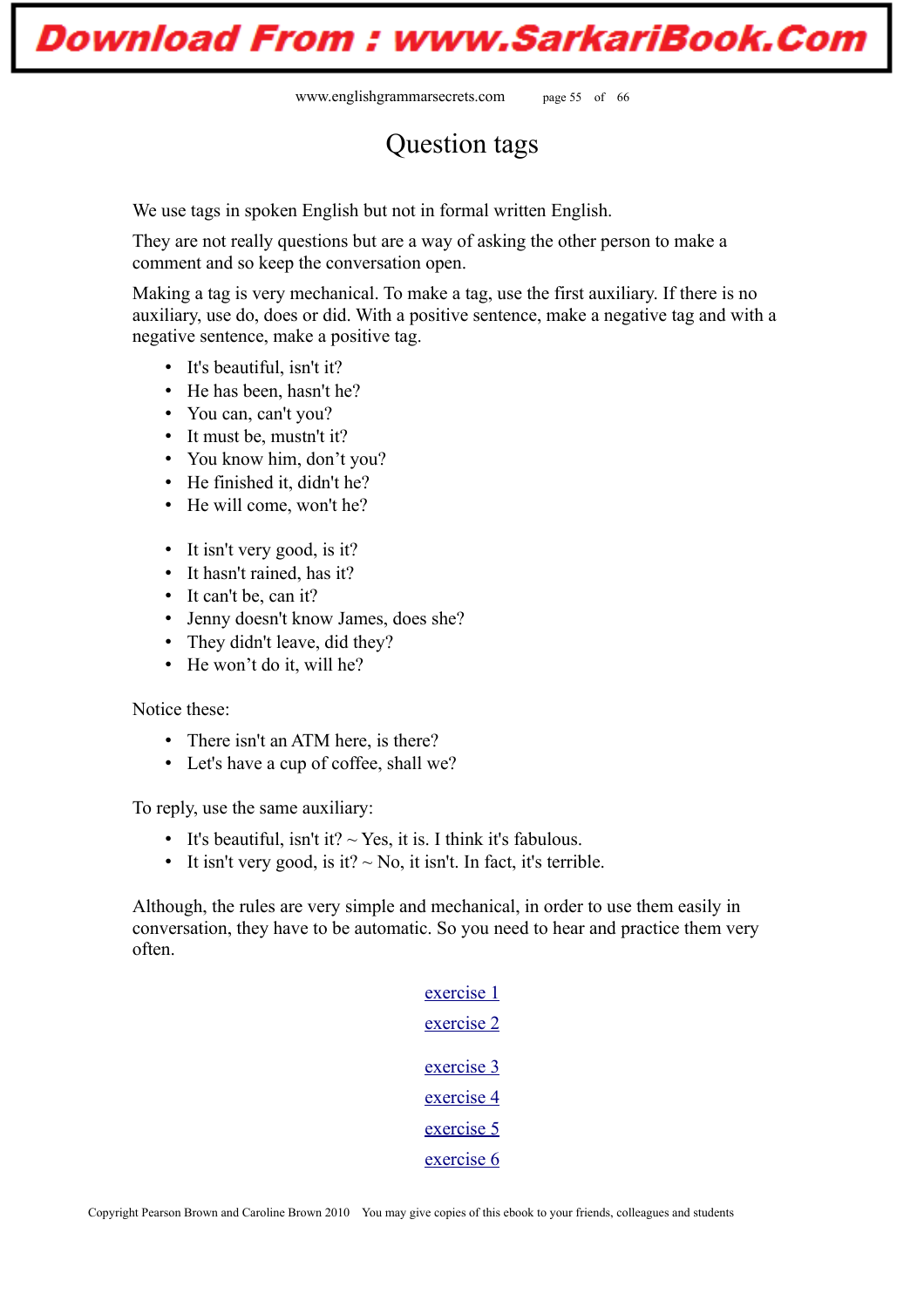www.englishgrammarsecrets.com page 56 of 66

#### Reported speech

We use reported speech when we are saying what other people say, think or believe.

- He says he wants it.
- We think you are right.
- I believe he loves her.
- Yesterday you said you didn't like it but now you do!
- She told me he had asked her to marry him.
- I told you she was ill.
- We thought he was in Australia.

When we are reporting things in the present, future or present perfect we don't change the tense.

- He thinks he loves her.
- I'll tell her you are coming.
- He has said he'll do it.

When we tell people what someone has said in the past, we generally make the tense 'more in the past'.

- You look very nice. = I told him he looked very nice.
- He's working in Siberia now. = She told me he was working in Siberia now.
- Polly has bought a new car. = She said Polly had bought a new car.
- Jo can't come for the weekend. = She said Jo couldn't come for the weekend.
- Paul called and left a message. = He told me Paul had called and had left me a message.
- I'll give you a hand. = He said he would give me a hand.

However, when we are reporting something that was said in the past but is still true, it is not obligatory to make the tense 'more in the past'. The choice is up to the speaker. For example:

"The train doesn't stop here."

- He said the train doesn't stop here.
- He said the train didn't stop here.

"I like Sarah."

- She said she likes Sarah.
- She said she liked Sarah.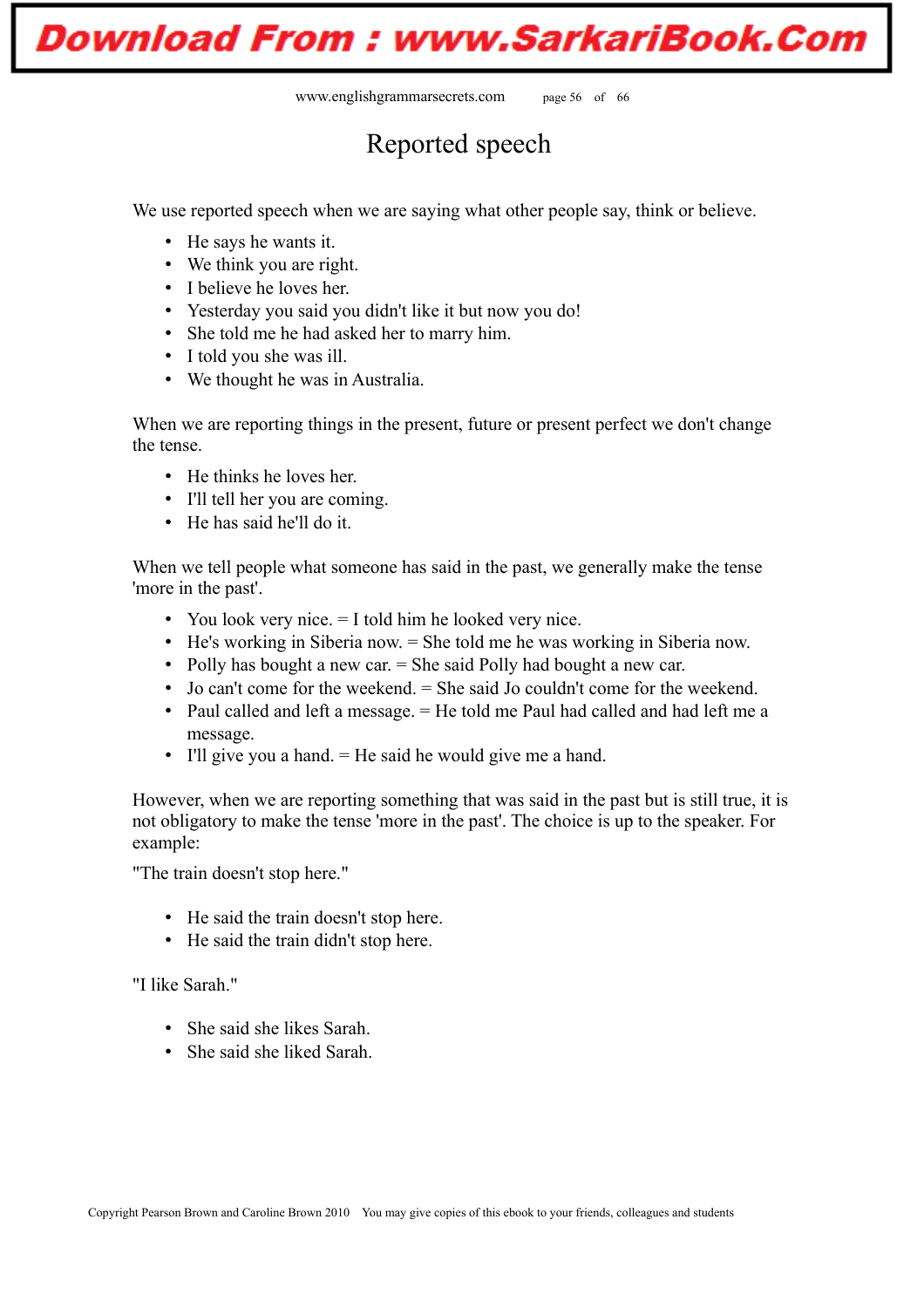www.englishgrammarsecrets.com page 57 of 66

When we are reporting what was said, we sometimes have to change other words in the sentence.

We have to change the pronoun if we are reporting what someone else said. Compare these two sentences. In each case the person actually said "I don't want to go."

- I said I didn't want to go.
- Bill said he didn't want to go.

We have to change words referring to 'here and now' if we are reporting what was said in a different place or time.

Compare these two sentences. In each case the person actually said "I'll be there at ten tomorrow."

- (If it is later the same day) He said he would be there at ten tomorrow.
- (If it is the next day) He said he would be there at ten today.

Now compare these two sentences.

- (If we are in a different place) He said he would be there tomorrow at ten.
- (If we are in the place he is coming to) He said he would be here at ten tomorrow.

[exercise 1](http://englishgrammarsecrets.com/reportedspeech/exercise1.swf) [exercise 2](http://englishgrammarsecrets.com/reportedspeech/exercise2.swf)

[exercise 3](http://englishgrammarsecrets.com/reportedspeech/exercise3.swf)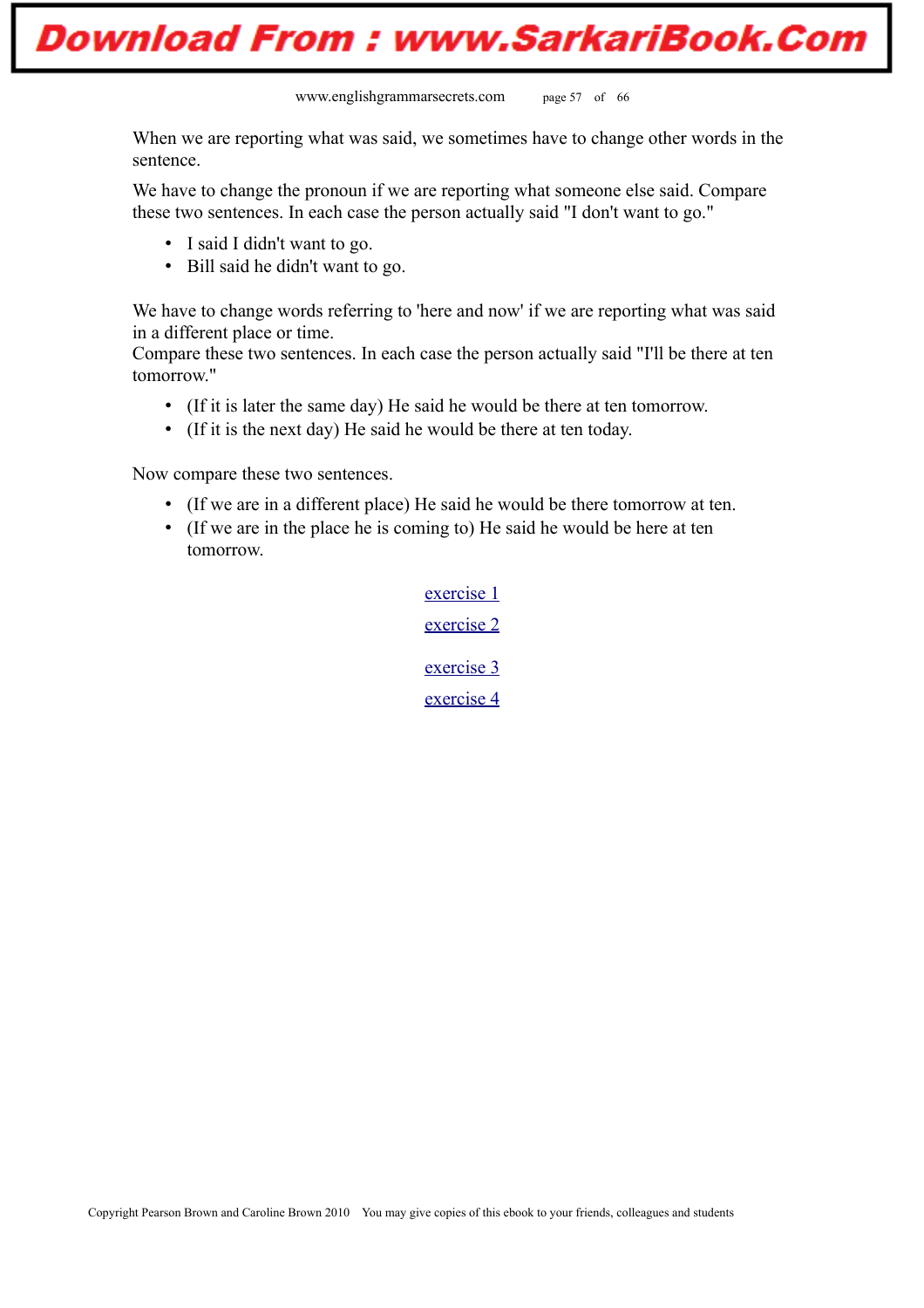www.englishgrammarsecrets.com page 58 of 66

### Reported speech 2

We also use reported speech when we are saying what other people asked or wanted to know. We do not use do or question marks in indirect questions.

- "What time is it?" = He asked me what time it was.
- "Why hasn't he come? = She wondered why he hadn't come.
- "When will you be arriving?" = He wanted to know when we would be arriving.
- "What were you doing?"  $=$  They questioned him about what he had been doing.

We use the same structure when we report answers.

- "147 Oak Street."  $=$  I told him what my address was.
- "I didn't have time to do it." = She explained why she hadn't done it.
- "Look at this dress and bag." = She showed me what she had bought.
- "Put the paper here and press this button."  $=$  He demonstrated how the scanner worked.

Yes/no questions are reported with if or whether.

- Do you want a ride? = Mike asked me if I wanted a ride.
- Are you coming?  $=$  They wanted to know if I was coming.
- Will you be here later? = She asked me whether I would be here later.

[exercise 1](http://englishgrammarsecrets.com/reportedspeech2/exercise1.swf) [exercise 2](http://englishgrammarsecrets.com/reportedspeech2/exercise2.swf) [exercise 3](http://englishgrammarsecrets.com/reportedspeech2/exercise3.swf)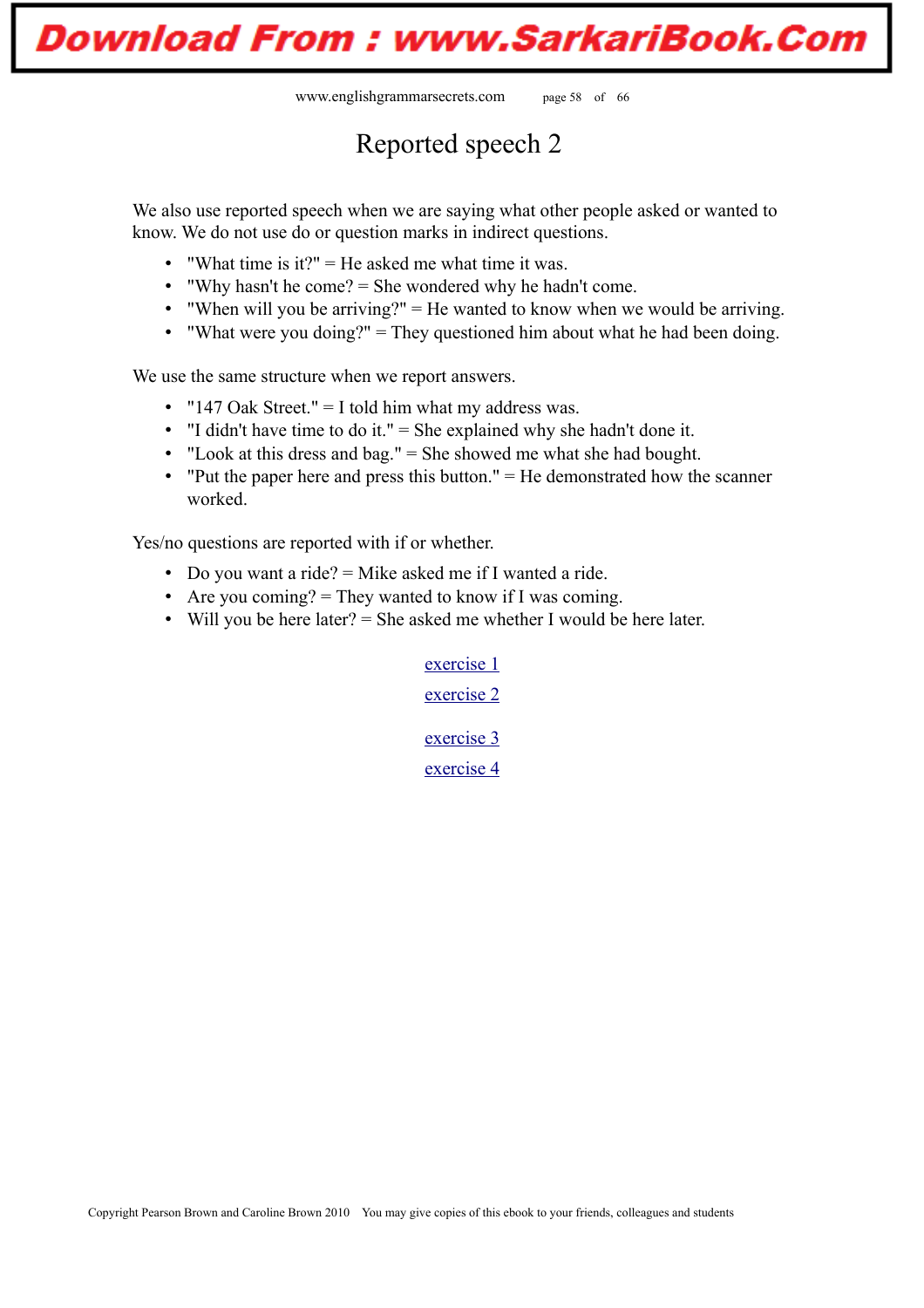www.englishgrammarsecrets.com page 59 of 66

#### Suppose

We often use 'suppose' to mean 'imagine' or 'guess'

- I suppose you'll be meeting Danielle when you go to Paris?
- When you weren't there, I supposed you must have been held up.
- I suppose you two know each other?

Notice that 'suppose' is not normally used in the continuous form. We do not usually say 'I am supposing'.

- Now I suppose we'll have to do something else.
- We're waiting for John and I suppose he must be stuck in traffic.
- At this moment I suppose it doesn't matter.

Notice that for 'imagine not' or 'guess not' that we make 'suppose' negative, not the other verb.

- I don't suppose you know where Mary is?
- I don't suppose he'll do anything.
- I don't suppose you have a Nokia phone charger here?

When responding to an idea with 'suppose', you can use 'so' to avoid repeating the idea that has already been expressed.

• Is Susan coming to this meeting?  $\sim$  I suppose so.

[exercise 1](http://englishgrammarsecrets.com/suppose/exercise1.swf)

[exercise 2](http://englishgrammarsecrets.com/suppose/exercise2.swf)

[exercise 3](http://englishgrammarsecrets.com/suppose/exercise3.swf)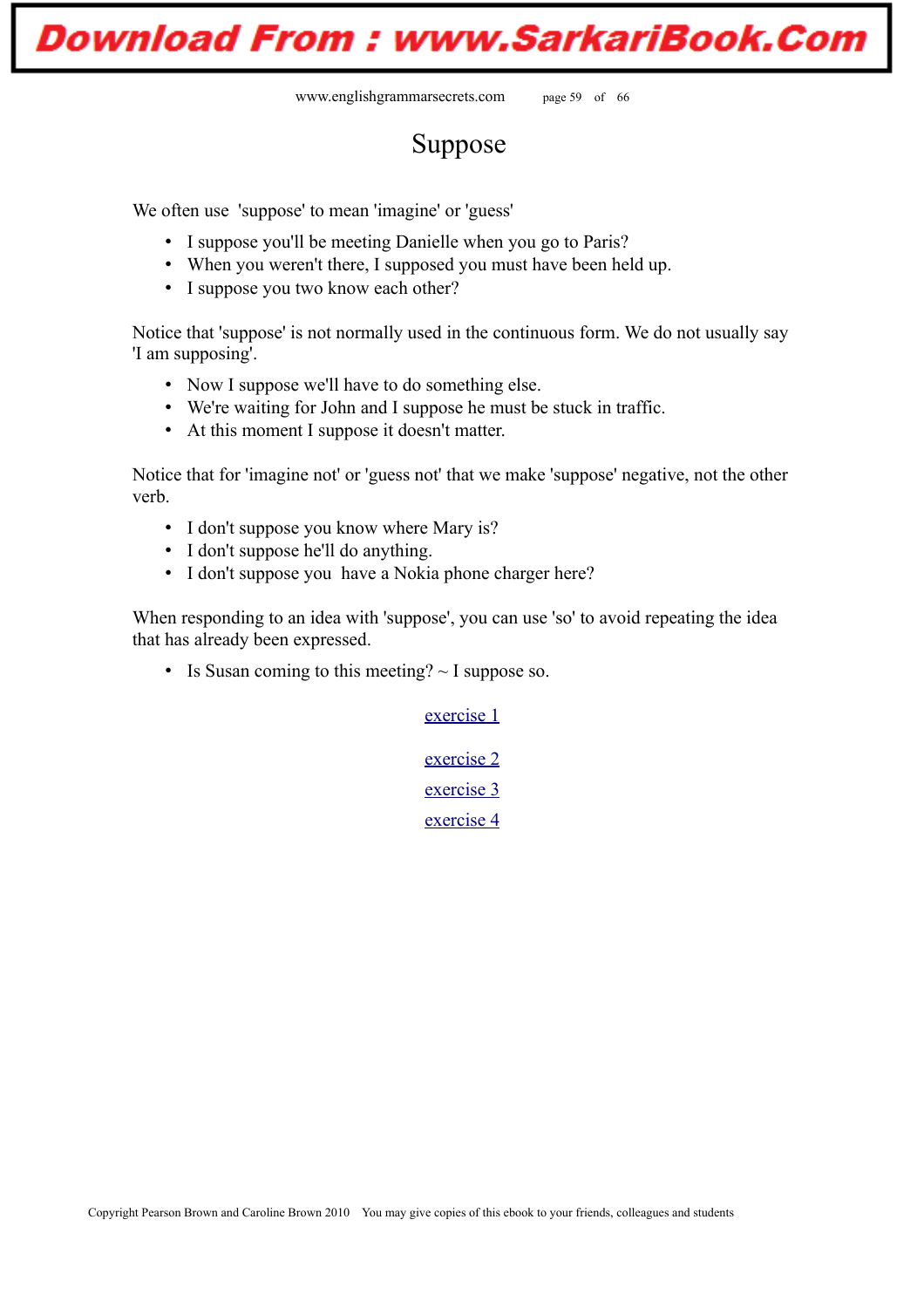www.englishgrammarsecrets.com page 60 of 66

### Suppose 2

'Supposed to be' can be used to mean 'it is said/believed'.

- The new James Bond movie is supposed to be excellent.
- He is supposed to have been rude to Mark but I don't believe it.
- It is supposed to be the best restaurant in town.

'Supposed to be' can also be used to talk about what is arranged, intended or expected. It is a bit like 'should'.

- I'm supposed to get to work by 8.
- John is supposed to turn off all the lights when he leaves.
- I'm supposed to pay my rent on the first of the month.
- It's not supposed to be here.

Often there is a suggestion that the action 'supposed to' happen does not actually happen.

- I'm supposed to be there before 8 but I'm often late.
- You were supposed to phone me.
- I'm supposed to be getting on a plane to Tokyo at this very minute.

'Not supposed to' often suggests that something is not allowed or prohibited.

- You're not supposed to smoke in here.
- I'm not supposed to tell you.
- We're not supposed to use the Internet for personal reasons at work.

'Suppose' can also be used as a conjunction to mean 'what if'. Notice that the verb which follows it is sometimes, but not always, put 'more in the past'.

- Suppose we take the earlier train to Munich? It would give us more time there.
- Suppose we took the plane instead? That would give us even more time.
- There's nobody in reception to let our visitors in. Suppose I sit there until somebody comes?
- I'm going to ask him for a pay increase.  $\sim$  Suppose he said 'no'? What would you do?

| exercise 1 |  |
|------------|--|
| exercise 2 |  |
| exercise 3 |  |
| exercise 4 |  |
| exercise 5 |  |
| exercise 6 |  |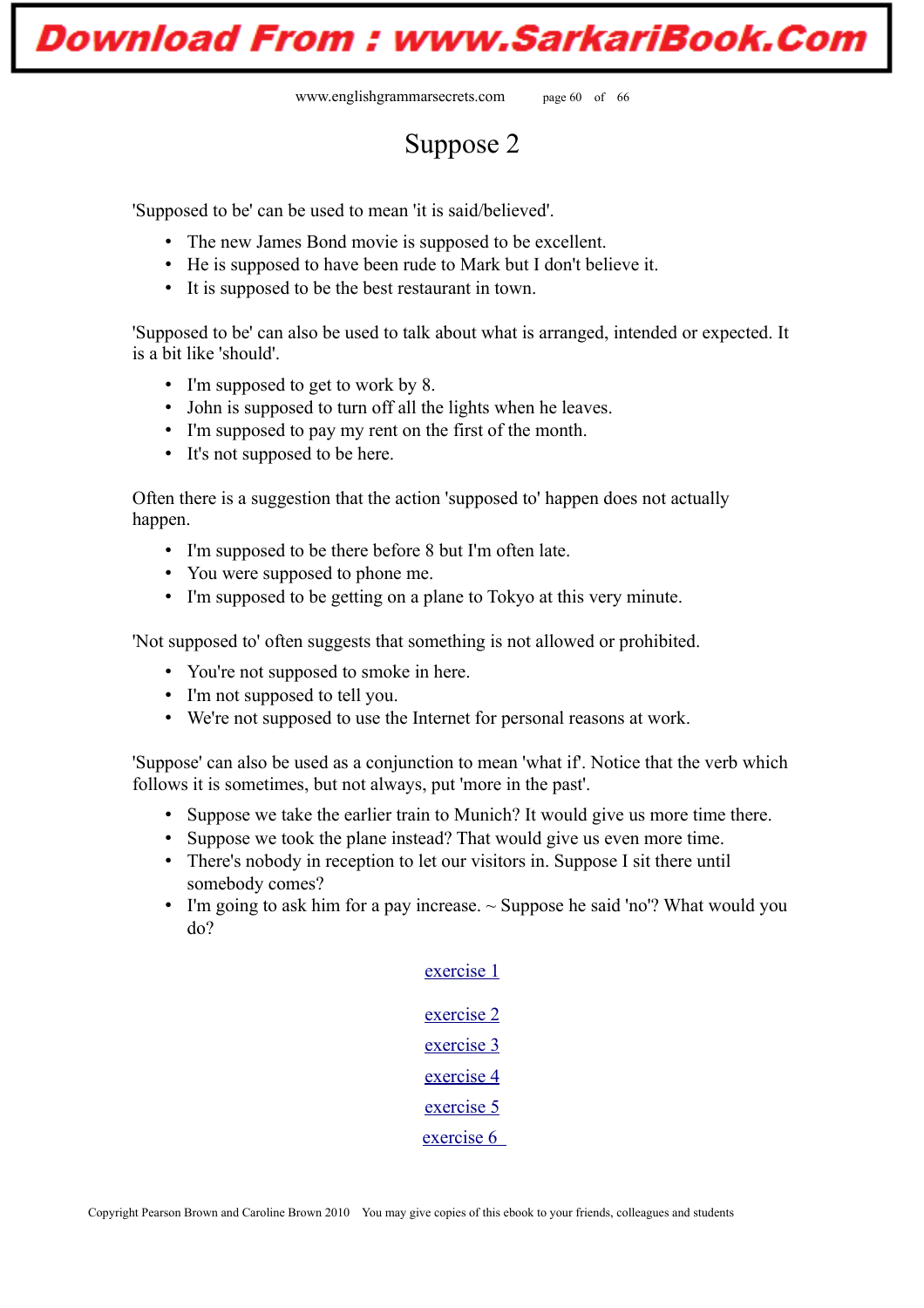www.englishgrammarsecrets.com page 61 of 66

#### Have something done

If you 'have something done', you get somebody else to do something for you.

- I'm going to have my hair cut.
- She's having her house redecorated.
- I'm having a copy of the report sent to you

In informal English, we can replace 'have' by 'get'.

- We're getting a new telephone system installed.
- They will be getting the system repaired as quickly as they can.
- I got the bill sent direct to the company.

We can also use 'have/got something done' in situations where something bad has happened to people or their possessions. This is not something they wanted to happen.

- John had all his money stolen from his hotel bedroom.
- We had our car damaged by a falling tree.
- I got my nose broken playing rugby.

[exercise 1](http://englishgrammarsecrets.com/havesomethingdone/exercise1.html) [exercise 2](http://englishgrammarsecrets.com/havesomethingdone/exercise2.html)

[exercise 3](http://englishgrammarsecrets.com/havesomethingdone/exercise3.html)

[exercise 4](http://englishgrammarsecrets.com/havesomethingdone/exercise4.html)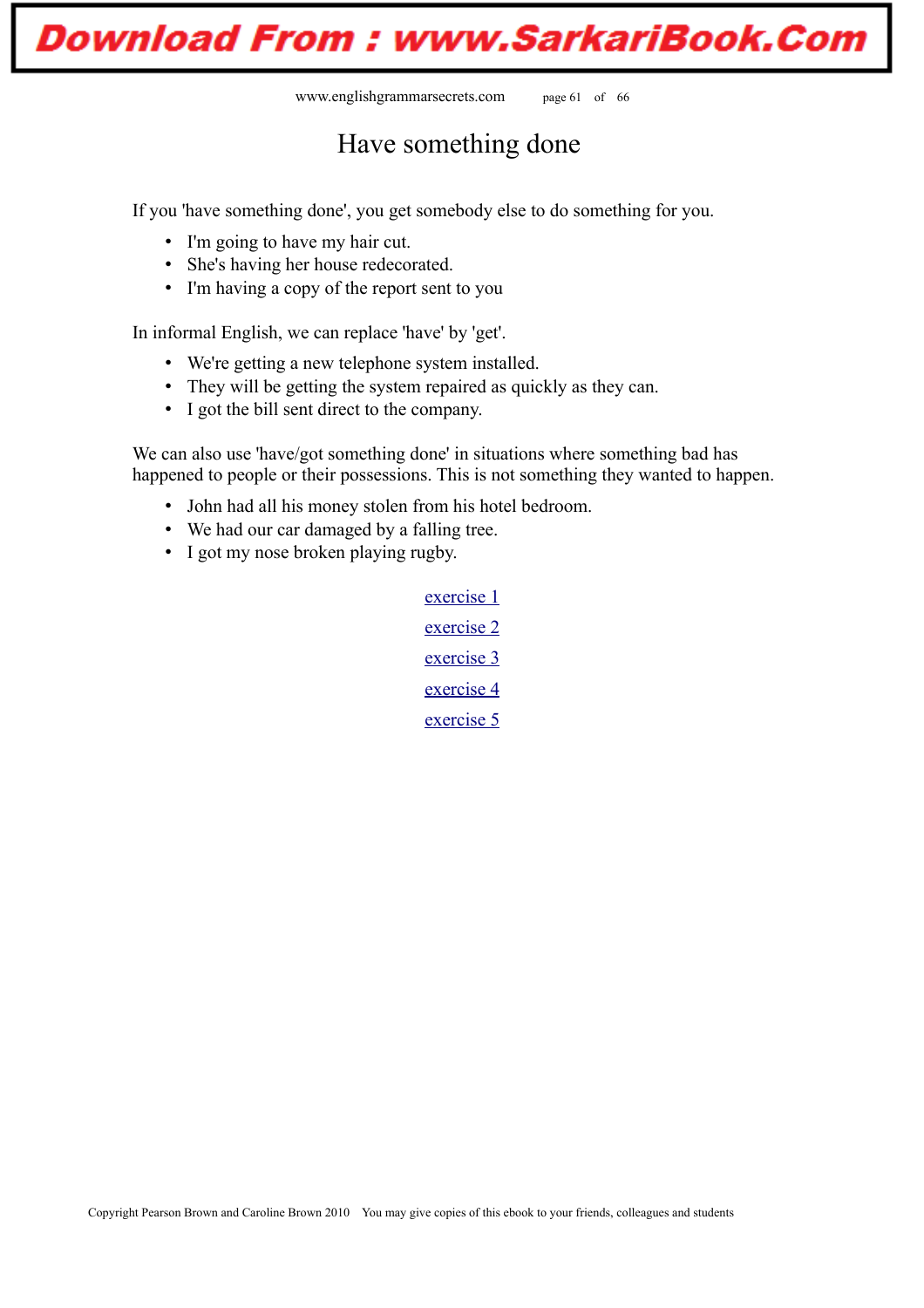www.englishgrammarsecrets.com page 62 of 66

### Should have

We can use 'should have' to talk about past events that did not happen.

- I should have let her know what was happening but I forgot.
- He should have sent everybody a reminder by email.
- They should have remembered that their guests don't eat pork.

We can also use 'should have' to speculate about events that may or may not have happened.

- She should have got the letter this morning. I expect she'll give us a call about it later.
- He should have arrived at his office by now. Let's try ringing him.
- They should have all read that first email by this stage. It's time to send the next one.

We can use ' should not have' to speculate negatively about what may or may not have happened.

- She shouldn't have left work yet. I'll call her office.
- He shouldn't have boarded his plane yet. We can probably still get hold of him.
- They shouldn't have sent the report off for printing yet. There is still time to make changes.

We can also use 'should not have' to regret past actions.

- I shouldn't have shouted at you. I apologise.
- We shouldn't have left the office so late. We should have anticipated this bad traffic.
- They shouldn't have sacked him. He was the most creative person on their team.

[exercise 1](http://englishgrammarsecrets.com/shouldhave/exercise1.swf) [exercise 2](http://englishgrammarsecrets.com/shouldhave/exercise2.swf) [exercise 3](http://englishgrammarsecrets.com/shouldhave/exercise3.swf) [exercise 4](http://englishgrammarsecrets.com/shouldhave/exercise4.swf) [exercise 5](http://englishgrammarsecrets.com/shouldhave/exercise5.swf) [exercise 6](http://englishgrammarsecrets.com/shouldhave/exercise6.swf)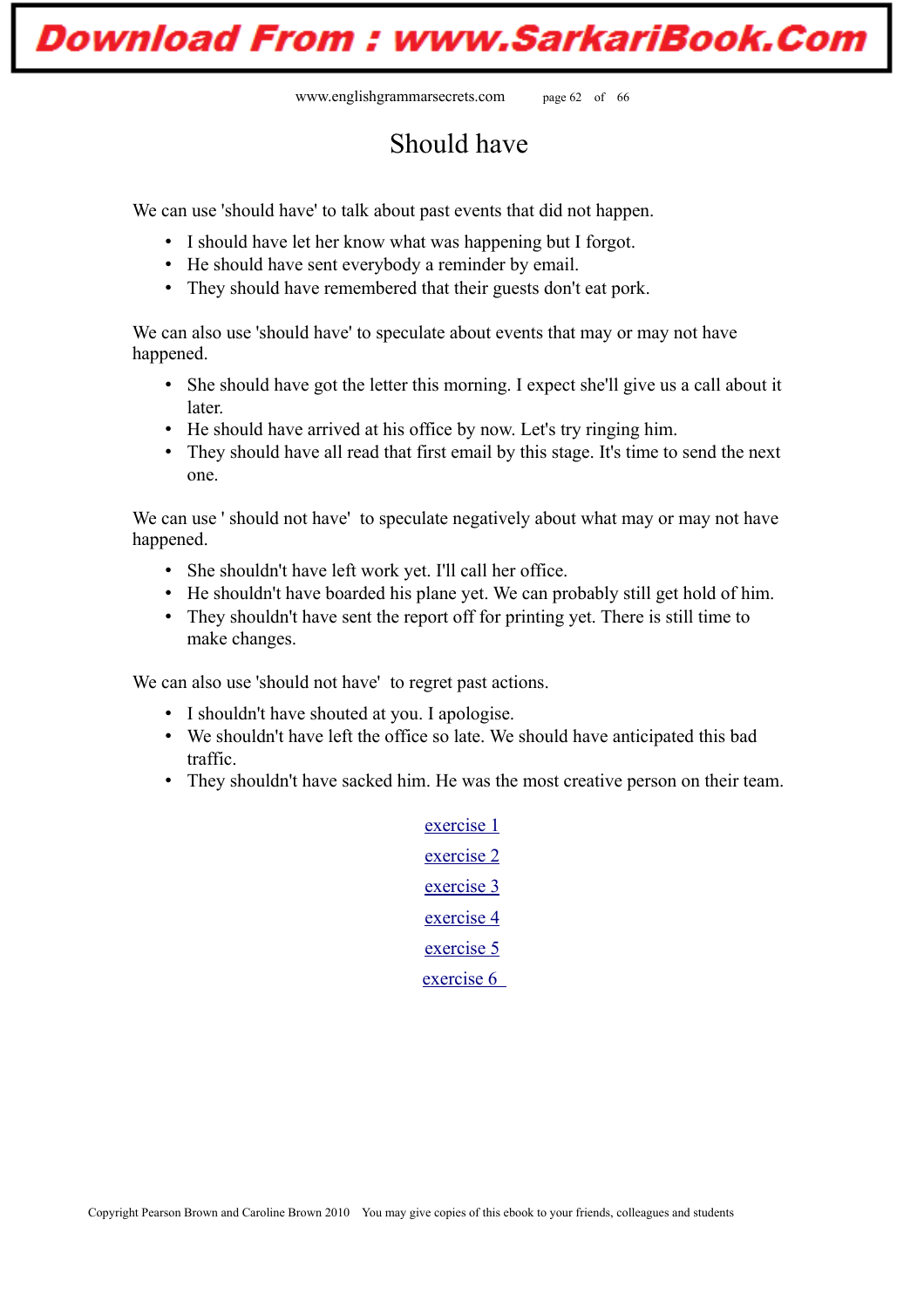www.englishgrammarsecrets.com page 63 of 66

#### Can have / Could have

We can use 'could have' to talk about something somebody was capable of doing but didn't do.

- I could have gone to Oxford University but I preferred Harvard.
- She could have married him but she didn't want to.
- They could have bought a house here 20 years ago but chose not to.

Often, there is a sense of criticism.

- You could have phoned me to let me know.
- They could have helped me instead of just sitting there.
- I could have done more to help you. Sorry.

We can use 'couldn't have' to talk about something we were not capable of doing.

- I couldn't have managed without you.
- I couldn't have got the job. He was always going to appoint his nephew.
- I couldn't have enjoyed myself more. Thank you for a lovely day.

We can use 'could have' to speculate about what has happened. (We can also use 'may have' or 'might have' in these situations.)

- She could have taken the earlier train.
- Simon could have told her
- They could have overheard what we said.

We can also use 'can have' to speculate about what has happened but only in questions and negative sentences and with words such as 'hardly', 'never' and 'only'.

- Can she have forgotten about our meeting?
- He can't have seen us.
- They can hardly have thought that I was not interested in the job.

We can also use 'could have' to speculate about something that didn't happen.

- You could have broken your neck, jumping out the window like that.
- He could have hurt somebody, throwing a bottle out of the window like that.
- I could have done well in my exam if I'd worked harder.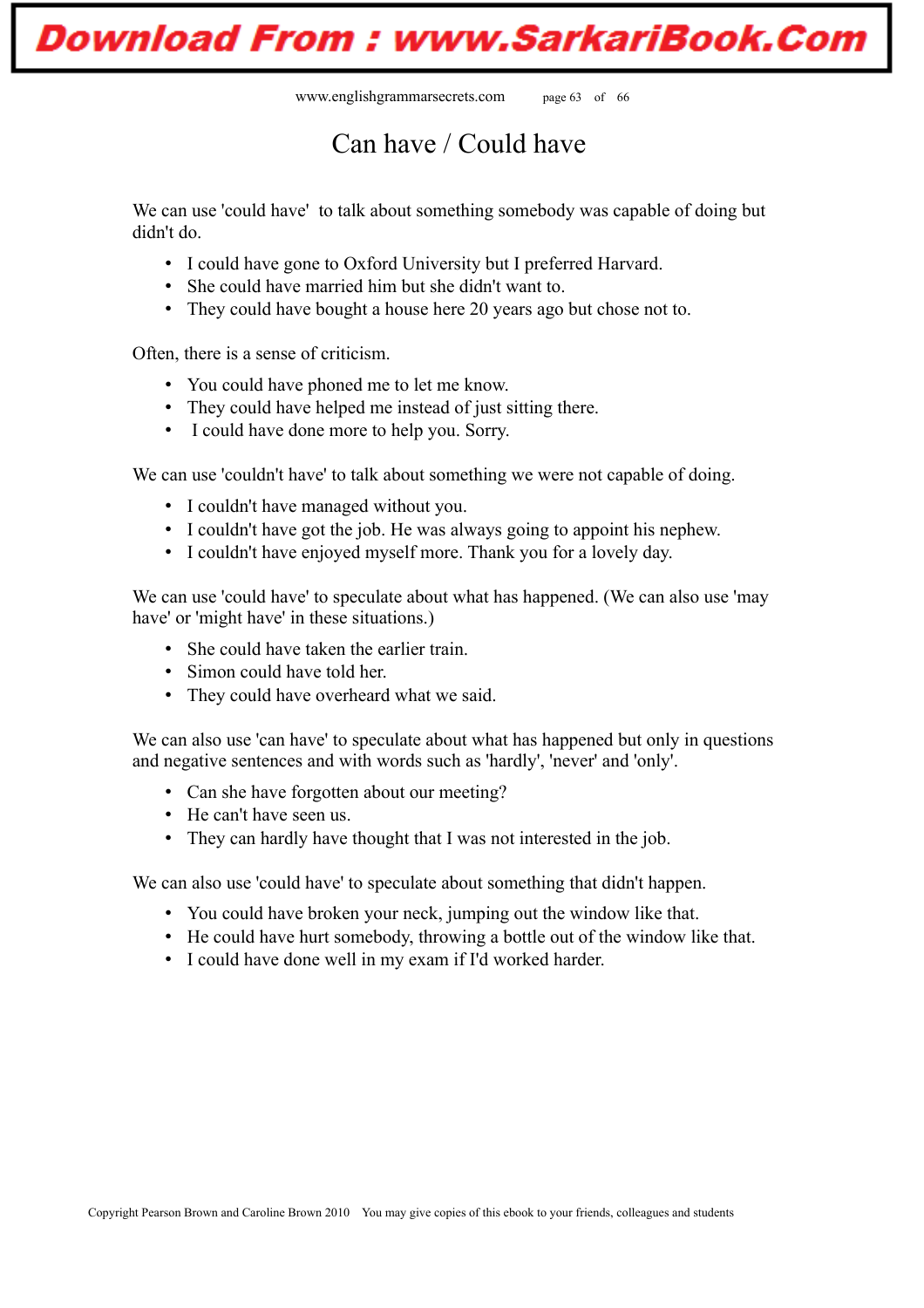www.englishgrammarsecrets.com page 64 of 66

You can also use 'could have' to talk about possible present situations that have not happened.

- I could have been earning a lot as an accountant but the work was just too boring.
- He could have been Prime Minister now but he got involved in a big financial scandal.
- They could have been the market leaders now if they had taken his advice.
	- [exercise 1](http://englishgrammarsecrets.com/couldhave/exercise1.html) [exercise 2](http://englishgrammarsecrets.com/couldhave/exercise2.html) [exercise 3](http://englishgrammarsecrets.com/couldhave/exercise3.html) [exercise 4](http://englishgrammarsecrets.com/couldhave/exercise4.html) [exercise 5](http://englishgrammarsecrets.com/couldhave/exercise5.html) [exercise 6](http://englishgrammarsecrets.com/couldhave/exercise6.html)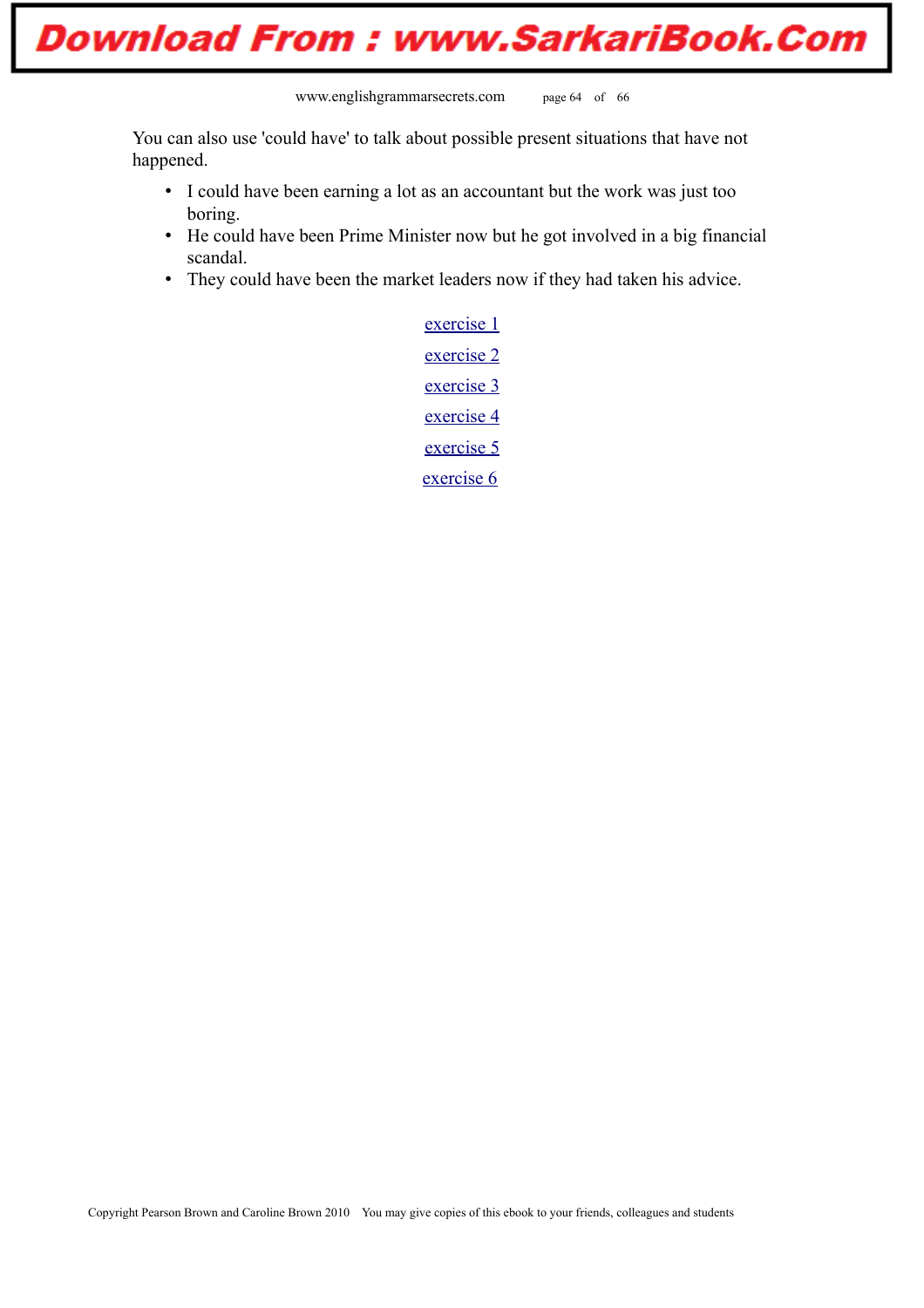www.englishgrammarsecrets.com page 65 of 66

#### Will be doing

We can use 'will be doing' to talk about something that will be in progress at a particular moment in the future.

- This time next week, I'll be sitting on the beach in Barbados.
- I'll be thinking about you all back in the office and I'll be laughing.
- We'll be enjoying ourselves too, boss. We won't be doing any work while you are not here.

We can use 'will be doing' to talk about future events that are fixed or decided.

- I'll be visiting your country on a regular basis. In fact, I'm going to be coming next month.
- He'll be looking after the factory until we can appoint a new manager.
- They'll be thinking about this very carefully over the next few months.

We can use 'will be doing' to predict what is happening now.

- Try phoning his hotel. He'll probably still be having breakfast.
- They'll be deciding who gets the contract at this very moment. I'm very nervous.
- She's not in her office. She'll be having lunch in the canteen.

We can use 'will be doing' to ask extremely politely, and with no pressure, about future plans.

- Will you be eating with us this evening?
- Will you be needing anything else?
- Will they be joining us for dinner?
	- [exercise 1](http://englishgrammarsecrets.com/willbedoing/exercise1.swf)
	- [exercise 2](http://englishgrammarsecrets.com/willbedoing/exercise2.swf)
	- [exercise 3](http://englishgrammarsecrets.com/willbedoing/exercise3.swf)
	- [exercise 4](http://englishgrammarsecrets.com/willbedoing/exercise4.swf)
	- [exercise 5](http://englishgrammarsecrets.com/willbedoing/exercise5.swf)